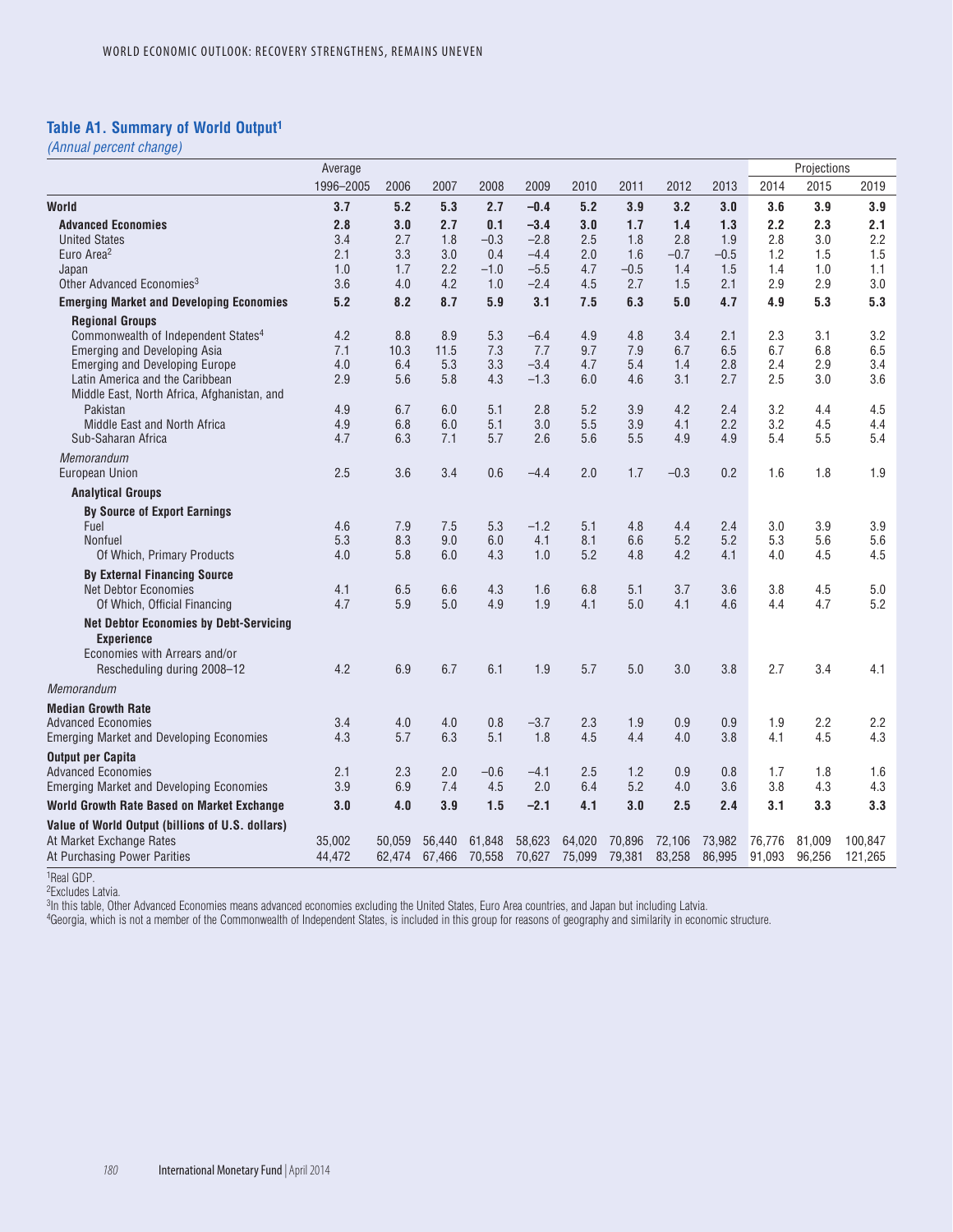#### **Table A2. Advanced Economies: Real GDP and Total Domestic Demand1**

*(Annual percent change)*

|                                       |            |             |             |                  |                   |               |            |               |               |            |             |            |                             | Fourth Quarter <sup>2</sup> |             |
|---------------------------------------|------------|-------------|-------------|------------------|-------------------|---------------|------------|---------------|---------------|------------|-------------|------------|-----------------------------|-----------------------------|-------------|
|                                       | Average    |             |             |                  |                   |               |            |               |               |            | Projections |            |                             |                             | Projections |
|                                       | 1996-2005  | 2006        | 2007        | 2008             | 2009              | 2010          | 2011       | 2012          | 2013          | 2014       | 2015        | 2019       |                             | 2013:04 2014:04 2015:04     |             |
| <b>Real GDP</b>                       |            |             |             |                  |                   |               |            |               |               |            |             |            |                             |                             |             |
| <b>Advanced Economies</b>             | 2.8        | 3.0         | 2.7         | 0.1              | $-3.4$            | 3.0           | 1.7        | 1.4           | 1.3           | 2.2        | 2.3         | 2.1        | 2.1                         | 2.1                         | 2.4         |
| <b>United States</b>                  | 3.4        | 2.7         | 1.8         | $-0.3$           | $-2.8$            | 2.5           | 1.8        | 2.8           | 1.9           | 2.8        | 3.0         | 2.2        | 2.6                         | 2.7                         | 3.0         |
| Euro Area <sup>3</sup>                | 2.1        | 3.3         | 3.0         | 0.4              | $-4.4$            | 2.0           | 1.6        | $-0.7$        | $-0.5$        | 1.2        | 1.5         | 1.5        | 0.5                         | 1.3                         | 1.5         |
| Germany                               | 1.2        | 3.9         | 3.4         | 0.8              | $-5.1$            | 3.9           | 3.4        | 0.9           | 0.5           | 1.7        | 1.6         | 1.3        | 1.4                         | 1.6                         | 1.7         |
| France                                | 2.2        | 2.5         | 2.3         | $-0.1$           | $-3.1$            | 1.7           | 2.0        | 0.0           | 0.3           | 1.0        | 1.5         | 1.9        | 0.8                         | 1.2                         | 1.6         |
| Italy                                 | 1.4        | 2.2         | 1.7         | $-1.2$           | $-5.5$            | 1.7           | 0.4        | $-2.4$        | $-1.9$        | 0.6        | 1.1         | 0.9        | $-0.9$                      | 0.7                         | 1.4         |
| Spain                                 | 3.7        | 4.1         | 3.5         | 0.9              | $-3.8$            | $-0.2$        | 0.1        | $-1.6$        | $-1.2$        | 0.9        | 1.0         | 1.3        | $-0.2$                      | 1.1                         | 0.9         |
| Netherlands                           | 2.7        | 3.4         | 3.9         | 1.8              | $-3.7$            | 1.5           | 0.9        | $-1.2$        | $-0.8$        | 0.8        | 1.6         | 2.1        | 0.8                         | 0.6                         | 1.7         |
| Belgium                               | 2.2        | 2.7         | 2.9         | 1.0              | $-2.8$            | 2.3           | 1.8        | $-0.1$        | 0.2           | 1.2        | 1.2         | 1.5        | 1.0                         | 1.1                         | 1.3         |
| Austria                               | 2.4        | 3.7         | 3.7         | 1.4              | $-3.8$            | 1.8           | 2.8        | 0.9           | 0.4           | 1.7        | 1.7         | 1.4        | 0.5                         | 2.3                         | 1.3         |
| Greece                                | 3.7        | 5.5         | 3.5         | $-0.2$           | $-3.1$            | -4.9          | $-7.1$     | $-7.0$        | $-3.9$        | 0.6        | 2.9         | 2.8        | $-2.5$                      | 2.3                         | 3.2         |
| Portugal                              | 2.5        | 1.4         | 2.4         | 0.0              | $-2.9$            | 1.9           | $-1.3$     | $-3.2$        | $-1.4$        | 1.2        | 1.5         | 1.8        | 1.6                         | 0.7                         | 2.0         |
| Finland                               | 3.7        | 4.4         | 5.3         | 0.3              | $-8.5$            | 3.4           | 2.8        | $-1.0$        | $-1.4$        | 0.3        | 1.1         | 1.8        | $-0.5$                      | 2.1                         | 0.0         |
| Ireland                               | 7.6<br>4.2 | 5.5<br>8.3  | 5.0         | $-2.2$<br>5.8    | $-6.4$<br>$-4.9$  | -1.1          | 2.2<br>3.0 | 0.2<br>1.8    | $-0.3$<br>0.9 | 1.7<br>2.3 | 2.5<br>3.0  | 2.5<br>3.6 | $-0.6$                      | -1.3<br>2.9                 | 0.5         |
| Slovak Republic<br>Slovenia           | 4.0        | 5.8         | 10.5<br>7.0 | 3.4              | $-7.9$            | 4.4<br>1.3    | 0.7        | $-2.5$        | $-1.1$        | 0.3        | 0.9         | 1.9        | 1.4<br>1.9                  | $-0.9$                      | 3.0<br>1.5  |
|                                       |            |             |             |                  |                   |               |            |               |               |            |             |            |                             |                             |             |
| Luxembourg<br>Latvia                  | 4.8<br>6.9 | 4.9<br>11.0 | 6.6<br>10.0 | $-0.7$<br>$-2.8$ | $-5.6$<br>$-17.7$ | 3.1<br>$-1.3$ | 1.9<br>5.3 | $-0.2$<br>5.2 | 2.0<br>4.1    | 2.1<br>3.8 | 1.9<br>4.4  | 2.2<br>4.0 | 1.8<br>3.9                  | 2.1<br>4.2                  | 1.7<br>4.0  |
| Estonia                               | 6.9        | 10.1        | 7.5         | $-4.2$           | $-14.1$           | 2.6           | 9.6        | 3.9           | 0.8           | 2.4        | 3.2         | 3.7        | 0.9                         | 6.1                         | 3.3         |
| Cyprus <sup>4</sup>                   | 3.5        | 4.1         | 5.1         | 3.6              | $-1.9$            | 1.3           | 0.4        | $-2.4$        | $-6.0$        | $-4.8$     | 0.9         | 1.9        |                             |                             | .           |
| Malta                                 | $\cdots$   | 2.6         | 4.1         | 3.9              | $-2.8$            | 3.3           | 1.7        | 0.9           | 2.4           | 1.8        | 1.8         | 1.7        | $\sim$ $\sim$ $\sim$<br>2.9 | $\cdots$<br>2.0             | 1.1         |
| Japan                                 | 1.0        | 1.7         | 2.2         | $-1.0$           | $-5.5$            | 4.7           | $-0.5$     | 1.4           | 1.5           | 1.4        | 1.0         | 1.1        | 2.5                         | 1.2                         | 0.5         |
| <b>United Kingdom</b>                 | 3.4        | 2.8         | 3.4         | $-0.8$           | $-5.2$            | 1.7           | 1.1        | 0.3           | 1.8           | 2.9        | 2.5         | 2.4        | 2.7                         | 3.0                         | 1.9         |
| Canada                                | 3.3        | 2.6         | 2.0         | 1.2              | $-2.7$            | 3.4           | 2.5        | 1.7           | 2.0           | 2.3        | 2.4         | 2.0        | 2.7                         | 2.1                         | 2.4         |
| Korea <sup>5</sup>                    | 4.8        | 5.2         | 5.1         | 2.3              | 0.3               | 6.3           | 3.7        | 2.0           | 2.8           | 3.7        | 3.8         | 3.8        | 4.0                         | 3.3                         | 4.1         |
| Australia                             | 3.7        | 2.7         | 4.5         | 2.7              | 1.5               | 2.2           | 2.6        | 3.6           | 2.4           | 2.6        | 2.7         | 3.0        | 2.8                         | 2.4                         | 3.1         |
| Taiwan Province of China              | 4.4        | 5.4         | 6.0         | 0.7              | $-1.8$            | 10.8          | 4.2        | 1.5           | 2.1           | 3.1        | 3.9         | 4.5        | 2.3                         | 2.2                         | 5.9         |
| Sweden                                | 3.1        | 4.3         | 3.3         | $-0.6$           | $-5.0$            | 6.6           | 2.9        | 0.9           | 1.5           | 2.8        | 2.6         | 2.4        | 3.1                         | 2.1                         | 2.6         |
| Hong Kong SAR                         | 3.4        | 7.0         | 6.5         | 2.1              | $-2.5$            | 6.8           | 4.8        | 1.5           | 2.9           | 3.7        | 3.8         | 4.0        | 2.9                         | 3.9                         | 3.8         |
| Switzerland                           | 1.7        | 3.8         | 3.8         | 2.2              | $-1.9$            | 3.0           | 1.8        | 1.0           | 2.0           | 2.1        | 2.2         | 1.7        | 1.9                         | 2.6                         | 2.0         |
| Singapore                             | 5.3        | 8.9         | 9.0         | 1.9              | $-0.6$            | 15.1          | 6.0        | 1.9           | 4.1           | 3.6        | 3.6         | 3.8        | 5.5                         | 2.6                         | 4.2         |
| <b>Czech Republic</b>                 | 3.0        | 7.0         | 5.7         | 3.1              | $-4.5$            | 2.5           | 1.8        | $-1.0$        | $-0.9$        | 1.9        | 2.0         | 2.4        | 1.3                         | 1.1                         | 2.0         |
| <b>Norway</b><br><b>Israel</b>        | 2.9<br>3.6 | 2.3<br>5.8  | 2.7<br>6.9  | 0.0<br>4.5       | $-1.4$<br>1.2     | 0.6<br>5.7    | 1.1<br>4.6 | 2.8<br>3.4    | 0.8<br>3.3    | 1.8<br>3.2 | 1.9<br>3.4  | 2.1<br>3.5 | 1.3<br>3.2                  | 2.0<br>3.3                  | 1.7<br>3.3  |
| Denmark                               | 2.1        | 3.4         | 1.6         | $-0.8$           | $-5.7$            | 1.4           | 1.1        | $-0.4$        | 0.4           | 1.5        | 1.7         | 1.8        | 0.6                         | 2.0                         | 1.8         |
| New Zealand                           | 3.5        | 2.8         | 3.4         | $-0.8$           | $-1.4$            | 2.1           | 1.9        | 2.6           | 2.4           | 3.3        | 3.0         | 2.5        | 1.6                         | 4.7                         | 1.9         |
| Iceland                               | 4.6        | 4.7         | 6.0         | 1.2              | $-6.6$            | $-4.1$        | 2.7        | 1.4           | 2.9           | 2.7        | 3.1         | 2.3        | 2.3                         | 3.2                         | 1.9         |
| San Marino                            | .          | 3.8         | 7.1         | 3.4              | $-9.5$            | $-5.0$        | $-8.5$     | $-5.1$        | $-3.2$        | 0.0        | 2.2         | 2.9        | $\cdots$                    | $\cdots$                    | $\cdots$    |
| Memorandum                            |            |             |             |                  |                   |               |            |               |               |            |             |            |                             |                             |             |
| <b>Major Advanced Economies</b>       | 2.6        | 2.6         | 2.2         | $-0.3$           | $-3.8$            | 2.8           | 1.6        | 1.7           | 1.4           | 2.2        | 2.3         | 1.9        | 2.2                         | 2.1                         | 2.2         |
| <b>Real Total Domestic Demand</b>     |            |             |             |                  |                   |               |            |               |               |            |             |            |                             |                             |             |
| <b>Advanced Economies</b>             | 2.9        | 2.8         | 2.3         | $-0.4$           | $-3.8$            | 2.9           | 1.4        | 1.1           | 1.0           | 2.0        | 2.2         | 2.0        | 1.9                         | 1.8                         | 2.3         |
| <b>United States</b>                  | 3.9        | 2.6         | 1.1         | $-1.3$           | $-3.8$            | 2.9           | 1.7        | 2.6           | 1.7           | 2.6        | 3.1         | 2.2        | 2.3                         | 2.8                         | 3.2         |
| Euro Area                             | 2.0        | 3.1         | 2.8         | 0.3              | $-3.7$            | 1.2           | 0.7        | $-2.2$        | $-1.0$        | 0.9        | 1.0         | 1.4        | 0.1                         | 1.0                         | 1.1         |
| Germany                               | 0.6        | 2.8         | 2.0         | 1.0              | $-2.3$            | 2.3           | 2.8        | $-0.2$        | 0.5           | 1.4        | 1.3         | 1.3        | 0.5                         | 2.1                         | 1.3         |
| France                                | 2.3        | 2.4         | 3.2         | 0.3              | $-2.6$            | 1.8           | 2.0        | $-0.9$        | 0.4           | 1.0        | 1.0         | 1.7        | 1.2                         | 0.8                         | 1.1         |
| Italy                                 | 1.8        | 2.1         | 1.4         | $-1.2$           | $-4.4$            | 2.1           | $-0.9$     | $-5.1$        | $-3.0$        | 0.5        | 0.7         | 0.9        | $-1.0$                      | 0.2                         | 1.1         |
| Spain                                 | 4.4        | 5.2         | 4.1         | $-0.5$           | $-6.3$            | $-0.6$        | $-2.0$     | $-4.1$        | $-2.7$        | 0.5        | 0.3         | 0.7        | $-0.6$                      | 0.6                         | 0.4         |
| Japan                                 | 0.7        | 0.9         | 1.1         | $-1.3$           | $-4.0$            | 2.9           | 0.4        | 2.3           | 1.8           | 1.5        | 0.6         | 1.1        | 3.0                         | 0.5                         | 0.2         |
| <b>United Kingdom</b>                 | 3.8        | 2.4         | 3.4         | $-1.6$           | $-6.3$            | 2.4           | $-0.1$     | 1.2           | 1.9           | 2.8        | 2.3         | 2.3        | 2.7                         | 2.5                         | 2.0         |
| Canada                                | 3.4        | 3.9         | 3.4         | 2.8              | $-2.7$            | 5.2           | 2.9        | 2.2           | 1.8           | 2.0        | 2.0         | 1.9        | 2.3                         | 1.6                         | 2.1         |
| Other Advanced Economies <sup>6</sup> | 3.3        | 4.2         | 5.0         | 1.5              | $-2.9$            | 5.7           | 2.9        | 2.0           | 1.9           | 2.5        | 2.7         | 3.2        | 2.6                         | 1.4                         | 3.6         |
| Memorandum                            |            |             |             |                  |                   |               |            |               |               |            |             |            |                             |                             |             |
| <b>Major Advanced Economies</b>       | 2.8        | 2.4         | 1.7         | $-0.8$           | $-3.8$            | 2.8           | 1.4        | 1.5           | 1.3           | 2.1        | 2.2         | 1.9        | 2.0                         | 2.0                         | 2.2         |

<sup>1</sup>In this and other tables, when countries are not listed alphabetically, they are ordered on the basis of economic size.

2From the fourth quarter of the preceding year.

3Excludes Latvia.

4Owing to the unusually large macroeconomic uncertainty, projections for this variable are not available. The national accounts data for 2013 refer to staff estimates at the time of the third review of the program and are subject to revision.

<sup>5</sup>Korea's real GDP series is based on the reference year 2005. This does not reflect the revised national accounts released on March 26, 2014, after the WEO was finalized for

publication. These comprehensive revisions include implementing the 2008 System of National Accounts and updating of the reference year to 2010. As a result of these revisions, real GDP growth in 2013 was revised up to 3 percent from 2.8 percent.

<sup>6</sup>In this table, Other Advanced Economies means advanced economies excluding the G7 (Canada, France, Germany, Italy, Japan, United Kingdom, United States) and Euro Area countries but including Latvia.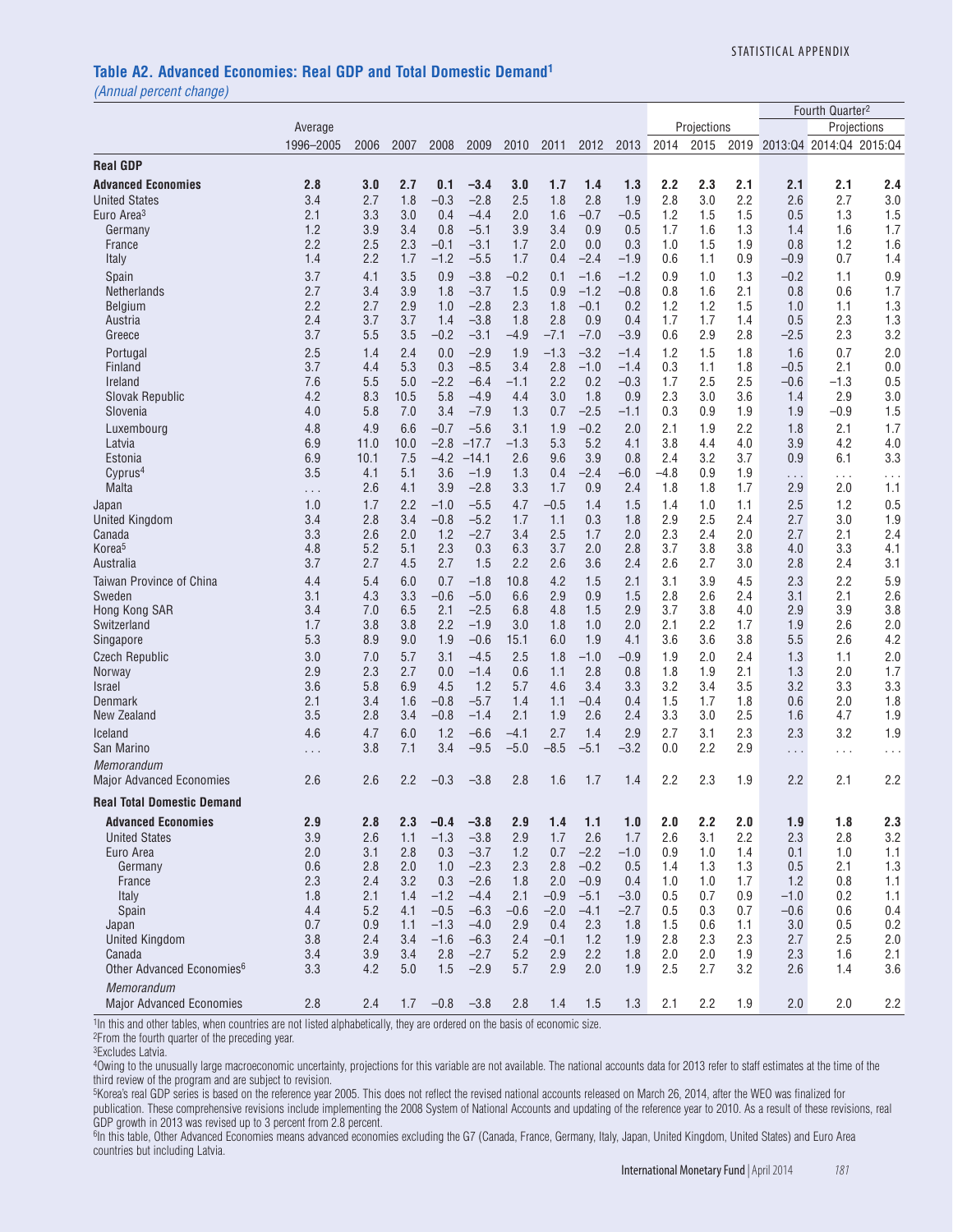### **Table A3. Advanced Economies: Components of Real GDP**

|                                                 | Averages   |             |      |        |            |         |        |        |            |        | Projections |        |
|-------------------------------------------------|------------|-------------|------|--------|------------|---------|--------|--------|------------|--------|-------------|--------|
|                                                 | 1996-2005  | $2006 - 15$ | 2006 | 2007   | 2008       | 2009    | 2010   | 2011   | 2012       | 2013   | 2014        | 2015   |
| <b>Private Consumer Expenditure</b>             |            |             |      |        |            |         |        |        |            |        |             |        |
| <b>Advanced Economies</b>                       | 3.0        | 1.4         | 2.6  | 2.4    | 0.1        | $-1.1$  | 2.0    | 1.5    | 1.2        | 1.3    | 1.9         | 2.1    |
| <b>United States</b>                            | 3.9        | 1.8         | 3.0  | 2.2    | $-0.4$     | $-1.6$  | 2.0    | 2.5    | 2.2        | 2.0    | 2.7         | 2.9    |
| Euro Area <sup>1</sup>                          | 2.0        | 0.4         | 2.1  | 1.7    | 0.4        | $-1.0$  | 1.0    | 0.3    | $-1.4$     | $-0.7$ | 0.6         | 1.0    |
| Germany                                         | 0.9        | 0.9         | 1.6  | $-0.2$ | 0.7        | 0.3     | 1.0    | 2.3    | 0.7        | 1.0    | 1.0         | 1.1    |
| France                                          | 2.3        | 0.9         | 2.2  | 2.4    | 0.2        | 0.3     | 1.6    | 0.6    | $-0.3$     | 0.4    | 0.9         | 1.0    |
| Italy                                           | 1.6        | $-0.5$      | 1.4  | 1.1    | $-0.8$     | $-1.6$  | 1.5    | $-0.3$ | $-4.0$     | $-2.6$ | $-0.2$      | 0.5    |
| Spain                                           | 3.8        | $-0.1$      | 4.0  | 3.5    | $-0.6$     | $-3.7$  | 0.2    | $-1.2$ | $-2.8$     | $-2.1$ | 1.2         | 0.9    |
| Japan                                           | 1.0        | 0.9         | 1.1  | 0.9    | $-0.9$     | $-0.7$  | 2.8    | 0.3    | 2.0        | 1.9    | 0.7         | 0.6    |
| <b>United Kingdom</b>                           | 4.1        | 0.9         | 1.8  | 2.7    | $-1.0$     | $-3.6$  | 1.0    | $-0.4$ | 1.5        | 2.3    | 2.4         | 2.6    |
| Canada                                          | 3.4        | 2.5         | 4.1  | 4.2    | 2.9        | 0.3     | 3.4    | 2.3    | 1.9        | 2.2    | 2.2         | 2.1    |
| Other Advanced Economies <sup>2</sup>           | 3.6        | 2.6         | 3.9  | 4.8    | 1.1        | 0.1     | 3.8    | 2.8    | 2.1        | 2.1    | 2.6         | 2.8    |
| Memorandum                                      |            |             |      |        |            |         |        |        |            |        |             |        |
| <b>Major Advanced Economies</b>                 | 2.8        | 1.3         | 2.4  | 1.9    | $-0.2$     | $-1.2$  | 1.9    | 1.7    | 1.4        | 1.6    | 1.9         | 2.1    |
| <b>Public Consumption</b>                       |            |             |      |        |            |         |        |        |            |        |             |        |
| <b>Advanced Economies</b>                       | 2.2        | 1.0         | 1.7  | 1.8    | 2.3        | 3.1     | 0.9    | $-0.7$ | 0.3        | $-0.1$ | 0.4         | 0.4    |
| <b>United States</b>                            | 2.0        | 0.4         | 1.1  | 1.4    | 2.5        | 3.7     | 0.1    | $-2.7$ | $-0.2$     | $-2.0$ | $-0.6$      | 0.1    |
| Euro Area <sup>1</sup>                          | 1.8        | 0.9         | 2.1  | 2.2    | 2.3        | 2.6     | 0.6    | $-0.1$ | $-0.5$     | 0.2    | 0.3         | $-0.2$ |
| Germany                                         | 0.9        | 1.4         | 0.9  | 1.4    | 3.2        | 3.0     | 1.3    | 1.0    | 1.0        | 0.7    | 0.9         | 0.9    |
| France                                          | 1.4        | 1.2         | 1.4  | 1.5    | 1.3        | 2.5     | 1.8    | 0.4    | 1.4        | 1.7    | 0.4         | $-0.1$ |
| Italy                                           | 1.8        | $-0.3$      | 0.5  | 1.0    | 0.6        | 0.8     | $-0.4$ | $-1.3$ | $-2.6$     | $-0.8$ | $-0.1$      | $-0.4$ |
| Spain                                           | 4.2        | 0.9         | 4.6  | 5.6    | 5.9        | 3.7     | 1.5    | $-0.5$ | $-4.8$     | $-2.3$ | $-1.7$      | $-2.2$ |
| Japan                                           | 2.4        | 1.3         | 0.0  | 1.1    | $-0.1$     | 2.3     | 1.9    | 1.2    | 1.7        | 2.2    | 1.7         | 1.0    |
| <b>United Kingdom</b>                           | 2.8        | 0.9         | 2.2  | 0.7    | 2.1        | 0.7     | 0.5    | 0.0    | 1.6        | 0.9    | 1.2         | $-0.5$ |
| Canada<br>Other Advanced Economies <sup>2</sup> | 1.7<br>2.8 | 2.1<br>2.5  | 3.1  | 2.8    | 4.6<br>2.8 | 3.3     | 2.7    | 0.8    | 1.1<br>2.0 | 0.8    | 1.0         | 1.0    |
|                                                 |            |             | 3.0  | 3.0    |            | 3.5     | 2.5    | 1.7    |            | 2.4    | 2.0         | 1.7    |
| Memorandum                                      |            |             |      |        |            |         |        |        |            |        |             |        |
| <b>Major Advanced Economies</b>                 | 2.0        | 0.7         | 1.1  | 1.3    | 2.1        | 2.9     | 0.7    | $-1.1$ | 0.4        | $-0.5$ | 0.2         | 0.4    |
| <b>Gross Fixed Capital Formation</b>            |            |             |      |        |            |         |        |        |            |        |             |        |
| <b>Advanced Economies</b>                       | 3.5        | 0.5         | 3.9  | 2.5    | $-3.0$     | $-11.9$ | 1.8    | 2.5    | 1.9        | 0.9    | 3.4         | 4.0    |
| <b>United States</b>                            | 5.1        | 0.5         | 2.2  | $-1.2$ | $-4.8$     | $-13.1$ | 1.1    | 3.4    | 5.5        | 2.9    | 4.0         | 6.3    |
| Euro Area <sup>1</sup>                          | 2.7        | $-0.6$      | 5.6  | 5.2    | $-1.4$     | $-12.8$ | $-0.4$ | 1.6    | $-4.1$     | $-3.0$ | 2.2         | 2.6    |
| Germany                                         | 0.0        | 1.7         | 8.9  | 5.1    | 0.7        | $-12.2$ | 5.4    | 7.0    | $-1.4$     | $-0.6$ | 3.2         | 2.5    |
| France                                          | 3.3        | 0.5         | 4.0  | 6.3    | 0.4        | $-10.6$ | 1.5    | 3.0    | $-1.2$     | $-2.1$ | 1.9         | 2.7    |
| Italy                                           | 2.6        | $-2.1$      | 3.4  | 1.8    | $-3.7$     | $-11.7$ | 0.6    | $-2.2$ | $-8.0$     | $-4.7$ | 1.9         | 2.6    |
| Spain                                           | 6.2        | $-3.5$      | 7.1  | 4.5    | $-4.7$     | $-18.0$ | $-5.5$ | $-5.4$ | $-7.0$     | $-5.1$ | 0.6         | 1.2    |
| Japan                                           | $-0.8$     | $-0.4$      | 1.5  | 0.3    | $-4.1$     | $-10.6$ | $-0.2$ | 1.4    | 3.4        | 2.6    | 2.6         | $-0.2$ |
| <b>United Kingdom</b>                           | 4.5        | 0.0         | 5.6  | 7.5    | $-6.9$     | $-16.7$ | 2.8    | $-2.4$ | 0.7        | $-0.5$ | 7.7         | 5.2    |
| Canada                                          | 5.9        | 2.2         | 6.2  | 3.2    | 1.6        | $-12.0$ | 11.3   | 4.2    | 4.3        | 0.0    | 1.6         | 3.0    |
| Other Advanced Economies <sup>2</sup>           | 3.4        | 2.6         | 5.6  | 6.3    | 0.1        | $-6.3$  | 6.6    | 3.7    | 1.9        | 2.2    | 2.8         | 3.2    |
| Memorandum                                      |            |             |      |        |            |         |        |        |            |        |             |        |
| <b>Major Advanced Economies</b>                 | 3.4        | 0.4         | 3.4  | 1.2    | $-3.6$     | $-12.6$ | 1.9    | 2.7    | 2.9        | 1.4    | 3.6         | 4.3    |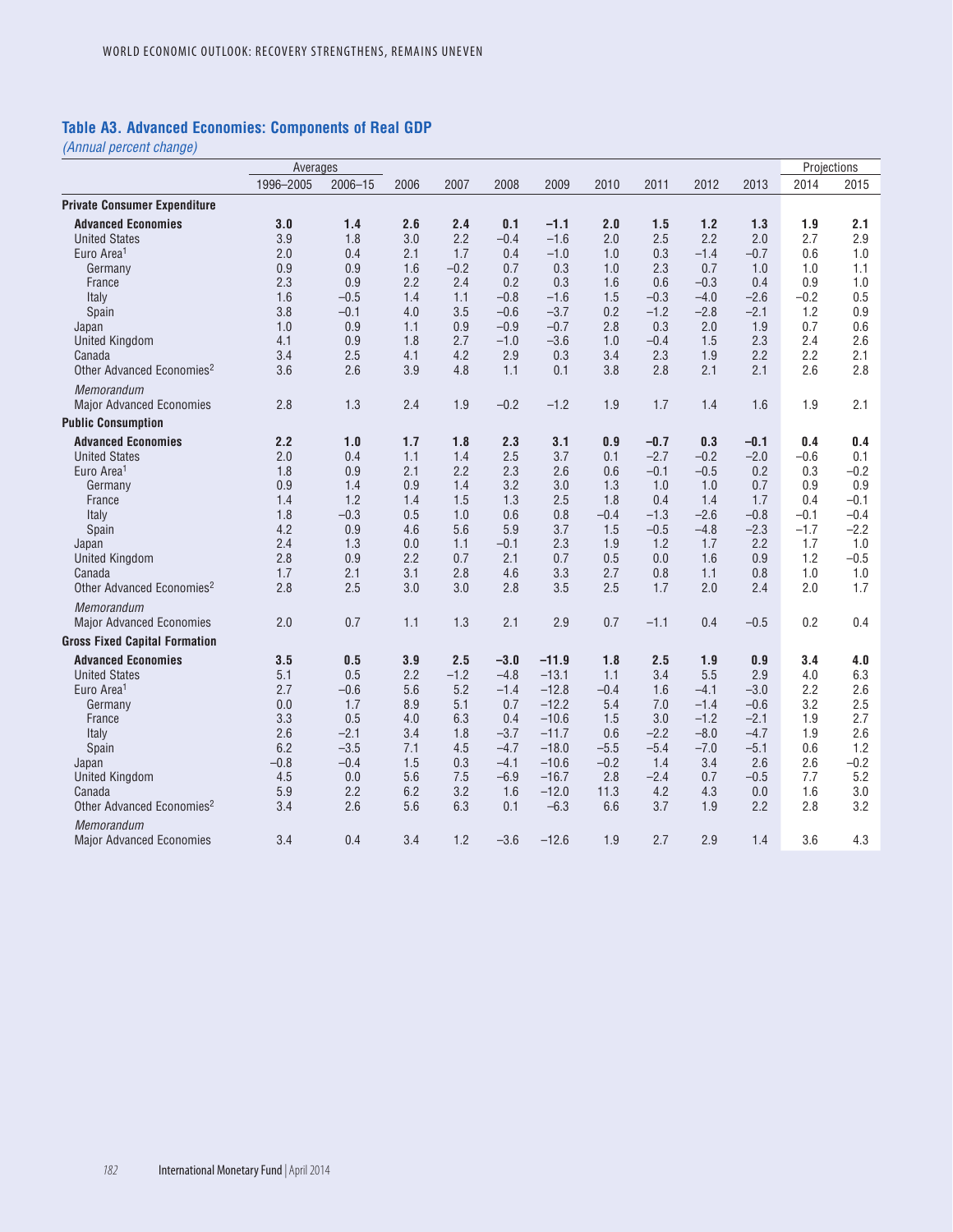### **Table A3. Advanced Economies: Components of Real GDP** *(concluded)*

*(Annual percent change)*

|                                       | Averages  |                |        |        |        |        |        |        |        |        |        | Projections |
|---------------------------------------|-----------|----------------|--------|--------|--------|--------|--------|--------|--------|--------|--------|-------------|
|                                       | 1996-2005 | $2006 - 15$    | 2006   | 2007   | 2008   | 2009   | 2010   | 2011   | 2012   | 2013   | 2014   | 2015        |
| <b>Final Domestic Demand</b>          |           |                |        |        |        |        |        |        |        |        |        |             |
| <b>Advanced Economies</b>             | 2.9       | 1.2            | 2.7    | 2.3    | $-0.2$ | $-2.7$ | 1.8    | 1.4    | 1.2    | 1.0    | 1.9    | 2.2         |
| <b>United States</b>                  | 3.9       | 1.3            | 2.6    | 1.4    | $-0.9$ | $-3.0$ | 1.5    | 1.8    | 2.4    | 1.6    | 2.5    | 3.2         |
| Euro Area <sup>1</sup>                | 2.1       | 0.3            | 2.8    | 2.5    | 0.4    | $-2.8$ | 0.6    | 0.4    | $-1.7$ | $-0.9$ | 0.8    | 1.0         |
| Germany                               | 0.7       | 1.2            | 2.8    | 1.2    | 1.1    | $-1.6$ | 1.8    | 2.9    | 0.4    | 0.6    | 1.4    | 1.3         |
| France                                | 2.2       | 0.9            | 2.4    | 3.0    | 0.5    | $-1.4$ | 1.6    | 1.0    | $-0.1$ | 0.3    | 0.9    | 1.0         |
| Italy                                 | 1.9       | $-0.8$         | 1.6    | 1.2    | $-1.2$ | $-3.2$ | 0.9    | $-0.9$ | $-4.5$ | $-2.6$ | 0.2    | 0.7         |
| Spain                                 | 4.5       | $-0.7$         | 5.0    | 4.1    | $-0.7$ | $-6.2$ | $-0.9$ | $-2.0$ | $-4.1$ | $-2.7$ | 0.5    | 0.3         |
| Japan                                 | 0.8       | 0.7            | 1.0    | 0.8    | $-1.6$ | $-2.3$ | 2.0    | 0.7    | 2.2    | 2.1    | 1.3    | 0.5         |
| <b>United Kingdom</b>                 | 3.9       | 0.8            | 2.5    | 3.1    | $-1.4$ | $-4.8$ | 1.2    | $-0.6$ | 1.4    | 1.6    | 2.9    | 2.3         |
| Canada                                | 3.6       | 2.4            | 4.4    | 3.7    | 2.9    | $-1.9$ | 5.0    | 2.4    | 2.3    | 1.4    | 1.8    | 2.1         |
| Other Advanced Economies <sup>2</sup> | 3.3       | 2.5            | 4.0    | 4.9    | 1.1    | $-0.9$ | 4.2    | 2.8    | 2.0    | 2.1    | 2.6    | 2.7         |
| Memorandum                            |           |                |        |        |        |        |        |        |        |        |        |             |
| <b>Major Advanced Economies</b>       | 2.8       | 1.1            | 2.3    | 1.6    | $-0.6$ | $-2.8$ | 1.7    | 1.4    | 1.5    | 1.2    | 2.0    | 2.2         |
| Stock Building <sup>3</sup>           |           |                |        |        |        |        |        |        |        |        |        |             |
| <b>Advanced Economies</b>             | 0.0       | $\mathbf{0.0}$ | 0.1    | 0.0    | $-0.2$ | $-1.1$ | 1.1    | 0.0    | $-0.1$ | 0.0    | 0.1    | 0.0         |
| <b>United States</b>                  | 0.0       | 0.0            | 0.0    | $-0.2$ | $-0.5$ | $-0.8$ | 1.5    | $-0.2$ | 0.2    | 0.2    | 0.1    | 0.0         |
| Euro Area <sup>1</sup>                | 0.0       | 0.0            | 0.3    | 0.3    | $-0.1$ | $-1.0$ | 0.6    | 0.3    | $-0.5$ | $-0.1$ | 0.1    | 0.0         |
| Germany                               | $-0.1$    | 0.0            | 0.1    | 0.8    | $-0.1$ | $-0.6$ | 0.5    | 0.0    | $-0.5$ | $-0.1$ | 0.0    | 0.0         |
| France                                | 0.1       | $-0.1$         | 0.1    | 0.2    | $-0.2$ | $-1.2$ | 0.2    | 1.1    | $-0.9$ | 0.1    | 0.0    | 0.0         |
| Italy                                 | $-0.1$    | 0.0            | 0.5    | 0.2    | 0.0    | $-1.2$ | 1.1    | $-0.1$ | $-0.7$ | $-0.4$ | 0.3    | 0.0         |
| Spain                                 | 0.0       | 0.0            | 0.3    | $-0.1$ | 0.2    | 0.0    | 0.0    | 0.1    | 0.0    | 0.0    | 0.0    | 0.0         |
| Japan                                 | 0.0       | 0.0            | $-0.1$ | 0.3    | 0.2    | $-1.5$ | 0.9    | $-0.2$ | 0.1    | $-0.3$ | 0.1    | 0.1         |
| <b>United Kingdom</b>                 | 0.0       | 0.0            | $-0.1$ | 0.3    | $-0.2$ | $-1.5$ | 1.2    | 0.4    | $-0.2$ | 0.3    | 0.0    | 0.0         |
| Canada                                | 0.0       | 0.0            | $-0.1$ | $-0.1$ | 0.0    | $-0.8$ | 0.2    | 0.5    | 0.0    | 0.4    | 0.0    | $-0.1$      |
| Other Advanced Economies <sup>2</sup> | 0.0       | 0.0            | 0.1    | 0.1    | 0.3    | $-1.9$ | 1.4    | 0.1    | 0.0    | $-0.2$ | $-0.1$ | 0.0         |
| Memorandum                            |           |                |        |        |        |        |        |        |        |        |        |             |
| <b>Major Advanced Economies</b>       | 0.0       | 0.0            | 0.0    | 0.1    | $-0.3$ | $-1.0$ | 1.1    | 0.0    | $-0.1$ | 0.1    | 0.1    | 0.0         |
| Foreign Balance <sup>3</sup>          |           |                |        |        |        |        |        |        |        |        |        |             |
| <b>Advanced Economies</b>             | $-0.1$    | 0.3            | 0.2    | 0.4    | 0.5    | 0.3    | 0.2    | 0.4    | 0.4    | 0.3    | 0.3    | 0.2         |
| <b>United States</b>                  | $-0.6$    | 0.2            | $-0.1$ | 0.6    | 1.1    | 1.1    | $-0.5$ | 0.1    | 0.1    | 0.1    | 0.1    | $-0.3$      |
| Euro Area <sup>1</sup>                | 0.1       | 0.4            | 0.2    | 0.2    | 0.1    | $-0.7$ | 0.7    | 0.9    | 1.5    | 0.5    | 0.4    | 0.4         |
| Germany                               | 0.5       | 0.4            | 1.2    | 1.5    | $-0.1$ | $-3.0$ | 1.7    | 0.7    | 1.1    | 0.0    | 0.4    | 0.3         |
| France                                | $-0.1$    | 0.0            | 0.0    | $-0.9$ | $-0.3$ | $-0.5$ | $-0.1$ | $-0.1$ | 1.0    | $-0.1$ | 0.0    | 0.5         |
| Italy                                 | $-0.3$    | 0.5            | 0.1    | 0.3    | 0.0    | $-1.2$ | $-0.4$ | 1.5    | 2.6    | 0.8    | 0.6    | 0.4         |
| Spain                                 | $-0.7$    | 1.0            | $-1.4$ | $-0.8$ | 1.5    | 2.9    | 0.4    | 2.1    | 2.5    | 1.5    | 0.4    | 0.6         |
| Japan                                 | 0.2       | 0.0            | 0.8    | 1.0    | 0.2    | $-2.0$ | 2.0    | $-0.8$ | $-0.7$ | $-0.2$ | $-0.2$ | 0.3         |
| <b>United Kingdom</b>                 | $-0.6$    | 0.2            | 0.2    | $-0.1$ | 0.9    | 0.9    | $-0.5$ | 1.2    | $-0.7$ | 0.1    | 0.0    | 0.1         |
| Canada                                | $-0.2$    | $-0.7$         | $-1.4$ | $-1.5$ | $-1.9$ | 0.0    | $-2.0$ | $-0.4$ | $-0.6$ | 0.3    | 0.4    | 0.4         |
| Other Advanced Economies <sup>2</sup> | 0.6       | 0.7            | 0.9    | 0.7    | 0.4    | 1.6    | 0.6    | 0.6    | 0.2    | 0.6    | 0.9    | 0.8         |
| Memorandum                            |           |                |        |        |        |        |        |        |        |        |        |             |
| <b>Major Advanced Economies</b>       | $-0.3$    | 0.2            | 0.2    | 0.5    | 0.5    | 0.0    | 0.0    | 0.2    | 0.2    | 0.1    | 0.1    | 0.0         |

<sup>1</sup>Excludes Latvia.

2In this table, Other Advanced Economies means advanced economies excluding the G7 (Canada, France, Germany, Italy, Japan, United Kingdom, United States) and Euro Area countries but including Latvia.

<sup>3</sup>Changes expressed as percent of GDP in the preceding period.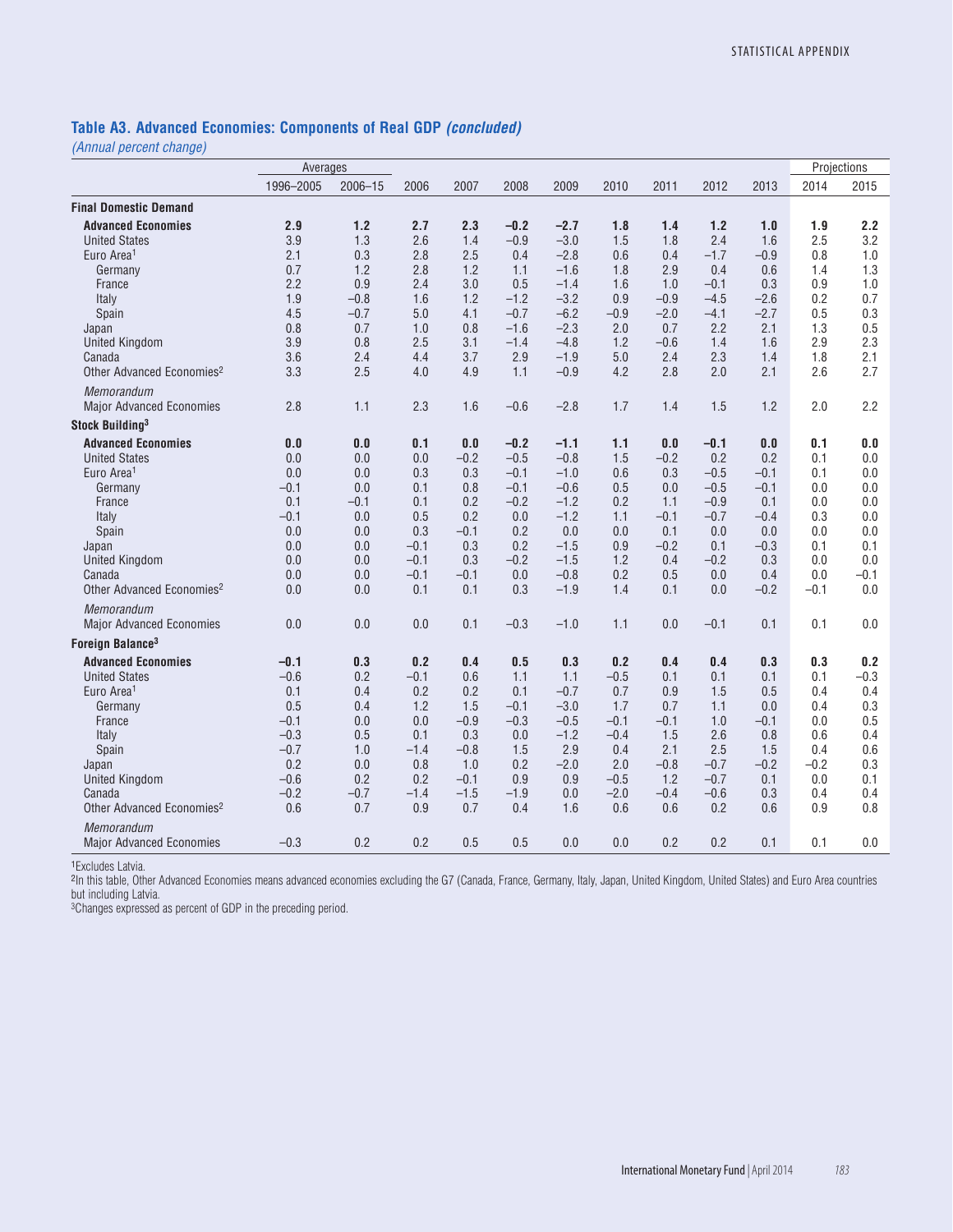### **Table A4. Emerging Market and Developing Economies: Real GDP**

|                                                   | Average         |               |              |               |                  |             |             |                  |               |                 | Projections     |                 |
|---------------------------------------------------|-----------------|---------------|--------------|---------------|------------------|-------------|-------------|------------------|---------------|-----------------|-----------------|-----------------|
|                                                   | 1996-2005       | 2006          | 2007         | 2008          | 2009             | 2010        | 2011        | 2012             | 2013          | 2014            | 2015            | 2019            |
| Commonwealth of Independent States <sup>1,2</sup> | 4.2             | 8.8           | 8.9          | 5.3           | $-6.4$           | 4.9         | 4.8         | 3.4              | 2.1           | 2.3             | 3.1             | 3.2             |
| Russia                                            | 3.8             | 8.2           | 8.5          | 5.2           | $-7.8$           | 4.5         | 4.3         | 3.4              | 1.3           | 1.3             | 2.3             | 2.5             |
| <b>Excluding Russia</b>                           | 5.0             | 10.6          | 9.9          | 5.6           | $-3.1$           | 6.0         | 6.1         | 3.3              | 3.9           | 5.3             | 5.7             | 5.0             |
| Armenia                                           | 8.6             | 13.2          | 13.7         | 6.9           | $-14.1$          | 2.2         | 4.7         | 7.1              | 3.2           | 4.3             | 4.5             | 5.0             |
| Azerbaijan                                        | 9.5             | 34.5<br>10.0  | 25.0<br>8.7  | 10.8<br>10.3  | 9.3<br>0.1       | 5.0<br>7.7  | 0.1<br>5.5  | 2.2<br>1.7       | 5.8<br>0.9    | 5.0             | 4.6<br>2.5      | 4.2<br>2.8      |
| <b>Belarus</b><br>Georgia                         | 6.9<br>6.5      | 9.4           | 12.3         | 2.3           | $-3.8$           | 6.3         | 7.2         | 6.2              | 3.2           | 1.6<br>5.0      | 5.0             | 5.0             |
| Kazakhstan                                        | 6.4             | 10.7          | 8.9          | 3.3           | 1.2              | 7.3         | 7.5         | 5.0              | 6.0           | 5.7             | 6.1             | 5.4             |
| Kyrgyz Republic                                   | 4.7             | 3.1           | 8.5          | 7.6           | 2.9              | $-0.5$      | 6.0         | $-0.9$           | 10.5          | 4.4             | 4.9             | 5.2             |
| Moldova                                           | 2.2             | 4.8           | 3.0          | 7.8           | $-6.0$           | 7.1         | 6.8         | $-0.7$           | 8.9           | 3.5             | 4.5             | 4.0             |
| Tajikistan                                        | 6.0             | 7.0           | 7.8          | 7.9           | 3.9              | 6.5         | 7.4         | 7.5              | 7.4           | 6.2             | 5.7             | 5.8             |
| Turkmenistan<br>Ukraine <sup>3</sup>              | 9.9<br>2.8      | 11.0<br>7.4   | 11.1<br>7.6  | 14.7<br>2.3   | 6.1<br>$-14.8$   | 9.2<br>4.1  | 14.7<br>5.2 | 11.1<br>0.2      | 10.2<br>0.0   | 10.7            | 12.5            | 8.3             |
| Uzbekistan                                        | 4.6             | 7.5           | 9.5          | 9.0           | 8.1              | 8.5         | 8.3         | 8.2              | 8.0           | $\ldots$<br>7.0 | $\cdots$<br>6.5 | $\cdots$<br>5.5 |
| <b>Emerging and Developing Asia</b>               | 7.1             | 10.3          | 11.5         | 7.3           | 7.7              | 9.7         | 7.9         | 6.7              | 6.5           | 6.7             | 6.8             | 6.5             |
| Bangladesh                                        | 5.4             | 6.5           | 6.3          | 6.0           | 5.9              | 6.4         | 6.5         | 6.1              | 5.8           | 6.0             | 6.5             | 7.0             |
| <b>Bhutan</b>                                     | 6.9             | 7.0           | 12.6         | 10.8          | 5.7              | 9.3         | 10.1        | 6.5              | 5.0           | 6.4             | 7.6             | 8.0             |
| Brunei Darussalam                                 | 1.7             | 4.4           | 0.2          | $-1.9$        | $-1.8$           | 2.6         | 3.4         | 0.9              | $-1.2$        | 5.4             | 3.0             | 3.5             |
| Cambodia<br>China                                 | 8.3<br>9.2      | 10.8<br>12.7  | 10.2<br>14.2 | 6.7<br>9.6    | 0.1<br>9.2       | 6.1<br>10.4 | 7.1<br>9.3  | 7.3<br>7.7       | 7.0<br>7.7    | 7.2<br>7.5      | 7.3<br>7.3      | 7.5<br>6.5      |
| Fiji                                              | 2.5             | 1.9           | $-0.9$       | 1.0           | $-1.4$           | 3.0         | 2.7         | 1.7              | 3.0           | 2.3             | 2.3             | 2.4             |
| India                                             | 6.4             | 9.3           | 9.8          | 3.9           | 8.5              | 10.3        | 6.6         | 4.7              | 4.4           | 5.4             | 6.4             | 6.8             |
| Indonesia                                         | 2.6             | 5.5           | 6.3          | 6.0           | 4.6              | 6.2         | 6.5         | 6.3              | 5.8           | 5.4             | 5.8             | 6.0             |
| Kiribati                                          | 2.3             | $-4.5$        | 7.5          | 2.8           | $-0.7$           | $-0.5$      | 2.7         | 2.8              | 2.9           | 2.7             | 2.0             | 2.0             |
| Lao P.D.R.                                        | 6.0             | 8.6           | 7.8          | 7.8           | 7.5              | 8.1         | 8.0         | 7.9              | 8.2           | 7.5             | 7.8             | 7.5             |
| Malaysia<br><b>Maldives</b>                       | 4.7<br>6.7      | 5.6<br>19.6   | 6.3<br>10.6  | 4.8<br>12.2   | $-1.5$<br>$-3.6$ | 7.4<br>7.1  | 5.1<br>6.5  | 5.6<br>0.9       | 4.7<br>3.7    | 5.2<br>4.2      | 5.0<br>4.5      | 5.0<br>4.8      |
| Marshall Islands                                  | $\cdots$        | 1.9           | 3.8          | $-2.0$        | $-1.8$           | 5.9         | 0.6         | 3.2              | 0.8           | 3.2             | 1.7             | 1.5             |
| Micronesia                                        | 0.2             | $-0.2$        | $-2.1$       | $-2.6$        | 1.0              | 2.5         | 2.1         | 0.4              | 0.6           | 0.6             | 0.6             | 0.7             |
| Mongolia                                          | 4.6             | 8.6           | 10.2         | 8.9           | $-1.3$           | 6.4         | 17.5        | 12.4             | 11.7          | 12.9            | 7.7             | 8.8             |
| Myanmar                                           | $\cdots$        | 13.1          | 12.0         | 3.6           | 5.1              | 5.3         | 5.9         | 7.3              | 7.5           | 7.8             | 7.8             | 7.7             |
| Nepal                                             | 4.2             | 3.4           | 3.4          | 6.1           | 4.5              | 4.8         | 3.4         | 4.9              | 3.6           | 4.5             | 4.5             | 5.0             |
| Palau<br>Papua New Guinea                         | $\ldots$<br>1.5 | $-1.4$<br>2.3 | 1.7<br>7.2   | $-5.5$<br>6.6 | $-10.7$<br>6.1   | 3.2<br>7.7  | 5.2<br>10.7 | 5.5<br>8.1       | $-0.2$<br>4.6 | 1.8<br>6.0      | 2.2<br>21.6     | 2.2<br>3.7      |
| Philippines                                       | 4.1             | 5.2           | 6.6          | 4.2           | 1.1              | 7.6         | 3.6         | 6.8              | 7.2           | 6.5             | 6.5             | 6.0             |
| Samoa                                             | 4.2             | 2.1           | 1.8          | 4.3           | $-5.1$           | 0.5         | 1.4         | 2.9              | $-0.3$        | 1.6             | 1.9             | 2.0             |
| Solomon Islands                                   | 0.1             | 4.0           | 6.4          | 7.1           | $-4.7$           | 7.8         | 10.7        | 4.9              | 2.9           | 4.0             | 3.6             | 3.6             |
| Sri Lanka                                         | 4.3             | 7.7           | 6.8          | 6.0           | 3.5              | 8.0         | 8.2         | 6.3              | 7.3           | 7.0             | 6.5             | 6.5             |
| Thailand<br>Timor-Leste <sup>4</sup>              | 2.7             | 5.1<br>$-3.2$ | 5.0<br>11.6  | 2.5<br>14.6   | $-2.3$<br>12.8   | 7.8<br>9.5  | 0.1<br>12.0 | 6.5<br>9.3       | 2.9<br>8.4    | 2.5<br>9.0      | 3.8<br>8.8      | 4.5<br>9.1      |
|                                                   | $\cdots$<br>1.2 | $-2.8$        | $-1.4$       | 2.6           | 3.3              | 3.1         | 1.9         | 0.7              | 1.0           | 1.6             | 1.7             | 1.7             |
| Tonga<br>Tuvalu                                   | $\ldots$        | 2.1           | 6.4          | 8.0           | $-4.4$           | $-2.7$      | 8.5         | 0.2              | 1.1           | 1.6             | 1.9             | 1.9             |
| Vanuatu                                           | 1.9             | 8.5           | 5.2          | 6.5           | 3.3              | 1.6         | 1.2         | 1.8              | 2.8           | 3.5             | 4.5             | 4.0             |
| Vietnam                                           | 7.1             | 7.0           | 7.1          | 5.7           | 5.4              | 6.4         | 6.2         | 5.2              | 5.4           | 5.6             | 5.7             | 6.0             |
| <b>Emerging and Developing Europe</b>             | 4.0             | 6.4           | 5.3          | 3.3           | $-3.4$           | 4.7         | 5.4         | 1.4              | 2.8           | 2.4             | 2.9             | 3.4             |
| Albania                                           | 5.7             | 5.4<br>5.7    | 5.9          | 7.5           | 3.3<br>$-2.7$    | 3.8         | 3.1         | 1.3<br>$-1.2$    | 0.7           | 2.1             | 3.3<br>3.2      | 4.7             |
| Bosnia and Herzegovina<br><b>Bulgaria</b>         | $\cdots$<br>2.4 | 6.5           | 6.0<br>6.4   | 5.6<br>6.2    | $-5.5$           | 0.8<br>0.4  | 1.0<br>1.8  | 0.6              | 1.2<br>0.9    | 2.0<br>1.6      | 2.5             | 4.0<br>3.0      |
| Croatia                                           | 3.9             | 4.9           | 5.1          | 2.1           | $-6.9$           | $-2.3$      | $-0.2$      | $-1.9$           | $-1.0$        | $-0.6$          | 0.4             | 2.0             |
| Hungary                                           | 3.6             | 3.9           | 0.1          | 0.9           | $-6.8$           | 1.1         | 1.6         | $-1.7$           | 1.1           | 2.0             | 1.7             | 1.7             |
| Kosovo                                            | $\ldots$        | 3.4           | 8.3          | 7.2           | 3.5              | 3.2         | 4.4         | 2.5              | 2.5           | 3.9             | 4.5             | 4.5             |
| Lithuania                                         | 6.2             | 7.8           | 9.8          | 2.9           | $-14.8$          | 1.6         | 6.0         | 3.7              | 3.3           | 3.3             | 3.5             | 3.8             |
| <b>FYR Macedonia</b><br>Montenegro                | 2.3             | 5.0<br>8.6    | 6.1<br>10.7  | 5.0<br>6.9    | $-0.9$<br>$-5.7$ | 2.9<br>2.5  | 2.8<br>3.2  | $-0.4$<br>$-2.5$ | 3.1<br>3.4    | 3.2<br>2.8      | 3.4<br>2.9      | 4.0<br>3.1      |
| Poland                                            | $\ldots$<br>4.2 | 6.2           | 6.8          | 5.1           | 1.6              | 3.9         | 4.5         | 1.9              | 1.6           | 3.1             | 3.3             | 3.6             |
| Romania                                           | 2.2             | 7.9           | 6.3          | 7.3           | $-6.6$           | $-1.1$      | 2.2         | 0.7              | 3.5           | 2.2             | 2.5             | 3.5             |
| Serbia                                            | .               | 3.6           | 5.4          | 3.8           | $-3.5$           | 1.0         | 1.6         | $-1.5$           | 2.5           | 1.0             | 1.5             | 4.0             |
| Turkey                                            | 4.3             | 6.9           | 4.7          | 0.7           | $-4.8$           | 9.2         | 8.8         | 2.2              | 4.3           | 2.3             | 3.1             | 3.5             |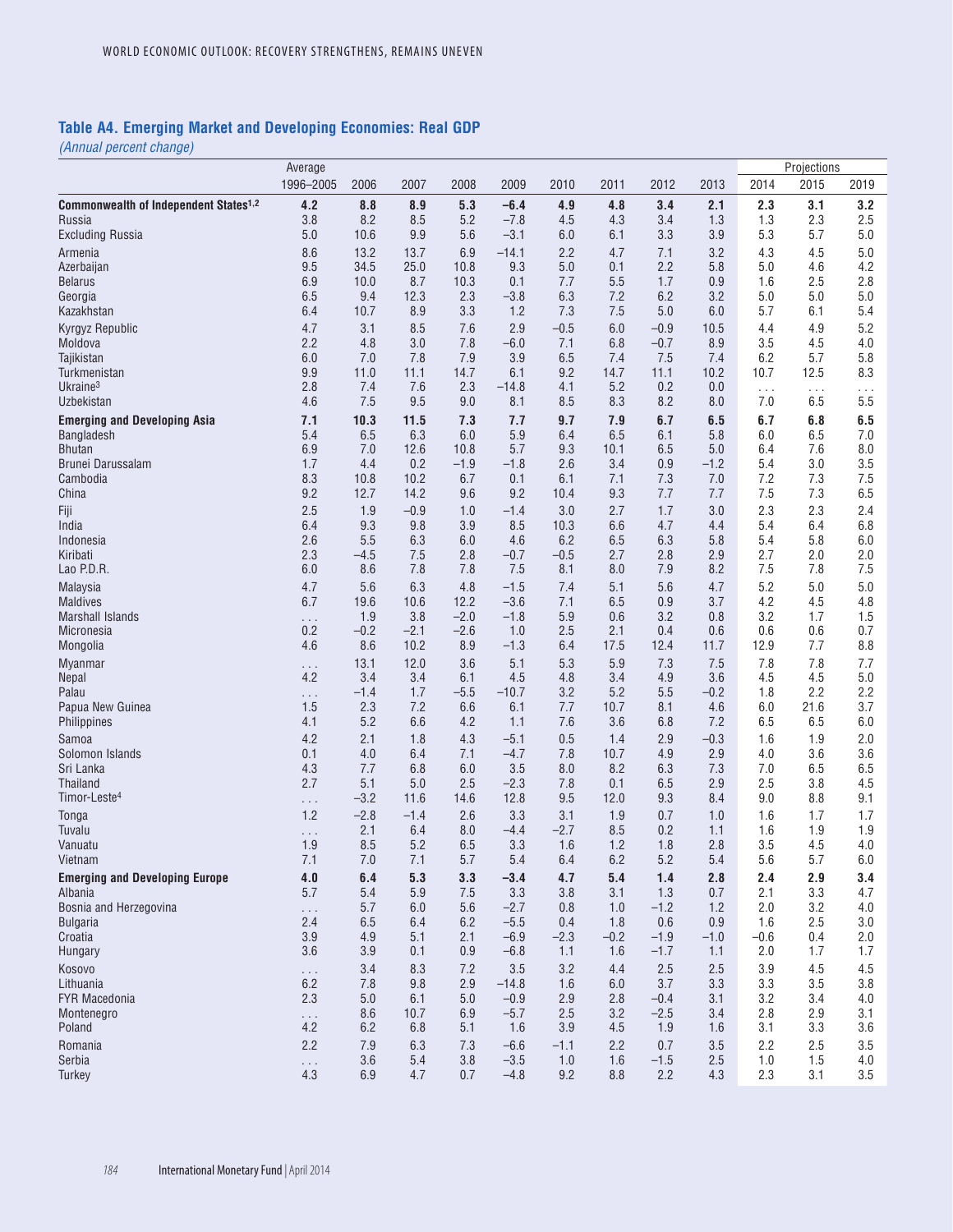#### **Table A4. Emerging Market and Developing Economies: Real GDP** *(continued)*

| $\left[0, \frac{1}{2}, \frac{1}{2}, \frac{1}{2}, \frac{1}{2}, \frac{1}{2}, \frac{1}{2}, \frac{1}{2}, \frac{1}{2}, \frac{1}{2}, \frac{1}{2}, \frac{1}{2}, \frac{1}{2}, \frac{1}{2}, \frac{1}{2}, \frac{1}{2}, \frac{1}{2}, \frac{1}{2}, \frac{1}{2}, \frac{1}{2}, \frac{1}{2}, \frac{1}{2}, \frac{1}{2}, \frac{1}{2}, \frac{1}{2}, \frac{1}{2}, \frac{1}{2}, \frac{1}{2}, \frac{1}{2}, \frac{1}{2}, \frac{1}{2}, \frac{1}{$ | Average    |                |                |               |                   |               |                |               |               |               | Projections   |                |
|----------------------------------------------------------------------------------------------------------------------------------------------------------------------------------------------------------------------------------------------------------------------------------------------------------------------------------------------------------------------------------------------------------------------------|------------|----------------|----------------|---------------|-------------------|---------------|----------------|---------------|---------------|---------------|---------------|----------------|
|                                                                                                                                                                                                                                                                                                                                                                                                                            | 1996-2005  | 2006           | 2007           | 2008          | 2009              | 2010          | 2011           | 2012          | 2013          | 2014          | 2015          | 2019           |
| <b>Latin America and the Caribbean</b><br>Antigua and Barbuda                                                                                                                                                                                                                                                                                                                                                              | 2.9<br>3.9 | 5.6<br>12.7    | 5.8<br>7.1     | 4.3<br>1.5    | $-1.3$<br>$-10.7$ | 6.0<br>$-8.6$ | 4.6<br>$-2.1$  | 3.1<br>2.8    | 2.7<br>0.5    | 2.5<br>1.6    | 3.0<br>1.9    | 3.6<br>2.2     |
| Argentina <sup>5</sup>                                                                                                                                                                                                                                                                                                                                                                                                     | 2.3        | 8.5            | 8.7            | 6.8           | 0.9               | 9.2           | 8.9            | 1.9           | 4.3           | 0.5           | 1.0           | 2.0            |
| The Bahamas                                                                                                                                                                                                                                                                                                                                                                                                                | 4.0        | 2.5            | 1.4            | $-2.3$        | $-4.2$            | 1.0           | 1.7            | 1.8           | 1.9           | 2.3           | 2.8           | 2.3            |
| <b>Barbados</b><br><b>Belize</b>                                                                                                                                                                                                                                                                                                                                                                                           | 2.0<br>5.7 | 5.7<br>4.7     | 1.7<br>1.2     | 0.3<br>3.8    | $-4.1$<br>0.3     | 0.2<br>3.1    | 0.8<br>2.1     | 0.0<br>4.0    | $-0.7$<br>1.6 | $-1.2$<br>2.5 | 0.9<br>2.5    | 2.3<br>2.5     |
| <b>Bolivia</b>                                                                                                                                                                                                                                                                                                                                                                                                             | 3.3        | 4.8            | 4.6            | 6.1           | 3.4               | 4.1           | 5.2            | 5.2           | 6.8           | 5.1           | 5.0           | 5.0            |
| <b>Brazil</b>                                                                                                                                                                                                                                                                                                                                                                                                              | 2.4        | 4.0            | 6.1            | 5.2           | $-0.3$            | 7.5           | 2.7            | 1.0           | 2.3           | 1.8           | 2.7           | 3.5            |
| Chile                                                                                                                                                                                                                                                                                                                                                                                                                      | 4.3        | 5.8            | 5.2            | 3.2           | $-0.9$            | 5.7           | 5.7            | 5.4           | 4.2           | 3.6           | 4.1           | 4.5            |
| Colombia                                                                                                                                                                                                                                                                                                                                                                                                                   | 2.3        | 6.7            | 6.9            | 3.5           | 1.7               | 4.0           | 6.6            | 4.2           | 4.3           | 4.5           | 4.5           | 4.5            |
| Costa Rica                                                                                                                                                                                                                                                                                                                                                                                                                 | 4.5        | 8.8            | 7.9            | 2.7           | $-1.0$            | 5.0           | 4.5            | 5.1           | 3.5           | 3.8           | 4.1           | 4.5            |
| Dominica                                                                                                                                                                                                                                                                                                                                                                                                                   | 1.9        | 4.6<br>10.7    | 6.0            | 7.8           | $-1.1$            | 1.2<br>7.8    | 0.2            | $-1.1$        | 0.8           | 1.7<br>4.5    | 1.7           | 1.9            |
| Dominican Republic<br>Ecuador                                                                                                                                                                                                                                                                                                                                                                                              | 5.2<br>3.0 | 4.4            | 8.5<br>2.2     | 5.3<br>6.4    | 3.5<br>0.6        | 3.5           | 4.5<br>7.8     | 3.9<br>5.1    | 4.1<br>4.2    | 4.2           | 4.1<br>3.5    | 4.0<br>3.5     |
| El Salvador                                                                                                                                                                                                                                                                                                                                                                                                                | 2.7        | 3.9            | 3.8            | 1.3           | $-3.1$            | 1.4           | 2.2            | 1.9           | 1.6           | 1.6           | 1.7           | 2.0            |
| Grenada                                                                                                                                                                                                                                                                                                                                                                                                                    | 5.9        | $-4.0$         | 6.1            | 0.9           | $-6.6$            | $-0.5$        | 0.8            | $-1.8$        | 1.5           | 1.1           | 1.2           | 2.5            |
| Guatemala                                                                                                                                                                                                                                                                                                                                                                                                                  | 3.3        | 5.4            | 6.3            | 3.3           | 0.5               | 2.9           | 4.2            | 3.0           | 3.5           | 3.5           | 3.5           | 3.5            |
| Guyana                                                                                                                                                                                                                                                                                                                                                                                                                     | 1.6        | 5.1            | 7.0            | 2.0           | 3.3               | 4.4           | 5.4            | 4.8           | 4.8           | 4.3           | 4.0           | 3.3            |
| Haiti<br>Honduras                                                                                                                                                                                                                                                                                                                                                                                                          | 1.0<br>3.8 | 2.2<br>6.6     | 3.3<br>6.2     | 0.8<br>4.2    | 3.1<br>$-2.4$     | $-5.5$<br>3.7 | 5.5<br>3.8     | 2.9<br>3.9    | 4.3<br>2.6    | 4.0<br>3.0    | 4.0<br>3.1    | 4.0<br>3.0     |
| Jamaica                                                                                                                                                                                                                                                                                                                                                                                                                    | 0.6        | 2.9            | 1.4            | $-0.8$        | $-3.4$            | $-1.4$        | 1.4            | $-0.5$        | 0.5           | 1.3           | 1.7           | 2.7            |
| Mexico                                                                                                                                                                                                                                                                                                                                                                                                                     | 3.4        | 5.0            | 3.1            | 1.4           | $-4.7$            | 5.1           | 4.0            | 3.9           | 1.1           | 3.0           | 3.5           | 3.8            |
| Nicaragua                                                                                                                                                                                                                                                                                                                                                                                                                  | 4.1        | 4.2            | 5.0            | 4.0           | $-2.2$            | 3.6           | 5.4            | 5.2           | 4.2           | 4.0           | 4.0           | 4.0            |
| Panama                                                                                                                                                                                                                                                                                                                                                                                                                     | 4.9        | 8.5            | 12.1           | 10.1          | 3.9               | 7.5           | 10.9           | 10.8          | 8.0           | 7.2           | 6.9           | 5.8            |
| Paraguay<br>Peru                                                                                                                                                                                                                                                                                                                                                                                                           | 1.2<br>3.3 | 4.8<br>7.7     | 5.4<br>8.9     | 6.4<br>9.8    | $-4.0$<br>0.9     | 13.1<br>8.8   | 4.3<br>6.9     | $-1.2$<br>6.3 | 13.0<br>5.0   | 4.8<br>5.5    | 4.5<br>5.8    | 4.5<br>5.8     |
| St. Kitts and Nevis                                                                                                                                                                                                                                                                                                                                                                                                        | 3.9        | 4.6            | 4.8            | 3.4           | $-3.8$            | $-3.8$        | $-1.9$         | $-0.9$        | 1.7           | 2.7           | 3.0           | 3.1            |
| St. Lucia                                                                                                                                                                                                                                                                                                                                                                                                                  | 2.0        | 7.2            | 1.4            | 4.7           | $-0.1$            | $-0.7$        | 1.4            | $-1.3$        | $-1.5$        | 0.3           | 1.0           | 2.2            |
| St. Vincent and the Grenadines                                                                                                                                                                                                                                                                                                                                                                                             | 3.8        | 6.0            | 3.0            | $-0.5$        | $-2.0$            | $-2.3$        | 0.3            | 1.5           | 2.1           | 2.3           | 2.9           | 3.3            |
| Suriname                                                                                                                                                                                                                                                                                                                                                                                                                   | 3.4        | 5.8            | 5.1            | 4.1           | 3.0               | 4.2           | 5.3            | 4.8           | 4.7           | 4.0           | 4.0           | 4.3            |
| Trinidad and Tobago                                                                                                                                                                                                                                                                                                                                                                                                        | 7.9        | 13.2           | 4.8            | 3.4           | $-4.4$            | 0.2           | $-2.6$         | 1.2           | 1.6           | 2.2           | 2.2           | 1.6            |
| Uruguay<br>Venezuela                                                                                                                                                                                                                                                                                                                                                                                                       | 1.2<br>1.6 | 4.1<br>9.9     | 6.5<br>8.8     | 7.2<br>5.3    | 2.2<br>$-3.2$     | 8.9<br>$-1.5$ | 6.5<br>4.2     | 3.9<br>5.6    | 4.2<br>1.0    | 2.8<br>$-0.5$ | 3.0<br>$-1.0$ | 3.8<br>1.0     |
| Middle East, North Africa, Afghanistan,                                                                                                                                                                                                                                                                                                                                                                                    |            |                |                |               |                   |               |                |               |               |               |               |                |
| and Pakistan                                                                                                                                                                                                                                                                                                                                                                                                               | 4.9        | 6.7            | 6.0            | 5.1           | 2.8               | 5.2           | 3.9            | 4.2           | 2.4           | 3.2           | 4.4           | 4.5            |
| Afghanistan                                                                                                                                                                                                                                                                                                                                                                                                                | $\cdots$   | 5.4            | 13.3           | 3.9           | 20.6              | 8.4           | 6.5            | 14.0          | 3.6           | 3.2           | 4.5           | 5.6            |
| Algeria<br><b>Bahrain</b>                                                                                                                                                                                                                                                                                                                                                                                                  | 4.3<br>4.9 | 1.7<br>6.5     | 3.4<br>8.3     | 2.4<br>6.2    | 1.6<br>2.5        | 3.6<br>4.3    | 2.8<br>2.1     | 3.3<br>3.4    | 2.7<br>4.9    | 4.3<br>4.7    | 4.1<br>3.3    | 4.3<br>3.5     |
| Djibouti                                                                                                                                                                                                                                                                                                                                                                                                                   | 1.2        | 4.8            | 5.1            | 5.8           | 5.0               | 3.5           | 4.5            | 4.8           | 5.0           | 6.0           | 6.5           | 5.8            |
| Egypt                                                                                                                                                                                                                                                                                                                                                                                                                      | 4.8        | 6.8            | 7.1            | 7.2           | 4.7               | 5.1           | 1.8            | 2.2           | 2.1           | 2.3           | 4.1           | 4.0            |
| Iran                                                                                                                                                                                                                                                                                                                                                                                                                       | 5.1        | 6.2            | 6.4            | 0.6           | 3.9               | 5.9           | 2.7            | $-5.6$        | $-1.7$        | 1.5           | 2.3           | 2.4            |
| Iraq                                                                                                                                                                                                                                                                                                                                                                                                                       | .          | 10.2           | 1.4            | 6.6           | 5.8               | 5.5           | 10.2           | 10.3          | 4.2           | 5.9           | 6.7           | 9.2            |
| Jordan<br>Kuwait                                                                                                                                                                                                                                                                                                                                                                                                           | 4.8<br>5.0 | 8.1<br>7.5     | 8.2<br>6.0     | 7.2<br>2.5    | 5.5<br>$-7.1$     | 2.3<br>$-2.4$ | 2.6<br>6.3     | 2.7<br>6.2    | 3.3<br>0.8    | 3.5<br>2.6    | 4.0<br>3.0    | 4.5<br>3.9     |
| Lebanon                                                                                                                                                                                                                                                                                                                                                                                                                    | 3.5        | 1.6            | 9.4            | 9.1           | 10.3              | 8.0           | 2.0            | 1.5           | 1.0           | 1.0           | 2.5           | 4.0            |
| Libya                                                                                                                                                                                                                                                                                                                                                                                                                      | 3.1        | 6.5            | 6.4            | 2.7           | $-0.8$            | 5.0           | $-62.1$        | 104.5         | $-9.4$        | $-7.8$        | 29.8          | 3.5            |
| Mauritania                                                                                                                                                                                                                                                                                                                                                                                                                 | 3.3        | 11.4           | 1.0            | 3.5           | $-1.2$            | 4.3           | 4.0            | 7.0           | 6.7           | 6.8           | 6.5           | 10.7           |
| Morocco                                                                                                                                                                                                                                                                                                                                                                                                                    | 4.4        | 7.8            | 2.7            | 5.6           | 4.8               | 3.6           | 5.0            | 2.7           | 4.5           | 3.9           | 4.9           | 5.6            |
| Oman<br>Pakistan                                                                                                                                                                                                                                                                                                                                                                                                           | 3.1<br>4.6 | 5.5<br>5.8     | 6.7<br>$5.5\,$ | 13.2<br>$5.0$ | 3.3<br>0.4        | 5.6<br>2.6    | 4.5<br>3.7     | 5.0<br>4.4    | 5.1<br>3.6    | 3.4<br>3.1    | 3.4<br>3.7    | 3.7<br>$5.0\,$ |
| Qatar                                                                                                                                                                                                                                                                                                                                                                                                                      | 9.7        | 26.2           | 18.0           | 17.7          | 12.0              | 16.7          | 13.0           | 6.2           | 6.1           | 5.9           | 7.1           | 6.4            |
| Saudi Arabia                                                                                                                                                                                                                                                                                                                                                                                                               | 3.3        | 5.6            | 6.0            | 8.4           | 1.8               | 7.4           | 8.6            | 5.8           | 3.8           | 4.1           | 4.2           | 4.3            |
| Sudan <sup>6</sup>                                                                                                                                                                                                                                                                                                                                                                                                         | 15.5       | 8.9            | 8.5            | 3.0           | 4.7               | 3.0           | $-1.2$         | $-3.0$        | 3.4           | 2.7           | 4.6           | 4.3            |
| Syria <sup>7</sup>                                                                                                                                                                                                                                                                                                                                                                                                         | 2.7        | 5.0            | 5.7            | 4.5           | 5.9               | 3.4           | $\ldots$       | $\ldots$      | $\ldots$ .    | $\ldots$      | .             | $\ldots$       |
| Tunisia                                                                                                                                                                                                                                                                                                                                                                                                                    | 5.0        | 5.7            | 6.3            | 4.5           | 3.1               | 2.9           | $-1.9$         | 3.6           | 2.7           | 3.0           | 4.5           | 4.5            |
| <b>United Arab Emirates</b><br>Yemen                                                                                                                                                                                                                                                                                                                                                                                       | 5.8<br>4.7 | $9.8\,$<br>3.2 | 3.2<br>3.3     | 3.2<br>3.6    | $-4.8$<br>3.9     | 1.7<br>7.7    | 3.9<br>$-12.7$ | 4.4<br>2.4    | 4.8<br>4.4    | 4.4<br>5.1    | 4.2<br>4.4    | 4.2<br>4.7     |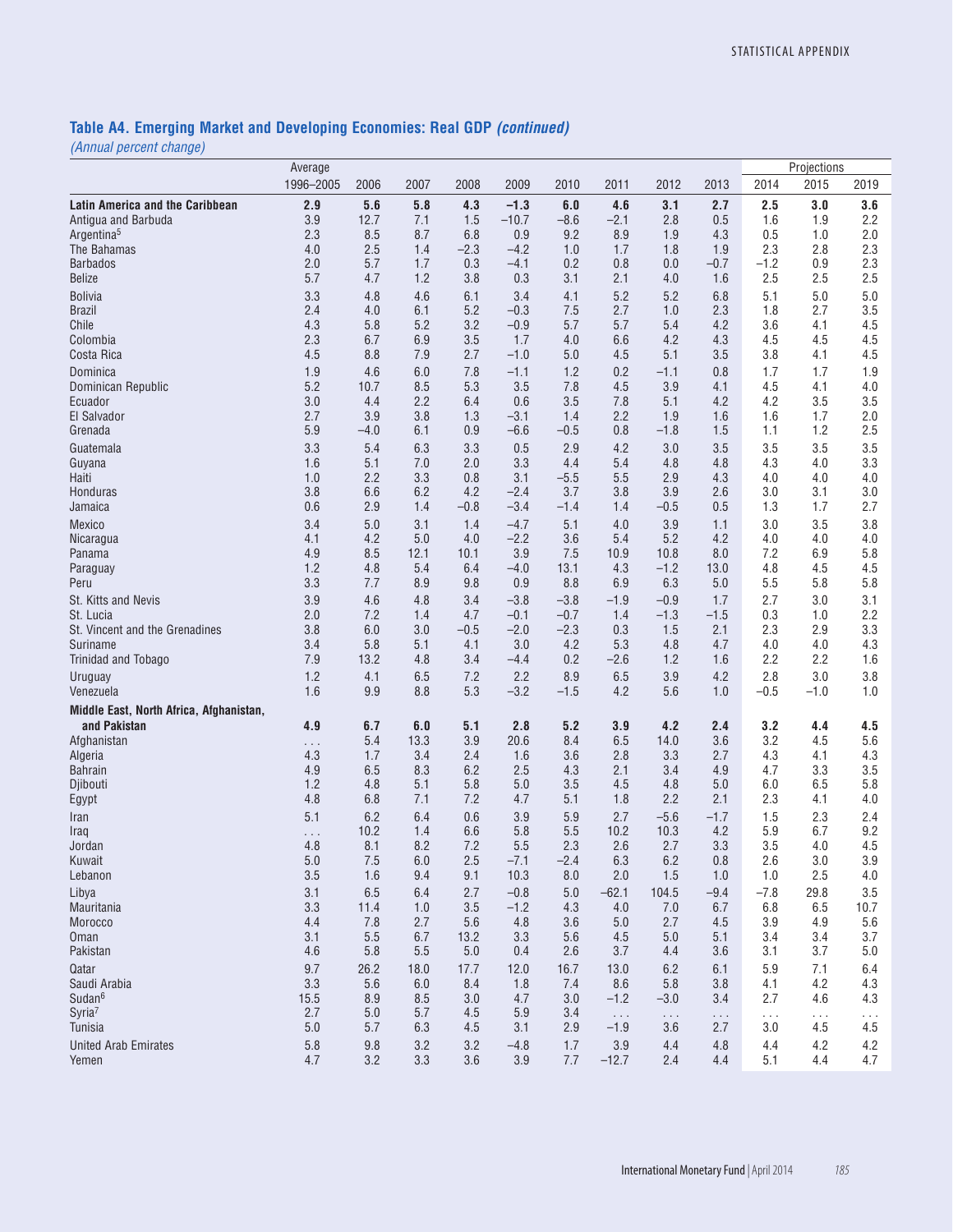#### **Table A4. Emerging Market and Developing Economies: Real GDP** *(concluded)*

*(Annual percent change)*

|                                    | Average       |            |                 |                 |                 |                 |                    |             |             |             | Projections |                |
|------------------------------------|---------------|------------|-----------------|-----------------|-----------------|-----------------|--------------------|-------------|-------------|-------------|-------------|----------------|
|                                    | 1996-2005     | 2006       | 2007            | 2008            | 2009            | 2010            | 2011               | 2012        | 2013        | 2014        | 2015        | 2019           |
| Sub-Saharan Africa                 | 4.7           | 6.3        | 7.1             | 5.7             | 2.6             | 5.6             | 5.5                | 4.9         | 4.9         | 5.4         | 5.5         | 5.4            |
| Angola                             | 8.2           | 20.7       | 22.6            | 13.8            | 2.4             | 3.4             | 3.9                | 5.2         | 4.1         | 5.3         | 5.5         | 6.7            |
| <b>Benin</b>                       | 4.5           | 3.8        | 4.6             | 5.0             | 2.7             | 2.6             | 3.3                | 5.4         | 5.6         | 5.5         | 5.2         | 4.8            |
| Botswana                           | 5.8           | 8.0        | 8.7             | 3.9             | $-7.8$          | 8.6             | 6.1                | 4.2         | 3.9         | 4.1         | 4.4         | 3.8            |
| <b>Burkina Faso</b>                | 6.6           | 6.3        | 4.1             | 5.8             | 3.0             | 8.4             | 5.0                | 9.0         | 6.8         | 6.0         | 7.0         | 7.0            |
| <b>Burundi</b>                     | 0.9           | 5.4        | 3.4             | 4.9             | 3.8             | 5.1             | 4.2                | 4.0         | 4.5         | 4.7         | 4.8         | 5.4            |
| Cabo Verde                         | 7.1           | 9.1        | 9.2             | 6.7             | $-1.3$          | 1.5             | 4.0                | 1.0         | 0.5         | 3.0         | 3.5         | 4.0            |
| Cameroon                           | 4.2           | 3.2        | 2.8             | 3.6             | 1.9             | 3.3             | 4.1                | 4.6         | 4.6         | 4.8         | 5.1         | 5.4            |
| Central African Republic           | 0.7           | 4.8        | 4.6             | 2.1             | 1.7             | 3.0             | 3.3                | 4.1         | $-36.0$     | 1.5         | 5.3         | 5.7            |
| Chad                               | 8.6<br>2.1    | 0.6<br>1.2 | 3.3<br>0.5      | 3.1<br>1.0      | 4.2<br>1.8      | 13.6<br>2.1     | 0.1<br>2.2         | 8.9<br>3.0  | 3.6<br>3.5  | 10.8<br>4.0 | 7.3<br>4.0  | 3.5<br>$4.0\,$ |
| Comoros                            |               |            |                 |                 |                 |                 |                    |             |             |             |             |                |
| Democratic Republic of the Congo   | $-0.1$<br>3.2 | 5.3        | 6.3             | 6.2             | 2.9             | 7.1             | 6.9                | 7.2         | 8.5         | 8.7         | 8.5         | 5.6            |
| Republic of Congo<br>Côte d'Ivoire | 1.5           | 6.2<br>0.7 | $-1.6$<br>1.6   | 5.6<br>2.3      | 7.5<br>3.7      | 8.7<br>2.4      | 3.4<br>$-4.7$      | 3.8<br>9.8  | 4.5<br>8.1  | 8.1<br>8.2  | 5.8<br>7.7  | 2.6<br>5.7     |
| <b>Equatorial Guinea</b>           | 38.4          | 1.3        | 13.1            | 12.3            | $-8.1$          | $-1.3$          | 5.0                | 3.2         | $-4.9$      | $-2.4$      | $-8.3$      | $-9.4$         |
| Eritrea                            | 1.8           | $-1.0$     | 1.4             | $-9.8$          | 3.9             | 2.2             | 8.7                | 7.0         | 1.3         | 2.3         | 1.9         | 3.6            |
| Ethiopia                           | 5.4           | 11.5       | 11.8            | 11.2            | 10.0            | 10.6            | 11.4               | 8.5         | 9.7         | 7.5         | 7.5         | 6.5            |
| Gabon                              | 0.5           | $-1.9$     | 6.3             | 1.7             | $-2.3$          | 6.2             | 6.9                | 5.5         | 5.9         | 5.7         | 6.3         | 5.8            |
| The Gambia                         | 4.4           | 1.1        | 3.6             | 5.7             | 6.4             | 6.5             | $-4.3$             | 5.3         | 6.3         | 7.4         | 7.0         | 5.5            |
| Ghana                              | 4.9           | 6.1        | 6.5             | 8.4             | 4.0             | 8.0             | 15.0               | 7.9         | 5.4         | 4.8         | 5.4         | 3.8            |
| Guinea                             | 3.7           | 2.5        | 1.8             | 4.9             | $-0.3$          | 1.9             | 3.9                | 3.8         | 2.5         | 4.5         | 5.0         | 17.6           |
| Guinea-Bissau                      | 0.2           | 2.1        | 3.2             | 3.2             | 3.0             | 3.5             | 5.3                | $-1.5$      | 0.3         | 3.0         | 3.9         | 4.3            |
| Kenya                              | 2.9           | 6.3        | 7.0             | 1.5             | 2.7             | 5.8             | 4.4                | 4.6         | 5.6         | 6.3         | 6.3         | 6.5            |
| Lesotho                            | 3.4           | 4.1        | 4.9             | 5.1             | 4.5             | 5.6             | 4.3                | 6.0         | 5.8         | 5.6         | 5.5         | 5.1            |
| Liberia                            | .             | 8.4        | 12.9            | 6.0             | 5.1             | 6.1             | 7.9                | 8.3         | 8.0         | 7.0         | 8.7         | 7.4            |
| Madagascar                         | 3.1           | 5.4        | 6.5             | 7.2             | $-3.5$          | 0.1             | 1.5                | 2.5         | 2.4         | 3.0         | 4.0         | 5.1            |
| <b>Malawi</b>                      | 3.2           | 2.1        | 9.5             | 8.3             | 9.0             | 6.5             | 4.3                | 1.9         | 5.0         | 6.1         | 6.5         | 5.9            |
| Mali                               | 5.1           | 5.3        | 4.3             | 5.0             | 4.5             | 5.8             | 2.7                | 0.0         | 1.7         | 6.5         | 5.0         | 4.4            |
| <b>Mauritius</b>                   | 4.1           | 4.5        | 5.9             | 5.5             | 3.0             | 4.1             | 3.8                | 3.3         | 3.1         | 3.7         | 4.0         | 4.0            |
| Mozambique                         | 9.1           | 8.7        | 7.3             | 6.8             | 6.3             | 7.1             | 7.3                | 7.2         | 7.1         | 8.3         | 7.9         | 7.8            |
| Namibia                            | 4.2           | 7.1        | 5.4             | 3.4             | $-1.1$          | 6.3             | 5.7                | 5.0         | 4.3         | 4.3         | 4.5         | 4.7            |
| Niger                              | 4.4           | 5.8        | 3.2             | 9.6             | $-0.7$          | 8.4             | 2.3                | 11.1        | 3.6         | 6.5         | 5.9         | 8.3            |
| Nigeria                            | 7.1           | 6.2        | 7.0             | 6.0             | 7.0             | 8.0             | 7.4                | 6.6         | 6.3         | 7.1         | 7.0         | 6.7            |
| Rwanda                             | 8.7           | 9.2        | 7.6             | 11.2            | 6.2             | 7.2             | 8.2                | 8.0         | 5.0         | 7.5         | 7.5         | 7.5            |
| São Tomé and Príncipe              | 2.6           | 12.6       | 2.0             | 9.1             | 4.0             | 4.5             | 4.9                | 4.0         | 4.0         | 5.0         | 5.5         | 6.0<br>5.2     |
| Senegal                            | 4.4           | 2.5        | 4.9             | 3.7             | 2.4             | 4.3             | 2.1                | 3.5         | 4.0         | 4.6         | 4.8         |                |
| <b>Sevchelles</b>                  | 2.8           | 9.4        | 10.4            | $-2.1$          | $-1.1$          | 5.9             | 7.9                | 2.8         | 3.6         | 3.7         | 3.8         | 3.4            |
| Sierra Leone<br>South Africa       | 0.7<br>3.3    | 4.2<br>5.6 | 8.0<br>5.5      | 5.2<br>3.6      | 3.2<br>$-1.5$   | 5.3<br>3.1      | 6.0<br>3.6         | 15.2<br>2.5 | 16.3<br>1.9 | 13.9<br>2.3 | 10.8<br>2.7 | 5.0<br>3.0     |
| South Sudan                        |               |            |                 |                 |                 |                 |                    | $-47.6$     | 24.4        | 7.1         | 17.6        | 5.8            |
| Swaziland                          | .<br>2.5      | .<br>3.3   | $\ldots$<br>3.5 | $\ldots$<br>2.4 | $\cdots$<br>1.2 | $\ldots$<br>1.9 | $\ldots$<br>$-0.6$ | 1.9         | 2.8         | 2.1         | 2.1         | 2.1            |
| <b>Tanzania</b>                    | 5.5           | 6.7        | 7.1             | 7.4             | 6.0             | 7.0             | 6.4                | 6.9         | 7.0         | 7.2         | 7.0         | 6.9            |
| Togo                               | 1.6           | 4.1        | 2.3             | 2.4             | 3.5             | 4.1             | 4.8                | 5.9         | 5.6         | 6.0         | 6.0         | 5.2            |
| Uganda                             | 7.0           | 7.0        | 8.1             | 10.4            | 4.1             | 6.2             | 6.2                | 2.8         | 6.0         | 6.4         | 6.8         | 7.4            |
| Zambia                             | 3.8           | 6.2        | 6.2             | 5.7             | 6.4             | 7.6             | 6.8                | 7.2         | 6.0         | 7.3         | 7.1         | 6.0            |
| Zimbabwe <sup>8</sup>              | .             | $-3.6$     | $-3.3$          | $-16.4$         | 8.2             | 11.4            | 11.9               | 10.6        | 3.0         | 4.2         | 4.5         | 4.0            |

1Data for some countries refer to real net material product (NMP) or are estimates based on NMP. The figures should be interpreted only as indicative of broad orders of magnitude because reliable, comparable data are not generally available. In particular, the growth of output of new private enterprises of the informal economy is not fully reflected in the recent figures.

<sup>2</sup>Georgia, which is not a member of the Commonwealth of Independent States, is included in this group for reasons of geography and similarity in economic structure.

<sup>3</sup>Projections for Ukraine are excluded due to the ongoing crisis.

4In this table only, the data for Timor-Leste are based on non-oil GDP.

<sup>5</sup>The data for Argentina are officially reported data. The IMF has, however, issued a declaration of censure and called on Argentina to adopt remedial measures to address the quality of the official GDP data. Alternative data sources have shown significantly lower real growth than the official data since 2008. In this context, the Fund is also using alternative estimates of GDP growth for the surveillance of macroeconomic developments in Argentina.

6Data for 2011 exclude South Sudan after July 9. Data for 2012 and onward pertain to the current Sudan.

7Data for Syria are excluded for 2011 onward due to the uncertain political situation.

<sup>8</sup>The Zimbabwe dollar ceased circulating in early 2009. Data are based on IMF staff estimates of price and exchange rate developments in U.S. dollars. IMF staff estimates of U.S. dollar values may differ from authorities' estimates. Real GDP is in constant 2009 prices.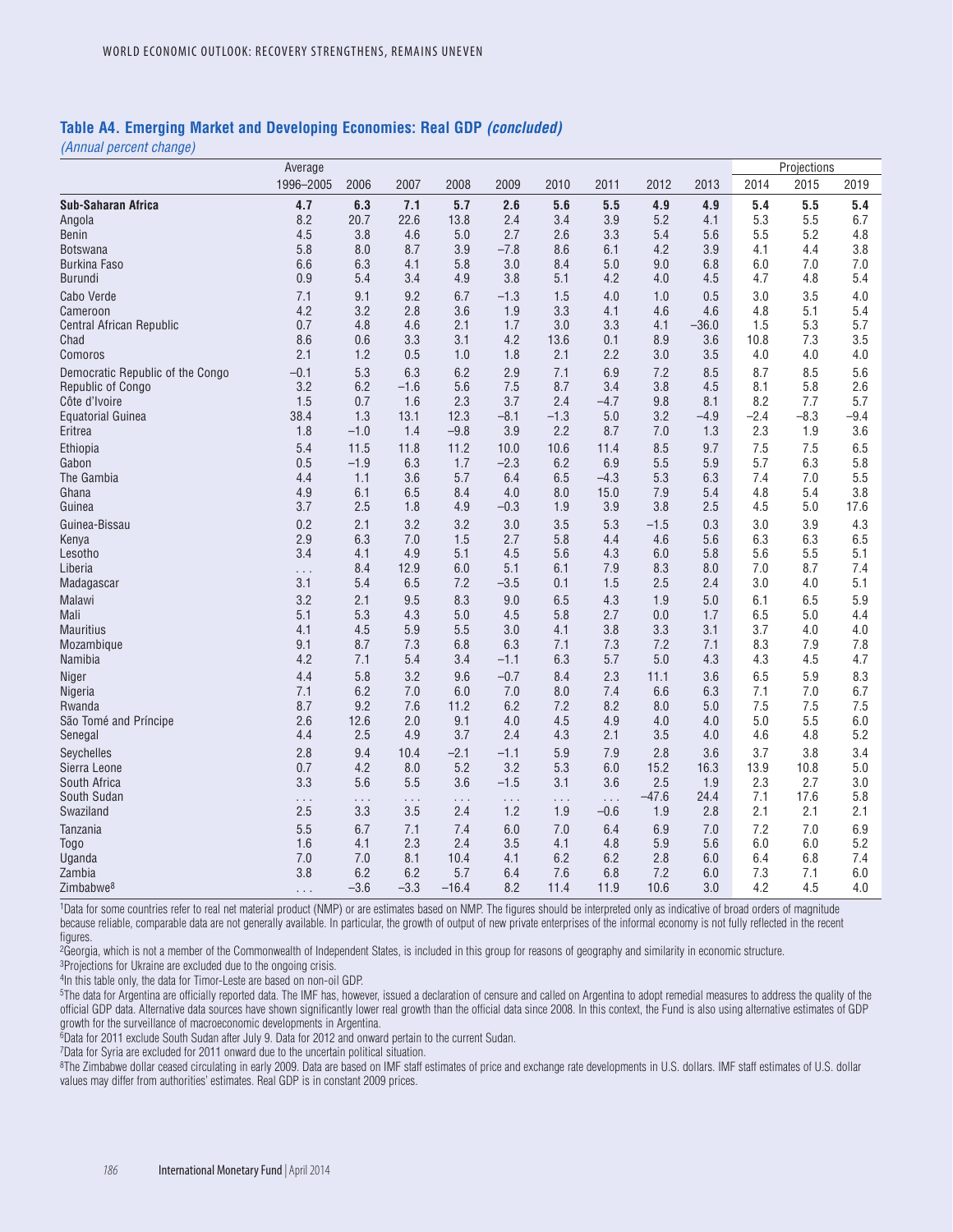### **Table A5. Summary of Inflation**

*(Percent)*

|                                                 | Average   |        |        |        |        |        |        |        |        |          | Projections |          |
|-------------------------------------------------|-----------|--------|--------|--------|--------|--------|--------|--------|--------|----------|-------------|----------|
|                                                 | 1996-2005 | 2006   | 2007   | 2008   | 2009   | 2010   | 2011   | 2012   | 2013   | 2014     | 2015        | 2019     |
| <b>GDP Deflators</b>                            |           |        |        |        |        |        |        |        |        |          |             |          |
| <b>Advanced Economies</b>                       | 1.7       | 2.1    | 2.2    | 1.9    | 0.8    | 1.0    | 1.3    | 1.2    | 1.2    | 1.5      | 1.5         | 1.8      |
| <b>United States</b>                            | 2.0       | 3.1    | 2.7    | 2.0    | 0.8    | 1.2    | 2.0    | 1.7    | 1.5    | 1.5      | 1.8         | 2.0      |
| Euro Area <sup>1</sup>                          | 1.7       | 1.8    | 2.4    | 2.0    | 1.0    | 0.8    | 1.2    | 1.3    | 1.4    | 1.2      | 1.4         | 1.6      |
| Japan                                           | $-1.0$    | $-1.1$ | $-0.9$ | $-1.3$ | $-0.5$ | $-2.2$ | $-1.9$ | $-0.9$ | $-0.6$ | 1.6      | 1.0         | 1.3      |
| Other Advanced Economies <sup>2</sup>           | 2.1       | 2.2    | 2.6    | 3.1    | 1.1    | 2.4    | 2.0    | 1.4    | 1.5    | 1.6      | 1.6         | 2.0      |
| <b>Consumer Prices</b>                          |           |        |        |        |        |        |        |        |        |          |             |          |
| <b>Advanced Economies</b>                       | 2.0       | 2.4    | 2.2    | 3.4    | 0.1    | 1.5    | 2.7    | 2.0    | 1.4    | 1.5      | 1.6         | 2.0      |
| <b>United States</b>                            | 2.5       | 3.2    | 2.9    | 3.8    | $-0.3$ | 1.6    | 3.1    | 2.1    | 1.5    | 1.4      | 1.6         | 2.0      |
| Euro Area <sup>1,3</sup>                        | 1.9       | 2.2    | 2.2    | 3.3    | 0.3    | 1.6    | 2.7    | 2.5    | 1.3    | 0.9      | 1.2         | 1.6      |
| Japan                                           | $-0.1$    | 0.2    | 0.1    | 1.4    | $-1.3$ | $-0.7$ | $-0.3$ | 0.0    | 0.4    | 2.8      | 1.7         | 2.0      |
| Other Advanced Economies <sup>2</sup>           | 2.0       | 2.1    | 2.2    | 3.9    | 1.4    | 2.4    | 3.4    | 2.1    | 1.7    | 1.7      | 2.2         | 2.3      |
| <b>Emerging Market and Developing Economies</b> | 10.0      | 5.8    | 6.5    | 9.2    | 5.4    | 5.9    | 7.3    | 6.0    | 5.8    | 5.5      | 5.2         | 4.6      |
| <b>Regional Groups</b>                          |           |        |        |        |        |        |        |        |        |          |             |          |
| Commonwealth of Independent States <sup>4</sup> | 24.8      | 9.5    | 9.7    | 15.6   | 11.2   | 7.2    | 10.1   | 6.5    | 6.4    | 6.6      | 6.1         | 5.8      |
| Emerging and Developing Asia                    | 4.1       | 4.3    | 5.3    | 7.4    | 3.2    | 5.3    | 6.5    | 4.6    | 4.5    | 4.5      | 4.3         | 3.9      |
| <b>Emerging and Developing Europe</b>           | 27.0      | 5.9    | 6.0    | 7.9    | 4.7    | 5.4    | 5.4    | 5.8    | 4.1    | 4.0      | 4.1         | 4.0      |
| Latin America and the Caribbean <sup>5</sup>    | 10.1      | 5.3    | 5.4    | 7.9    | 5.9    | 6.0    | 6.6    | 5.9    | 6.8    | $\ldots$ | .           | $\ldots$ |
| Middle East, North Africa, Afghanistan,         |           |        |        |        |        |        |        |        |        |          |             |          |
| and Pakistan                                    | 6.0       | 8.2    | 10.2   | 12.2   | 7.4    | 6.9    | 9.8    | 10.6   | 10.1   | 8.5      | 8.3         | 7.4      |
| Middle East and North Africa                    | 5.9       | 8.2    | 10.6   | 12.3   | 6.3    | 6.5    | 9.3    | 10.5   | 10.5   | 8.4      | 8.3         | 7.6      |
| Sub-Saharan Africa                              | 14.2      | 7.2    | 6.2    | 13.0   | 9.7    | 7.5    | 9.4    | 9.0    | 6.3    | 6.1      | 5.9         | 5.5      |
| Memorandum                                      |           |        |        |        |        |        |        |        |        |          |             |          |
| <b>European Union</b>                           | 3.5       | 2.3    | 2.4    | 3.7    | 0.9    | 2.0    | 3.1    | 2.6    | 1.5    | 1.1      | 1.4         | 1.8      |
| <b>Analytical Groups</b>                        |           |        |        |        |        |        |        |        |        |          |             |          |
| <b>By Source of Export Earnings</b>             |           |        |        |        |        |        |        |        |        |          |             |          |
| Fuel                                            | 17.0      | 9.4    | 10.4   | 14.3   | 9.0    | 7.8    | 9.8    | 9.0    | 10.2   | 9.0      | 8.1         | 7.2      |
| Nonfuel                                         | 8.4       | 4.9    | 5.5    | 8.0    | 4.5    | 5.5    | 6.7    | 5.3    | 4.8    | 4.7      | 4.6         | 4.1      |
| Of Which, Primary Products                      | 10.4      | 6.2    | 6.2    | 12.1   | 7.0    | 5.4    | 7.0    | 7.2    | 6.8    | 6.5      | 5.9         | 5.1      |
| <b>By External Financing Source</b>             |           |        |        |        |        |        |        |        |        |          |             |          |
| <b>Net Debtor Economies</b>                     | 10.9      | 6.4    | 6.0    | 9.1    | 7.4    | 6.7    | 7.6    | 7.1    | 6.3    | 5.9      | 5.7         | 5.0      |
| Of Which, Official Financing                    | 8.9       | 7.2    | 8.1    | 12.5   | 9.1    | 7.5    | 11.3   | 10.2   | 7.5    | 6.8      | 6.9         | 5.3      |
| <b>Net Debtor Economies by Debt-Servicing</b>   |           |        |        |        |        |        |        |        |        |          |             |          |
| <b>Experience</b>                               |           |        |        |        |        |        |        |        |        |          |             |          |
| Economies with Arrears and/or                   |           |        |        |        |        |        |        |        |        |          |             |          |
| Rescheduling during 2008-125                    | 8.8       | 7.5    | 7.6    | 11.2   | 10.9   | 9.2    | 12.6   | 12.0   | 8.8    |          |             |          |
| Memorandum                                      |           |        |        |        |        |        |        |        |        |          |             |          |
| <b>Median Inflation Rate</b>                    |           |        |        |        |        |        |        |        |        |          |             |          |
| <b>Advanced Economies</b>                       | 2.1       | 2.3    | 2.2    | 4.0    | 0.7    | 1.9    | 3.2    | 2.5    | 1.4    | 1.4      | 1.7         | 2.0      |
| <b>Emerging Market and Developing Economies</b> | 5.2       | 6.1    | 6.1    | 10.3   | 4.2    | 4.2    | 5.7    | 4.6    | 3.9    | 3.9      | 4.0         | 4.0      |

1Excludes Latvia.

2In this table, Other Advanced Economies means advanced economies excluding the United States, Euro Area countries, and Japan but including Latvia.

<sup>3</sup>Based on Eurostat's harmonized index of consumer prices.

4Georgia, which is not a member of the Commonwealth of Independent States, is included in this group for reasons of geography and similarity in economic structure.

5See note 6 to Table A7.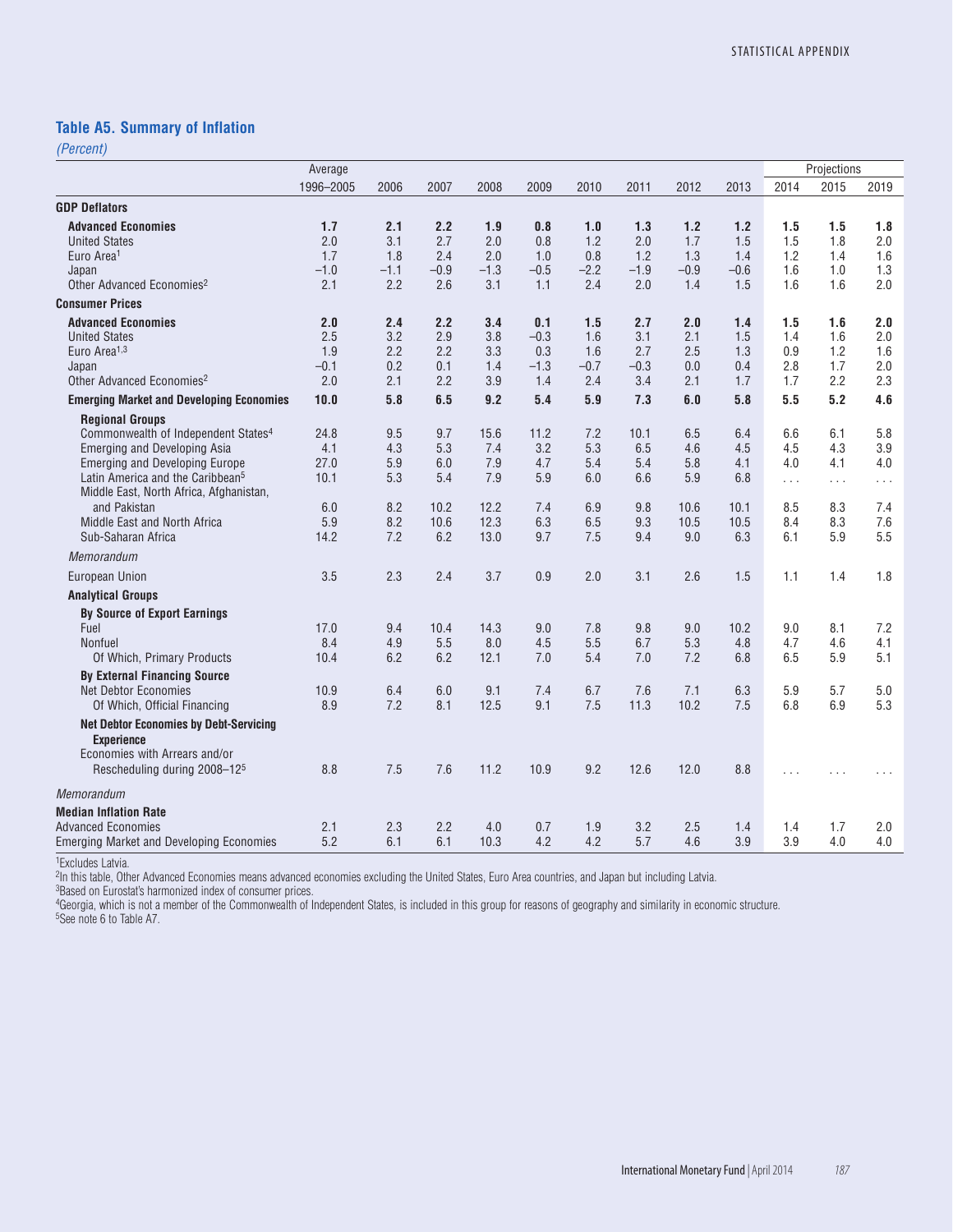### **Table A6. Advanced Economies: Consumer Prices1**

*(Annual percent change)*

|                                               |           |      |      |      |        |        |        |        |        |        |             |      |        | End of Period <sup>2</sup> |        |
|-----------------------------------------------|-----------|------|------|------|--------|--------|--------|--------|--------|--------|-------------|------|--------|----------------------------|--------|
|                                               | Average   |      |      |      |        |        |        |        |        |        | Projections |      |        | Projections                |        |
|                                               | 1996-2005 | 2006 | 2007 | 2008 | 2009   | 2010   | 2011   | 2012   | 2013   | 2014   | 2015        | 2019 | 2013   | 2014                       | 2015   |
| <b>Advanced Economies</b>                     | 2.0       | 2.4  | 2.2  | 3.4  | 0.1    | 1.5    | 2.7    | 2.0    | 1.4    | 1.5    | 1.6         | 2.0  | 1.2    | 1.6                        | 1.7    |
| <b>United States</b>                          | 2.5       | 3.2  | 2.9  | 3.8  | $-0.3$ | 1.6    | 3.1    | 2.1    | 1.5    | 1.4    | 1.6         | 2.0  | 1.2    | 1.5                        | 1.7    |
| Euro Area <sup>3,4</sup>                      | 1.9       | 2.2  | 2.2  | 3.3  | 0.3    | 1.6    | 2.7    | 2.5    | 1.3    | 0.9    | 1.2         | 1.6  | 0.8    | 1.0                        | 1.1    |
| Germany                                       | 1.3       | 1.8  | 2.3  | 2.7  | 0.2    | 1.2    | 2.5    | 2.1    | 1.6    | 1.4    | 1.4         | 1.7  | 1.2    | 1.4                        | 1.4    |
| France                                        | 1.7       | 1.9  | 1.6  | 3.2  | 0.1    | 1.7    | 2.3    | 2.2    | 1.0    | 1.0    | 1.2         | 1.6  | 0.0    | 1.0                        | 1.2    |
| Italy                                         | 2.4       | 2.2  | 2.0  | 3.5  | 0.8    | 1.6    | 2.9    | 3.3    | 1.3    | 0.7    | 1.0         | 1.6  | 0.7    | 0.7                        | 1.0    |
| Spain                                         | 2.9       | 3.6  | 2.8  | 4.1  | $-0.2$ | 2.0    | 3.1    | 2.4    | 1.5    | 0.3    | 0.8         | 1.1  | 0.3    | 0.5                        | 0.8    |
| Netherlands                                   | 2.3       | 1.7  | 1.6  | 2.2  | 1.0    | 0.9    | 2.5    | 2.8    | 2.6    | 0.8    | 1.0         | 1.5  | 1.7    | 0.9                        | 1.1    |
| Belgium                                       | 1.8       | 2.3  | 1.8  | 4.5  | 0.0    | 2.3    | 3.4    | 2.6    | 1.2    | 1.0    | 1.1         | 1.4  | 1.2    | 0.8                        | 1.1    |
| Austria                                       | 1.6       | 1.7  | 2.2  | 3.2  | 0.4    | 1.7    | 3.6    | 2.6    | 2.1    | 1.8    | 1.7         | 1.7  | 2.0    | 1.8                        | 1.7    |
| Greece                                        | 4.1       | 3.2  | 2.9  | 4.2  | 1.2    | 4.7    | 3.3    | 1.5    | $-0.9$ | $-0.4$ | 0.3         | 1.6  | $-1.7$ | 0.0                        | 0.7    |
| Portugal                                      | 2.8       | 3.0  | 2.4  | 2.7  | $-0.9$ | 1.4    | 3.6    | 2.8    | 0.4    | 0.7    | 1.2         | 1.5  | 0.2    | 2.5                        | $-1.9$ |
| Finland                                       | 1.5       | 1.3  | 1.6  | 3.9  | 1.6    | 1.7    | 3.3    | 3.2    | 2.2    | 1.7    | 1.5         | 2.0  | 1.9    | 1.4                        | 1.5    |
| Ireland                                       | 3.0       | 2.7  | 2.9  | 3.1  | $-1.7$ | $-1.6$ | 1.2    | 1.9    | 0.5    | 0.6    | 1.1         | 1.7  | 1.8    | 0.2                        | 0.9    |
| Slovak Republic                               | 7.0       | 4.3  | 1.9  | 3.9  | 0.9    | 0.7    | 4.1    | 3.7    | 1.5    | 0.7    | 1.6         | 2.2  | 0.4    | 1.6                        | 1.6    |
| Slovenia                                      | 6.8       | 2.5  | 3.6  | 5.7  | 0.9    | 1.8    | 1.8    | 2.6    | 1.6    | 1.2    | 1.6         | 2.0  | 0.7    | 1.3                        | 1.8    |
| Luxembourg                                    | 2.2       | 3.0  | 2.7  | 4.1  | 0.0    | 2.8    | 3.7    | 2.9    | 1.7    | 1.6    | 1.8         | 1.9  | 1.5    | 1.7                        | 1.8    |
| Latvia                                        | 5.4       | 6.6  | 10.1 | 15.3 | 3.3    | $-1.2$ | 4.2    | 2.3    | 0.0    | 1.5    | 2.5         | 2.3  | $-0.4$ | 2.4                        | 2.5    |
| Estonia                                       | 6.6       | 4.4  | 6.7  | 10.6 | 0.2    | 2.7    | 5.1    | 4.2    | 3.5    | 3.2    | 2.8         | 2.2  | 3.2    | 2.8                        | 2.5    |
| Cvprus <sup>4</sup>                           | 2.7       | 2.3  | 2.2  | 4.4  | 0.2    | 2.6    | 3.5    | 3.1    | 0.4    | 0.4    | 1.4         | 1.9  | $-1.2$ | 0.4                        | 1.4    |
| Malta                                         | 2.7       | 2.6  | 0.7  | 4.7  | 1.8    | 2.0    | 2.5    | 3.2    | 1.0    | 1.2    | 2.6         | 1.8  | 1.0    | 4.1                        | 1.2    |
| Japan                                         | $-0.1$    | 0.2  | 0.1  | 1.4  | $-1.3$ | $-0.7$ | $-0.3$ | 0.0    | 0.4    | 2.8    | 1.7         | 2.0  | 1.4    | 2.9                        | 1.9    |
| United Kingdom <sup>4</sup>                   | 1.5       | 2.3  | 2.3  | 3.6  | 2.2    | 3.3    | 4.5    | 2.8    | 2.6    | 1.9    | 1.9         | 2.0  | 2.1    | 1.9                        | 1.9    |
| Canada                                        | 2.0       | 2.0  | 2.1  | 2.4  | 0.3    | 1.8    | 2.9    | 1.5    | 1.0    | 1.5    | 1.9         | 2.0  | 1.0    | 1.8                        | 2.0    |
| Korea                                         | 3.6       | 2.2  | 2.5  | 4.7  | 2.8    | 2.9    | 4.0    | 2.2    | 1.3    | 1.8    | 3.0         | 3.0  | 1.1    | 2.5                        | 3.0    |
| Australia                                     | 2.5       | 3.6  | 2.3  | 4.4  | 1.8    | 2.9    | 3.3    | 1.8    | 2.4    | 2.3    | 2.4         | 2.5  | 2.7    | 1.8                        | 2.5    |
| Taiwan Province of China                      | 1.0       | 0.6  | 1.8  | 3.5  | $-0.9$ | 1.0    | 1.4    | 1.9    | 0.8    | 1.4    | 2.0         | 2.0  | 0.3    | 1.7                        | 2.0    |
| Sweden                                        | 1.0       | 1.4  | 2.2  | 3.4  | $-0.5$ | 1.2    | 3.0    | 0.9    | 0.0    | 0.4    | 1.6         | 2.0  | 0.1    | 0.8                        | 2.0    |
| Hong Kong SAR                                 | 0.0       | 2.0  | 2.0  | 4.3  | 0.6    | 2.3    | 5.3    | 4.1    | 4.3    | 4.0    | 3.8         | 3.5  | 4.3    | 4.0                        | 3.8    |
| Switzerland                                   | 0.8       | 1.1  | 0.7  | 2.4  | $-0.5$ | 0.7    | 0.2    | $-0.7$ | $-0.2$ | 0.2    | 0.5         | 1.0  | 0.0    | 1.0                        | 1.0    |
| Singapore                                     | 0.8       | 1.0  | 2.1  | 6.6  | 0.6    | 2.8    | 5.2    | 4.6    | 2.4    | 2.3    | 2.6         | 2.4  | 2.0    | 2.3                        | 2.7    |
| <b>Czech Republic</b>                         | 4.5       | 2.5  | 2.9  | 6.3  | 1.0    | 1.5    | 1.9    | 3.3    | 1.4    | 1.0    | 1.9         | 2.0  | 1.4    | 1.2                        | 2.0    |
| Norway                                        | 2.0       | 2.3  | 0.7  | 3.8  | 2.2    | 2.4    | 1.3    | 0.7    | 2.1    | 2.0    | 2.0         | 2.5  | 2.0    | 2.0                        | 2.0    |
| <b>Israel</b>                                 | 4.0       | 2.1  | 0.5  | 4.6  | 3.3    | 2.7    | 3.5    | 1.7    | 1.5    | 1.6    | 2.0         | 2.0  | 1.8    | 1.7                        | 2.0    |
| Denmark                                       | 2.1       | 1.9  | 1.7  | 3.4  | 1.3    | 2.3    | 2.8    | 2.4    | 0.8    | 1.5    | 1.8         | 2.2  | 0.8    | 1.6                        | 2.2    |
| New Zealand                                   | 2.0       | 3.4  | 2.4  | 4.0  | 2.1    | 2.3    | 4.0    | 1.1    | 1.1    | 2.2    | 2.2         | 2.0  | 1.6    | 2.5                        | 2.1    |
| Iceland                                       | 3.5       | 6.7  | 5.1  | 12.7 | 12.0   | 5.4    | 4.0    | 5.2    | 3.9    | 2.9    | 3.4         | 2.5  | 3.3    | 3.3                        | 3.1    |
| San Marino                                    | .         | 2.1  | 2.5  | 4.1  | 2.4    | 2.6    | 2.0    | 2.8    | 1.3    | 1.0    | 1.2         | 1.7  | 1.3    | 1.0                        | 1.2    |
| Memorandum<br><b>Major Advanced Economies</b> | 1.8       | 2.4  | 2.2  | 3.2  | $-0.1$ | 1.4    | 2.6    | 1.9    | 1.3    | 1.6    | 1.6         | 1.9  | 1.2    | 1.7                        | 1.6    |

1Movements in consumer prices are shown as annual averages.

2Monthly year-over-year changes and, for several countries, on a quarterly basis.

3Excludes Latvia.

4Based on Eurostat's harmonized index of consumer prices.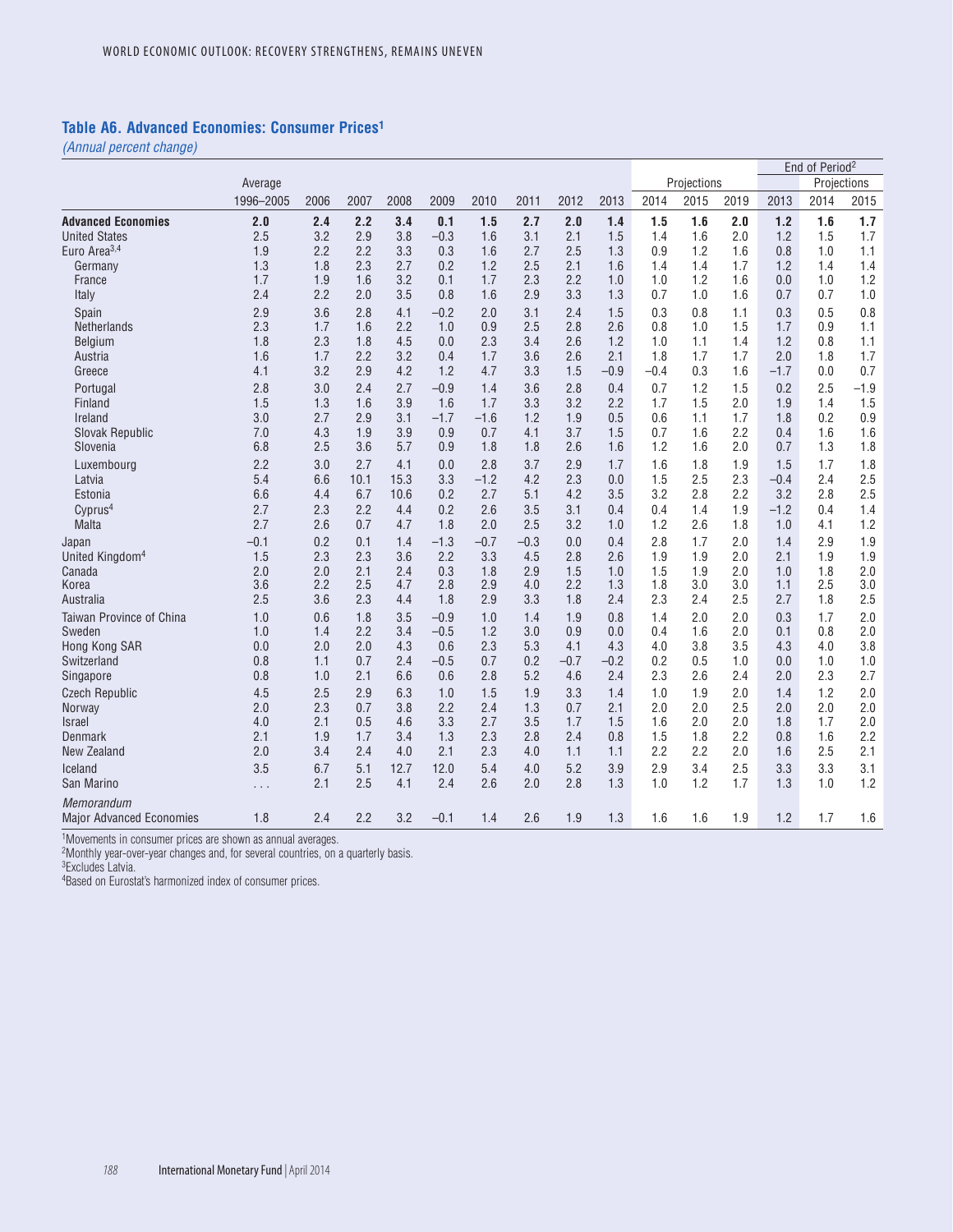#### **Table A7. Emerging Market and Developing Economies: Consumer Prices1**

|                                           |                      |              |              |              |               |            |             |               |               |               |             |            |                  | End of Period <sup>2</sup> |             |
|-------------------------------------------|----------------------|--------------|--------------|--------------|---------------|------------|-------------|---------------|---------------|---------------|-------------|------------|------------------|----------------------------|-------------|
|                                           | Average              |              |              |              |               |            |             |               |               |               | Projections |            |                  |                            | Projections |
|                                           | 1996-2005            | 2006         | 2007         | 2008         | 2009          | 2010       | 2011        | 2012          | 2013          | 2014          | 2015        | 2019       | 2013             | 2014                       | 2015        |
| <b>Commonwealth of Independent</b>        |                      |              |              |              |               |            |             |               |               |               |             |            |                  |                            |             |
| States <sup>3,4</sup>                     | 24.8                 | 9.5          | 9.7          | 15.6         | 11.2          | 7.2        | 10.1        | 6.5           | 6.4           | 6.6           | 6.1         | 5.8        | 6.2              | 6.3                        | 6.1         |
| Russia                                    | 25.5                 | 9.7          | 9.0          | 14.1         | 11.7          | 6.9        | 8.4         | 5.1           | 6.8           | 5.8           | 5.3         | 5.0        | 6.5              | 5.3                        | 5.3         |
| Excluding Russia                          | 22.9                 | 8.9          | 11.6         | 19.4         | 10.2          | 7.9        | 14.1        | 9.9           | 5.6           | 9.3           | 8.6         | 8.0        | 5.4              | 9.5                        | 8.8         |
| Armenia                                   | 5.6                  | 3.0          | 4.6          | 9.0          | 3.5           | 7.3        | 7.7         | 2.5           | 5.8           | 5.0           | 4.0         | 4.0        | 5.6              | 4.0                        | 4.0         |
| Azerbaijan                                | 3.7                  | 8.4          | 16.6         | 20.8         | 1.6           | 5.7        | 7.9         | 1.0           | 2.4           | 3.5           | 4.0         | 4.9        | 3.6              | 3.4                        | 4.5         |
| <b>Belarus</b>                            | 67.7                 | 7.0          | 8.4          | 14.8         | 13.0          | 7.7        | 53.2        | 59.2          | 18.3          | 16.8          | 15.8        | 16.5       | 16.5             | 16.3                       | 15.4        |
| Georgia                                   | 9.7                  | 9.2<br>8.6   | 9.2          | 10.0         | 1.7<br>7.3    | 7.1<br>7.1 | 8.5<br>8.3  | $-0.9$<br>5.1 | $-0.5$<br>5.8 | 4.0<br>9.2    | 4.6<br>7.5  | 5.0<br>5.4 | 2.3<br>4.8       | 4.0                        | 5.0<br>7.5  |
| Kazakhstan                                | 11.7                 |              | 10.8         | 17.1         |               |            |             |               |               |               |             |            |                  | 10.1                       |             |
| Kyrgyz Republic                           | 13.5                 | 5.6          | 10.2         | 24.5         | 6.8           | 7.8        | 16.6        | 2.8           | 6.6           | 6.1           | 6.6         | 5.5        | 4.0<br>5.2       | 7.0<br>5.2                 | 6.0         |
| Moldova<br>Tajikistan                     | 16.0<br>47.6         | 12.7<br>10.0 | 12.4<br>13.2 | 12.7<br>20.4 | 0.0<br>6.5    | 7.4<br>6.5 | 7.6<br>12.4 | 4.6<br>5.8    | 4.6<br>5.0    | 5.5<br>5.4    | 5.9<br>5.9  | 5.0<br>6.0 | 3.7              | 5.3                        | 6.5<br>6.5  |
| Turkmenistan                              | 47.0                 | 8.2          | 6.3          | 14.5         | $-2.7$        | 4.4        | 5.3         | 5.3           | 6.6           | 5.7           | 6.0         | 6.0        | 5.5              | 6.0                        | 6.0         |
| Ukraine <sup>5</sup>                      | 18.2                 | 9.1          | 12.8         | 25.2         | 15.9          | 9.4        | 8.0         | 0.6           | $-0.3$        | $\cdots$      | $\cdots$    | $\cdots$   | 0.5              | $\ldots$                   | $\cdots$    |
| Uzbekistan                                | 27.8                 | 14.2         | 12.3         | 12.7         | 14.1          | 9.4        | 12.8        | 12.1          | 11.2          | 11.0          | 11.0        | 11.0       | 10.2             | 11.5                       | 11.6        |
| <b>Emerging and Developing Asia</b>       | 4.1                  | 4.3          | 5.3          | 7.4          | 3.2           | 5.3        | 6.5         | 4.6           | 4.5           | 4.5           | 4.3         | 3.9        | 4.3              | 4.4                        | 4.3         |
| Bangladesh                                | 4.9                  | 6.8          | 9.1          | 8.9          | 5.4           | 8.1        | 10.7        | 6.2           | 7.5           | 7.3           | 6.7         | 5.7        | 7.3              | 7.0                        | 6.4         |
| <b>Bhutan</b>                             | 5.7                  | 4.9          | 5.2          | 6.3          | 7.1           | 4.8        | 8.6         | 10.1          | 8.7           | 10.2          | 8.8         | 6.7        | 10.0             | 9.6                        | 8.4         |
| <b>Brunei Darussalam</b><br>Cambodia      | 0.5<br>4.2           | 0.2<br>6.1   | 1.0<br>7.7   | 2.1<br>25.0  | 1.0<br>$-0.7$ | 0.2<br>4.0 | 0.1<br>5.5  | 0.1<br>2.9    | 0.4<br>3.0    | 0.5<br>3.8    | 0.5<br>3.2  | 0.6<br>3.0 | 0.1<br>4.6       | 0.5<br>3.0                 | 0.5<br>3.0  |
| China                                     | 1.6                  | 1.5          | 4.8          | 5.9          | $-0.7$        | 3.3        | 5.4         | 2.6           | 2.6           | 3.0           | 3.0         | 3.0        | 2.5              | 3.0                        | 3.0         |
| Fiji                                      | 2.9                  | 2.5          | 4.8          | 7.7          | 3.7           | 3.7        | 7.3         | 3.4           | 2.9           | 3.0           | 3.0         | 2.9        | 3.4              | 3.0                        | 3.0         |
| India                                     | 5.7                  | 7.3          | 6.1          | 8.9          | 13.0          | 10.5       | 9.6         | 10.2          | 9.5           | 8.0           | 7.5         | 6.1        | 8.1              | 8.0                        | 7.4         |
| Indonesia                                 | 13.5                 | 13.1         | 6.7          | 9.8          | 5.0           | 5.1        | 5.3         | 4.0           | 6.4           | 6.3           | 5.5         | 5.0        | 8.1              | 5.5                        | 5.4         |
| Kiribati                                  | 1.6                  | $-1.0$       | 3.6          | 13.7         | 9.8           | $-3.9$     | 1.5         | $-3.0$        | 2.0           | 2.5           | 2.5         | 2.5        | 2.0              | 2.5                        | 2.5         |
| Lao P.D.R.                                | 28.7                 | 6.8          | 4.5          | 7.6          | 0.0           | 6.0        | 7.6         | 4.3           | 6.4           | 7.5           | 7.5         | 5.7        | 6.6              | 7.7                        | 7.3         |
| Malaysia                                  | 2.4                  | 3.6          | 2.0          | 5.4          | 0.6           | 1.7        | 3.2         | 1.7           | 2.1           | 3.3           | 3.9         | 2.7        | 3.2              | 3.3                        | 3.9         |
| <b>Maldives</b>                           | 2.1                  | 3.5          | 6.8          | 12.0         | 4.5           | 6.1        | 11.3        | 10.9          | 4.0           | 3.3           | 4.4         | 4.4        | 3.1              | 4.4                        | 4.4         |
| <b>Marshall Islands</b>                   | $\cdots$             | 5.3          | 2.6          | 14.7         | 0.5           | 2.2        | 4.9         | 4.5           | 1.4           | 1.6           | 1.8         | 2.2        | 1.4              | 1.6                        | 1.8         |
| Micronesia                                | $\cdots$             | 4.6          | 3.3          | 8.3          | 6.2           | 3.9        | 5.4         | 4.6           | 4.0           | 3.3           | 2.7         | 2.0        | 4.5              | 3.3                        | 2.7         |
| Mongolia                                  | 13.7                 | 4.5          | 8.2          | 26.8         | 6.3           | 10.2       | 7.7         | 15.0          | 9.6           | 12.0          | 11.0        | 6.5        | 12.3             | 13.3                       | 8.1         |
| Myanmar                                   | .                    | 26.3         | 30.9         | 11.5         | 2.2           | 8.2        | 2.8         | 2.8           | 5.8           | 6.6           | 6.9         | 4.7        | 6.7              | 7.0                        | 6.7         |
| Nepal<br>Palau                            | 5.7                  | 8.0<br>4.8   | 6.2<br>3.0   | 6.7<br>10.0  | 12.6<br>4.7   | 9.5<br>1.1 | 9.6<br>2.6  | 8.3<br>5.4    | 9.9<br>2.8    | 9.8<br>3.0    | 7.0<br>3.5  | 5.5<br>2.0 | 7.7<br>3.0       | 9.3<br>3.5                 | 7.3<br>3.0  |
| Papua New Guinea                          | .<br>9.8             | 2.4          | 0.9          | 10.8         | 6.9           | 6.0        | 8.4         | 2.2           | 3.8           | 6.0           | 5.0         | 5.0        | 5.5              | 6.0                        | 5.0         |
| Philippines                               | 5.8                  | 5.5          | 2.9          | 8.2          | 4.2           | 3.8        | 4.7         | 3.2           | 2.9           | 4.4           | 3.6         | 3.5        | 4.1              | 4.0                        | 3.5         |
| Samoa                                     | 4.7                  | 3.5          | 4.7          | 6.3          | 14.6          | $-0.2$     | 2.9         | 6.2           | $-0.2$        | $-1.0$        | 3.0         | 2.5        | $-1.7$           | 1.0                        | 3.5         |
| Solomon Islands                           | 8.8                  | 11.2         | 7.7          | 17.3         | 7.1           | 0.9        | 7.4         | 5.9           | 6.1           | 5.9           | 5.6         | 5.5        | 6.3              | 6.0                        | 5.6         |
| Sri Lanka                                 | 9.8                  | 10.0         | 15.8         | 22.4         | 3.5           | 6.2        | 6.7         | 7.5           | 6.9           | 4.7           | 6.4         | 5.5        | 4.7              | 6.0                        | 6.2         |
| Thailand                                  | 3.2                  | 4.6          | 2.2          | 5.5          | $-0.9$        | 3.3        | 3.8         | 3.0           | 2.2           | 2.3           | 2.1         | 2.0        | 1.7              | 2.4                        | 2.3         |
| Timor-Leste                               | .                    | 4.1          | 9.0          | 7.6          | 0.1           | 4.5        | 11.7        | 13.1          | 10.6          | 9.5           | 8.1         | 6.0        | 10.4             | 8.5                        | 7.6         |
| Tonga                                     | 6.7                  | 6.1          | 7.4          | 7.5          | 3.5           | 3.9        | 4.6         | 3.1           | 3.2           | 3.9           | 4.6         | 5.9        | 3.5              | 4.4                        | 4.9         |
| Tuvalu                                    | $\cdots$             | 4.2          | 2.3          | 10.4         | $-0.3$        | $-1.9$     | 0.5         | 1.4           | 2.6           | 2.6           | 2.8         | 2.6        | 2.7              | 2.7                        | 2.7         |
| Vanuatu                                   | 2.3                  | 2.0          | 3.8          | 4.2          | 5.2           | 2.7        | 0.7         | 1.4           | 1.3           | 1.8           | 2.4         | 2.7        | 1.5              | 2.0                        | 2.7         |
| Vietnam                                   | 4.2                  | 7.5          | 8.3          | 23.1         | 6.7           | 9.2        | 18.7        | 9.1           | 6.6           | 6.3           | 6.2         | 5.1        | 6.0              | 6.3                        | 6.1         |
| <b>Emerging and Developing Europe</b>     | 27.0                 | 5.9          | 6.0          | 7.9          | 4.7           | 5.4        | 5.4         | 5.8           | 4.1           | 4.0           | 4.1         | 4.0        | 3.4              | 4.6                        | 3.9         |
| Albania                                   | 7.8                  | 2.4          | 2.9          | 3.4          | 2.3           | 3.5        | 3.4         | 2.0           | 1.9           | 2.7           | 2.8         | 3.0        | 1.9              | 2.6                        | 3.0         |
| Bosnia and Herzegovina<br><b>Bulgaria</b> | $\Box$ .<br>46.5     | 6.1<br>7.4   | 1.5<br>7.6   | 7.4<br>12.0  | $-0.4$<br>2.5 | 2.1<br>3.0 | 3.7<br>3.4  | 2.0<br>2.4    | $-0.1$<br>0.4 | 1.1<br>$-0.4$ | 1.5<br>0.9  | 2.1<br>2.2 | $-0.1$<br>$-0.9$ | 1.1<br>0.5                 | 1.5<br>1.3  |
| Croatia                                   | 3.5                  | 3.2          | 2.9          | 6.1          | 2.4           | 1.0        | 2.3         | 3.4           | 2.2           | 0.5           | 1.1         | 2.5        | 0.3              | 1.0                        | 1.4         |
| Hungary                                   | 10.4                 | 3.9          | 7.9          | 6.1          | 4.2           | 4.9        | 4.0         | 5.7           | 1.7           | 0.9           | 3.0         | 3.0        | 0.4              | 2.9                        | 3.0         |
| Kosovo                                    | $\cdots$             | 0.6          | 4.4          | 9.4          | $-2.4$        | 3.5        | 7.3         | 2.5           | 1.9           | 1.8           | 1.5         | 1.5        | 1.5              | 1.5                        | 1.5         |
| Lithuania                                 | $\cdots$             | 3.8          | 5.8          | 11.1         | 4.2           | 1.2        | 4.1         | 3.2           | 1.2           | 1.0           | 1.8         | 2.2        | 0.5              | 1.7                        | 1.8         |
| FYR Macedonia                             | 2.1                  | 3.2          | 2.3          | 8.4          | $-0.8$        | 1.5        | 3.9         | 3.3           | 2.8           | 1.8           | 2.3         | 2.3        | 1.4              | 2.3                        | 2.3         |
| Montenegro                                | $\cdots$             | 2.1          | 3.5          | 9.0          | 3.6           | 0.7        | 3.1         | 3.6           | 2.2           | 0.2           | 1.1         | 1.4        | 0.3              | 0.9                        | 1.1         |
| Poland                                    | 7.6                  | 1.0          | 2.5          | 4.2          | 3.4           | 2.6        | 4.3         | 3.7           | 0.9           | 1.5           | 2.4         | 2.5        | 0.7              | 2.1                        | 2.5         |
| Romania                                   | 39.3                 | 6.6          | 4.8          | 7.8          | 5.6           | 6.1        | 5.8         | 3.3           | 4.0           | 2.2           | 3.1         | 2.7        | 1.6              | 3.5                        | 3.1         |
| Serbia                                    | $\sim$ $\sim$ $\sim$ | 10.7         | 6.9          | 12.4         | 8.1           | 6.2        | 11.1        | 7.3           | 7.7           | 4.0           | 4.0         | 4.0        | 2.2              | 5.3                        | 4.0         |
| Turkey                                    | 48.5                 | 9.6          | 8.8          | 10.4         | 6.3           | 8.6        | 6.5         | 8.9           | 7.5           | 7.8           | 6.5         | 6.0        | 7.4              | 8.0                        | 6.0         |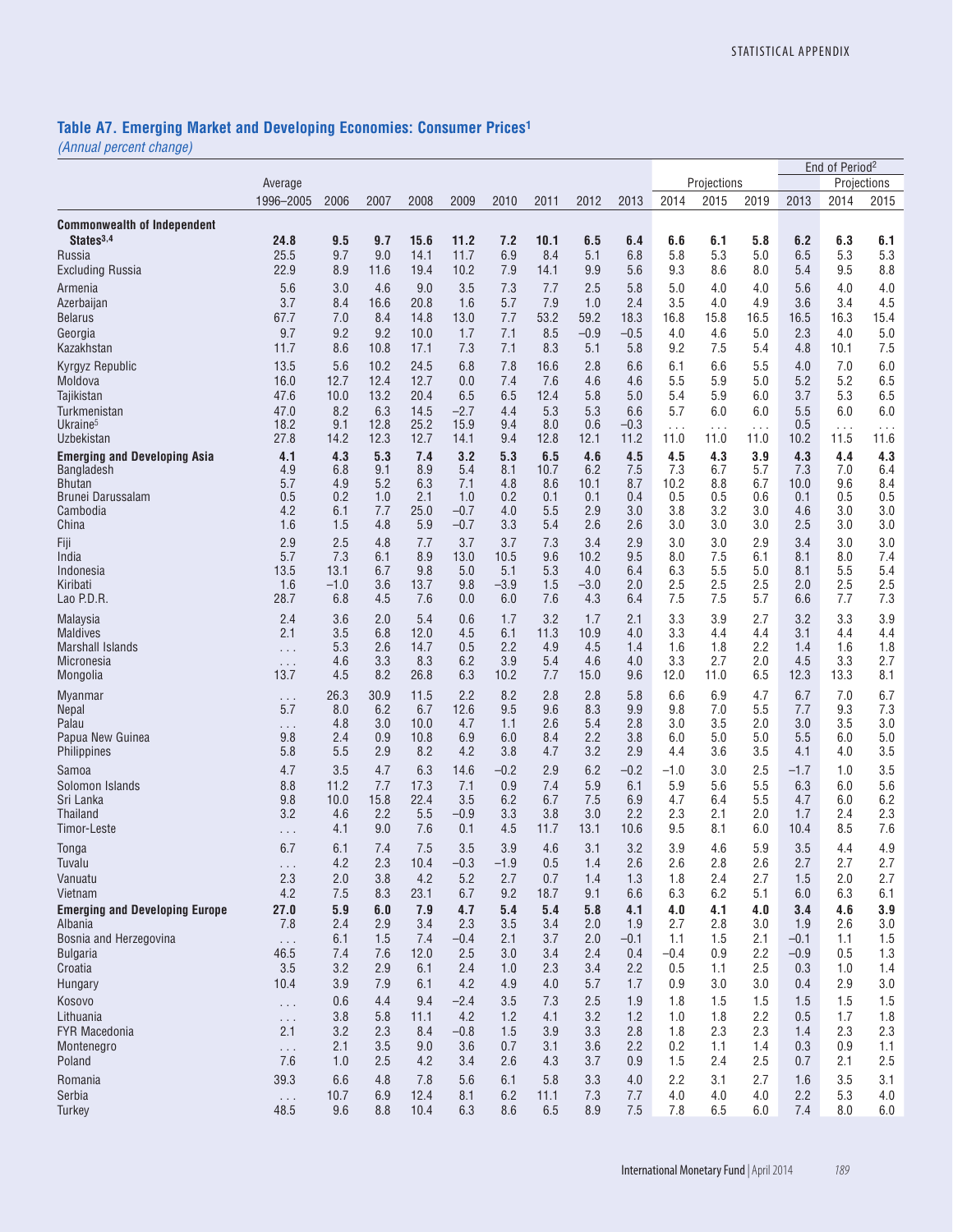# **Table A7. Emerging Market and Developing Economies: Consumer Prices1** *(continued)*

|                                              |               |             |             |             |               |               |             |             |             |                      |                      |             |             | End of Period <sup>2</sup> |                 |
|----------------------------------------------|---------------|-------------|-------------|-------------|---------------|---------------|-------------|-------------|-------------|----------------------|----------------------|-------------|-------------|----------------------------|-----------------|
|                                              | Average       |             |             |             |               |               |             |             |             |                      | Projections          |             |             |                            | Projections     |
|                                              | 1996-2005     | 2006        | 2007        | 2008        | 2009          | 2010          | 2011        | 2012        | 2013        | 2014                 | 2015                 | 2019        | 2013        | 2014                       | 2015            |
| Latin America and the Caribbean <sup>6</sup> | 10.1          | 5.3         | 5.4         | 7.9         | 5.9           | 6.0           | 6.6         | 5.9         | 6.8         | .                    | $\cdots$             | .           | 7.4         | .                          | .               |
| Antigua and Barbuda                          | 1.8           | 1.8         | 1.4         | 5.3         | $-0.6$        | 3.4           | 3.5         | 3.4         | 1.1         | 1.0                  | 1.7                  | 2.5         | 1.1         | 1.1                        | 2.0             |
| Argentina <sup>6</sup><br>The Bahamas        | 4.9<br>1.6    | 10.9<br>2.1 | 8.8<br>2.5  | 8.6<br>4.7  | 6.3<br>1.9    | 10.5<br>1.3   | 9.8<br>3.2  | 10.0<br>2.0 | 10.6<br>0.3 | $\cdots$<br>2.0      | $\ldots$<br>2.5      | .<br>1.3    | 10.9<br>0.3 | $\ldots$<br>5.5            | $\cdots$<br>2.5 |
| <b>Barbados</b>                              | 2.3           | 7.3         | 4.0         | 8.1         | 3.7           | 5.8           | 9.4         | 4.5         | 2.3         | 2.0                  | 1.7                  | 2.6         | 2.2         | 1.8                        | 1.6             |
| <b>Belize</b>                                | 1.8           | 4.2         | 2.3         | 6.4         | $-1.1$        | 0.9           | 1.5         | 1.4         | 0.5         | 1.2                  | 2.0                  | 2.0         | 0.4         | 2.0                        | 2.0             |
| <b>Bolivia</b>                               | 4.7           | 4.3         | 6.7         | 14.0        | 3.3           | 2.5           | 9.9         | 4.5         | 5.7         | 6.8                  | 5.3                  | 5.0         | 6.5         | 5.5                        | 5.2             |
| <b>Brazil</b>                                | 8.1           | 4.2         | 3.6         | 5.7         | 4.9           | 5.0           | 6.6         | 5.4         | 6.2         | 5.9                  | 5.5                  | 4.7         | 5.9         | 5.8                        | 5.4             |
| Chile                                        | 3.9           | 3.4         | 4.4         | 8.7         | 1.5           | 1.4           | 3.3         | 3.0         | 1.8         | 3.5                  | 2.9                  | 3.0         | 3.0         | 3.0                        | 3.0             |
| Colombia<br>Costa Rica                       | 10.9<br>11.9  | 4.3<br>11.5 | 5.5<br>9.4  | 7.0<br>13.4 | 4.2<br>7.8    | 2.3<br>5.7    | 3.4<br>4.9  | 3.2<br>4.5  | 2.0<br>5.2  | 1.9<br>2.9           | 2.9<br>4.5           | 3.0<br>4.5  | 1.9<br>3.7  | 2.7<br>4.5                 | 3.0<br>4.5      |
| Dominica                                     | 1.4           | 2.6         | 3.2         | 6.4         | 0.0           | 2.8           | 1.3         | 1.5         | $-0.4$      | 1.8                  | 1.8                  | 1.8         | $-0.9$      | 2.3                        | 1.7             |
| Dominican Republic                           | 12.2          | 7.6         | 6.1         | 10.6        | 1.4           | 6.3           | 8.5         | 3.7         | 4.8         | 3.9                  | 4.2                  | 4.0         | 3.9         | 4.5                        | 4.0             |
| Ecuador                                      | 27.8          | 3.3         | 2.3         | 8.4         | 5.2           | 3.6           | 4.5         | 5.1         | 2.7         | 2.8                  | 2.6                  | 2.5         | 2.7         | 2.7                        | 2.5             |
| El Salvador                                  | 3.6           | 4.0         | 4.6         | 7.3         | 0.5           | 1.2           | 5.1         | 1.7         | 0.8         | 1.8                  | 2.6                  | 2.6         | 0.8         | 2.0                        | 2.6             |
| Grenada                                      | 1.6           | 4.3         | 3.9         | 8.0         | $-0.3$        | 3.4           | 3.0         | 2.4         | 0.0         | 1.6                  | 1.7                  | 2.3         | $-1.2$      | 1.7                        | 1.6             |
| Guatemala                                    | 7.6           | 6.6         | 6.8         | 11.4        | 1.9           | 3.9           | 6.2         | 3.8         | 4.3         | 4.0                  | 4.1                  | 4.0         | 4.4         | 4.3                        | 4.2             |
| Guyana<br>Haiti                              | 5.4<br>16.5   | 6.7<br>14.2 | 12.2<br>9.0 | 8.1<br>14.4 | 3.0<br>3.4    | 3.7<br>4.1    | 5.0<br>7.4  | 2.4<br>6.8  | 3.5<br>6.8  | 3.9<br>4.1           | 4.3<br>5.8           | 3.8<br>5.0  | 3.5<br>4.5  | 4.3<br>5.7                 | 4.3<br>5.0      |
| Honduras                                     | 12.1          | 5.6         | 6.9         | 11.4        | 5.5           | 4.7           | 6.8         | 5.2         | 5.2         | 5.5                  | 6.5                  | 5.5         | 4.9         | 7.0                        | 6.0             |
| Jamaica                                      | 11.0          | 8.9         | 9.2         | 22.0        | 9.6           | 12.6          | 7.5         | 6.9         | 9.4         | 9.1                  | 8.2                  | 6.9         | 9.7         | 8.5                        | 8.0             |
| Mexico                                       | 11.8          | 3.6         | 4.0         | 5.1         | 5.3           | 4.2           | 3.4         | 4.1         | 3.8         | 4.0                  | 3.5                  | 3.0         | 4.0         | 4.0                        | 3.7             |
| Nicaragua                                    | 8.5           | 9.1         | 11.1        | 19.8        | 3.7           | 5.5           | 8.1         | 7.2         | 7.4         | 7.0                  | 7.0                  | 7.0         | 6.9         | 7.0                        | 7.0             |
| Panama                                       | 1.1           | 2.5         | 4.2         | 8.8         | 2.4           | 3.5           | 5.9         | 5.7         | 4.0         | 3.8                  | 3.6                  | 2.5         | 3.7         | 3.6                        | 3.5             |
| Paraguay<br>Peru                             | 8.7<br>4.4    | 9.6<br>2.0  | 8.1<br>1.8  | 10.2<br>5.8 | 2.6<br>2.9    | 4.7<br>1.5    | 8.3<br>3.4  | 3.7<br>3.7  | 2.7<br>2.8  | 4.7<br>2.5           | 5.0<br>2.1           | 5.0<br>2.0  | 3.7<br>2.9  | 5.0<br>2.3                 | 5.0<br>2.0      |
| St. Kitts and Nevis                          | 3.2           | 8.5         | 4.5         | 5.3         | 2.1           | 0.6           | 7.1         | 1.4         | 0.7         | 0.7                  | 1.8                  | 2.5         | 0.4         | 1.5                        | 2.0             |
| St. Lucia                                    | 2.3           | 3.6         | 2.8         | 5.5         | $-0.2$        | 3.3           | 2.8         | 4.2         | 1.5         | 1.1                  | 2.4                  | 3.1         | -1.4        | 2.4                        | 1.8             |
| St. Vincent and the Grenadines               | 1.6           | 3.0         | 7.0         | 10.1        | 0.4           | 0.8           | 3.2         | 2.6         | 0.9         | 0.9                  | 1.1                  | 2.0         | 0.2         | 1.7                        | 1.7             |
| Suriname                                     | 25.2          | 11.1        | 6.6         | 15.0        | 0.0           | 6.9           | 17.7        | 5.0         | 1.9         | 1.7                  | 3.1                  | 3.7         | 0.6         | 2.2                        | 3.3             |
| Trinidad and Tobago                          | 4.4           | 8.3         | 7.9         | 12.0        | 7.6           | 10.5          | 5.1         | 9.3         | 5.2         | 4.8                  | 4.0                  | 4.0         | 5.6         | 4.0                        | 4.0             |
| Uruguay<br>Venezuela                         | 11.8<br>31.0  | 6.4<br>13.7 | 8.1<br>18.7 | 7.9<br>30.4 | 7.1<br>27.1   | 6.7<br>28.2   | 8.1<br>26.1 | 8.1<br>21.1 | 8.6<br>40.7 | 8.3<br>50.7          | 8.0<br>38.0          | 6.5<br>30.0 | 8.5<br>56.1 | 8.5<br>75.0                | 7.6<br>75.0     |
|                                              |               |             |             |             |               |               |             |             |             |                      |                      |             |             |                            |                 |
| Middle East, North Africa,                   |               |             |             |             |               |               |             |             |             |                      |                      |             |             |                            |                 |
| Afghanistan, and Pakistan                    | 6.0           | 8.2         | 10.2        | 12.2        | 7.4           | 6.9           | 9.8         | 10.6        | 10.1        | 8.5                  | 8.3                  | 7.4         | 7.9         | 9.0                        | 7.9             |
| Afghanistan<br>Algeria                       | .<br>4.6      | 6.8<br>2.3  | 8.7<br>3.7  | 26.4<br>4.9 | $-6.8$<br>5.7 | 2.2<br>3.9    | 11.8<br>4.5 | 6.4<br>8.9  | 7.4<br>3.3  | 6.1<br>4.0           | 5.5<br>4.0           | 5.0<br>4.0  | 7.2<br>1.1  | 4.0<br>5.3                 | 6.4<br>4.0      |
| <b>Bahrain</b>                               | 0.7           | 2.0         | 3.3         | 3.5         | 2.8           | 2.0           | $-0.4$      | 2.8         | 3.3         | 2.5                  | 2.4                  | 2.6         | 3.9         | 2.6                        | 2.2             |
| Djibouti                                     | 2.0           | 3.5         | 5.0         | 12.0        | 1.7           | 4.0           | 5.1         | 3.7         | 2.5         | 2.5                  | 2.5                  | 2.5         | 1.1         | 2.3                        | 2.3             |
| Egypt                                        | 4.7           | 4.2         | 11.0        | 11.7        | 16.2          | 11.7          | 11.1        | 8.6         | 6.9         | 10.7                 | 11.2                 | 12.2        | 9.8         | 11.3                       | 11.5            |
| Iran                                         | 15.9          | 11.9        | 18.4        | 25.3        | 10.8          | 12.4          | 21.5        | 30.5        | 35.2        | 23.0                 | 22.0                 | 20.0        | 22.0        | 24.0                       | 20.0            |
| Iraq                                         |               | 53.2        | 30.8        | 2.7         | $-2.2$        | 2.4           | 5.6         | 6.1         | 1.9         | 1.9                  | 3.0                  | 3.0         | 3.1         | 2.3<br>2.4                 | 3.0<br>2.2      |
| Jordan<br>Kuwait                             | 2.6<br>1.8    | 6.3<br>3.1  | 4.7<br>5.5  | 13.9<br>6.3 | $-0.7$<br>4.6 | 5.0<br>4.5    | 4.4<br>4.9  | 4.6<br>3.2  | 5.5<br>2.7  | 3.0<br>3.4           | 2.4<br>4.0           | 1.8<br>4.0  | 3.0<br>2.7  | 3.4                        | 4.0             |
| Lebanon                                      | 2.4           | 5.6         | 4.1         | 10.8        | 1.2           | 5.1           | 7.2         | 5.9         | 3.2         | 2.0                  | 2.0                  | 2.5         | 1.3         | 2.0                        | 2.0             |
| Libya                                        | $-0.7$        | 1.5         | 6.2         | 10.4        | 2.4           | 2.5           | 15.9        | 6.1         | 2.6         | 4.8                  | 6.3                  | 2.5         | 1.7         | 7.5                        | 5.4             |
| Mauritania                                   | 6.1           | 6.2         | 7.3         | 7.5         | 2.1           | 6.3           | 5.7         | 4.9         | 4.1         | 4.7                  | 5.2                  | 5.5         | 4.5         | 5.0                        | 5.5             |
| Morocco                                      | 1.6           | 3.3         | 2.0         | 3.9         | 1.0           | 1.0           | 0.9         | 1.3         | 1.9         | 2.5                  | 2.5                  | 2.5         | 0.4         | 2.5                        | 2.5             |
| Oman                                         | 0.1           | 3.4         | 5.9         | 12.6        | 3.5           | 3.3           | 4.0         | 2.9         | 1.3         | 2.7                  | 3.1                  | 3.4         | 1.3         | 2.7                        | 3.1             |
| Pakistan                                     | 6.3           | 8.0         | 7.8         | 10.8        | 17.6          | 10.1          | 13.7        | 11.0        | 7.4         | 8.8                  | 9.0                  | 6.0         | 5.9         | 10.0                       | 8.0             |
| Qatar<br>Saudi Arabia                        | 3.6<br>$-0.3$ | 11.9<br>1.9 | 13.6<br>5.0 | 15.2<br>6.1 | $-4.9$<br>4.1 | $-2.4$<br>3.8 | 1.9<br>3.7  | 1.9<br>2.9  | 3.1<br>3.5  | 3.6<br>3.0           | 3.5<br>3.2           | 3.4<br>3.5  | 3.1<br>3.0  | 3.6<br>3.3                 | 3.5             |
| Sudan <sup>7</sup>                           | 21.8          | 7.2         | 8.0         | 14.3        | 11.3          | 13.0          | 18.1        | 35.5        | 36.5        | 20.4                 | 14.3                 | 5.5         | 41.9        | 18.1                       | 3.4<br>12.0     |
| Syria <sup>8</sup>                           | 2.2           | 10.4        | 4.7         | 15.2        | 2.8           | 4.4           | $\cdots$    | $\ldots$    | $\cdots$    | $\sim$ $\sim$ $\sim$ | $\sim$ $\sim$ $\sim$ | $\cdots$    | $\cdots$    | $\sim$ $\sim$ $\sim$       | $\cdots$        |
| Tunisia                                      | 2.8           | 4.1         | 3.4         | 4.9         | 3.5           | 4.4           | 3.5         | 5.6         | 6.1         | 5.5                  | 5.0                  | 4.0         | 6.0         | 5.3                        | 4.5             |
| <b>United Arab Emirates</b>                  | 3.1           | 9.3         | 11.1        | 12.3        | 1.6           | 0.9           | 0.9         | 0.7         | 1.1         | 2.2                  | 2.5                  | 3.9         | 1.7         | 2.4                        | 2.7             |
| Yemen                                        | 12.8          | 10.8        | 7.9         | 19.0        | 3.7           | 11.2          | 19.5        | 9.9         | 11.1        | 10.4                 | 9.8                  | 7.7         | 9.8         | 10.0                       | 9.5             |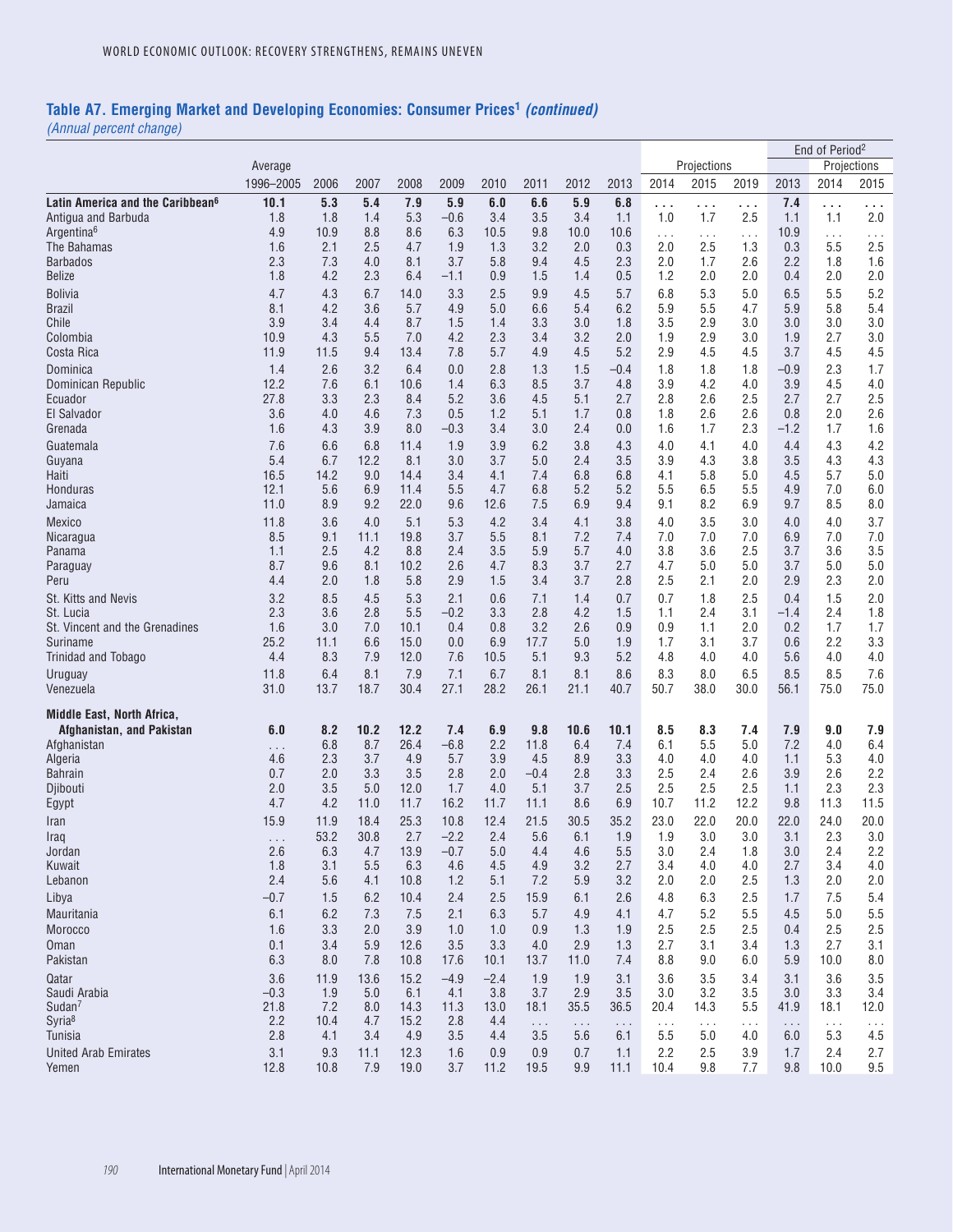#### **Table A7. Emerging Market and Developing Economies: Consumer Prices1** *(concluded)*

*(Annual percent change)*

|                                     |            |               |               |              |             |                |            |             |            |             |             |               |               | End of Period <sup>2</sup> |             |
|-------------------------------------|------------|---------------|---------------|--------------|-------------|----------------|------------|-------------|------------|-------------|-------------|---------------|---------------|----------------------------|-------------|
|                                     | Average    |               |               |              |             |                |            |             |            |             | Projections |               |               |                            | Projections |
|                                     | 1996-2005  | 2006          | 2007          | 2008         | 2009        | 2010           | 2011       | 2012        | 2013       | 2014        | 2015        | 2019          | 2013          | 2014                       | 2015        |
| <b>Sub-Saharan Africa</b>           | 14.2       | 7.2           | 6.2           | 13.0         | 9.7         | 7.5            | 9.4        | 9.0         | 6.3        | 6.1         | 5.9         | 5.5           | 5.9           | 6.2                        | 5.8         |
| Angola                              | 208.2      | 13.3          | 12.2          | 12.5         | 13.7        | 14.5           | 13.5       | 10.3        | 8.8        | 7.7         | 7.7         | 6.5           | 7.7           | 8.0                        | 7.5         |
| Benin                               | 3.3        | 3.8           | 1.3           | 7.4          | 0.9         | 2.2            | 2.7        | 6.7         | 1.0        | 1.7         | 2.8         | 2.8           | $-1.8$        | 4.0                        | 2.8         |
| Botswana                            | 8.1        | 11.6          | 7.1           | 12.6         | 8.1         | 6.9            | 8.5        | 7.5         | 5.8        | 3.8         | 3.4         | 3.2           | 4.1           | 3.5                        | 3.3         |
| <b>Burkina Faso</b>                 | 2.7        | 2.4           | $-0.2$        | 10.7         | 2.6         | $-0.6$         | 2.8        | 3.8         | 2.0        | 2.0         | 2.0         | 2.0           | 2.0           | 2.0                        | 2.0         |
| Burundi                             | 12.4       | 9.1           | 14.4          | 26.0         | 4.6         | 4.1            | 14.9       | 12.0        | 8.8        | 5.9         | 6.0         | 4.5           | 8.8           | 5.9                        | 6.0         |
| Cabo Verde                          | 2.6        | 4.8           | 4.4           | 6.8          | 1.0         | 2.1            | 4.5        | 2.5         | 1.5        | 1.7         | 2.0         | 2.0           | 0.1           | 2.0                        | 2.0         |
| Cameroon                            | 2.5        | 4.9           | 1.1           | 5.3          | 3.0         | 1.3            | 2.9        | 2.4         | 2.1        | 2.5         | 2.5         | 2.5           | 1.7           | 2.5                        | 2.5         |
| <b>Central African Republic</b>     | 1.6        | 6.7           | 0.9           | 9.3          | 3.5         | 1.5            | 1.2        | 5.9         | 6.6        | 4.5         | 4.2         | 2.0           | 5.9           | 3.9                        | 2.3         |
| Chad                                | 2.9        | 7.7           | $-7.4$        | 8.3          | 10.1        | $-2.1$         | 1.9        | 7.7         | 0.2        | 2.4         | 3.0         | 3.0           | 0.9           | 3.2                        | 3.0         |
| Comoros                             | 3.2        | 3.4           | 4.5           | 4.8          | 4.8         | 3.9            | 6.8        | 6.3         | 2.3        | 3.2         | 3.2         | 3.1           | 3.2           | 3.2                        | 3.2         |
| Democratic Republic of the Congo    | 137.3      | 13.2          | 16.7          | 18.0         | 46.2        | 23.5           | 15.5       | 2.1         | 0.8        | 2.4         | 4.1         | 5.5           | 1.0           | 3.7                        | 4.5         |
| <b>Republic of Congo</b>            | 3.7        | 4.7           | 2.6           | 6.0          | 4.3         | 5.0            | 1.8        | 5.0         | 4.6        | 2.4         | 2.4         | 2.2           | 2.1           | 2.7                        | 2.3         |
| Côte d'Ivoire                       | 3.1<br>5.4 | 2.5<br>4.5    | 1.9<br>2.8    | 6.3<br>4.7   | 1.0<br>5.7  | 1.4<br>5.3     | 4.9<br>4.8 | 1.3<br>3.4  | 2.6<br>3.2 | 1.2<br>3.9  | 2.5<br>3.7  | 2.5<br>3.0    | 0.4<br>4.9    | 0.0<br>3.7                 | 2.5         |
| <b>Equatorial Guinea</b><br>Eritrea | 14.2       | 15.1          | 9.3           | 19.9         | 33.0        | 12.7           | 13.3       | 12.3        | 12.3       | 12.3        | 12.3        | 12.3          | 12.3          | 12.3                       | 3.4<br>12.3 |
|                                     |            |               |               |              |             |                |            |             |            |             |             |               |               |                            |             |
| Ethiopia                            | 3.3        | 13.6          | 17.2          | 44.4         | 8.5         | 8.1            | 33.2       | 24.1        | 8.0        | 6.2         | 7.8         | 8.0           | 7.7           | 7.0                        | 8.0         |
| Gabon<br>The Gambia                 | 1.1<br>5.8 | $-1.4$<br>2.1 | $-1.0$<br>5.4 | 5.3<br>4.5   | 1.9<br>4.6  | 1.4<br>5.0     | 1.3<br>4.8 | 2.7<br>4.6  | 0.5<br>5.2 | 5.6<br>5.3  | 2.5<br>5.0  | 2.5<br>5.0    | 3.3<br>5.6    | 2.5<br>5.0                 | 2.5<br>5.0  |
| Ghana                               | 22.4       | 10.2          | 10.7          | 16.5         | 20.6        | 11.7           | 8.7        | 9.2         | 11.7       | 13.0        | 11.1        | 8.1           | 13.5          | 12.3                       | 9.8         |
| Guinea                              | 8.6        | 34.7          | 22.9          | 18.4         | 4.7         | 15.5           | 21.4       | 15.2        | 12.0       | 10.2        | 8.5         | 6.0           | 11.0          | 8.5                        | 7.8         |
| Guinea-Bissau                       | 10.7       | 0.7           | 4.6           | 10.4         | $-1.6$      | 1.1            | 5.1        | 2.1         | 0.6        | 2.5         | 2.0         | 2.0           | 1.7           | 2.8                        | 2.0         |
| Kenya                               | 7.3        | 6.0           | 4.3           | 15.1         | 10.6        | 4.3            | 14.0       | 9.4         | 5.7        | 6.6         | 5.5         | 5.0           | 7.1           | 6.6                        | 5.1         |
| Lesotho                             | 7.5        | 6.1           | 8.0           | 10.7         | 7.4         | 3.6            | 5.0        | 6.2         | 5.3        | 4.7         | 4.6         | 4.0           | 4.6           | 4.6                        | 4.6         |
| Liberia                             | $\ldots$   | 9.5           | 11.4          | 17.5         | 7.4         | 7.3            | 8.5        | 6.8         | 7.6        | 8.1         | 7.5         | 5.8           | 8.5           | 7.9                        | 7.0         |
| Madagascar                          | 10.2       | 10.8          | 10.4          | 9.2          | 9.0         | 9.3            | 10.0       | 5.8         | 5.8        | 6.2         | 6.0         | 5.0           | 6.3           | 6.5                        | 6.0         |
| <b>Malawi</b>                       | 21.9       | 13.9          | 8.0           | 8.7          | 8.4         | 7.4            | 7.6        | 21.3        | 27.7       | 15.1        | 6.9         | 5.2           | 20.1          | 9.7                        | 5.8         |
| Mali                                | 2.0        | 1.5           | 1.5           | 9.1          | 2.2         | 1.3            | 3.1        | 5.3         | $-0.6$     | 3.9         | 2.5         | 2.2           | 0.0           | 8.1                        | 3.3         |
| <b>Mauritius</b>                    | 5.5        | 8.9           | 8.8           | 9.7          | 2.5         | 2.9            | 6.5        | 3.9         | 3.5        | 3.8         | 4.5         | 5.0           | 3.5           | 4.5                        | 5.0         |
| Mozambique                          | 12.5       | 13.2          | 8.2           | 10.3         | 3.3         | 12.7           | 10.4       | 2.1         | 4.2        | 5.6         | 5.6         | 5.6           | 3.0           | 6.0                        | 5.6         |
| Namibia                             | 7.5<br>2.6 | 5.1           | 6.7           | 10.4         | 8.8         | 4.5            | 5.0<br>2.9 | 6.5         | 6.2<br>2.3 | 5.9         | 5.7         | 5.5<br>$-0.8$ | 6.0           | 5.8<br>2.6                 | 5.7         |
| Niger<br>Nigeria                    | 13.8       | 0.1<br>8.2    | 0.1<br>5.4    | 11.3<br>11.6 | 4.3<br>12.5 | $-2.8$<br>13.7 | 10.8       | 0.5<br>12.2 | 8.5        | 2.5<br>7.3  | 2.1<br>7.0  | 7.0           | 1.1<br>7.9    | 7.0                        | 1.2<br>7.0  |
| Rwanda                              | 6.6        | 8.8           | 9.1           | 15.4         | 10.3        | 2.3            | 5.7        | 6.3         | 4.2        | 4.1         | 4.8         | $5.0\,$       | 3.6           | 4.5                        | 5.0         |
| São Tomé and Príncipe               | 22.1       | 23.1          | 18.6          | 32.0         | 17.0        | 13.3           | 14.3       | 10.6        | 8.1        | 6.6         | 4.9         | 3.0           | 7.1           | 6.0                        | 4.0         |
| Senegal                             | 1.5        | 2.1           | 5.9           | 5.8          | $-1.7$      | 1.2            | 3.4        | 1.4         | 0.8        | 1.4         | 1.7         | 1.9           | 1.2           | 1.7                        | 1.7         |
| Seychelles                          | 2.9        | $-1.9$        | $-8.6$        | 37.0         | 31.7        | $-2.4$         | 2.6        | 7.1         | 4.3        | 3.5         | 3.3         | 3.0           | 3.4           | 3.5                        | 3.2         |
| Sierra Leone                        | 13.2       | 9.5           | 11.6          | 14.8         | 9.2         | 17.8           | 18.5       | 13.8        | 9.8        | 7.8         | 6.7         | 5.4           | 8.5           | 7.5                        | 6.0         |
| South Africa                        | 5.9        | 4.7           | 7.1           | 11.5         | 7.1         | 4.3            | 5.0        | 5.7         | 5.8        | 6.0         | 5.6         | 5.2           | 5.4           | 6.3                        | 5.6         |
| South Sudan<br>Swaziland            | 6.5        | 5.2           | 8.1           | 12.7         | 7.4         | 4.5            | 6.1        | 45.1<br>8.9 | 0.0<br>5.6 | 11.2<br>5.5 | 9.0<br>5.2  | 5.0<br>5.2    | $-8.8$<br>4.4 | 14.2<br>5.6                | 5.0<br>5.2  |
| Tanzania                            | 8.4        | 7.3           | 7.0           | 10.3         | 12.1        | 7.2            | 12.7       | 16.0        | 7.9        | 5.2         | 5.0         | 5.0           | 5.6           | 5.0                        | 5.0         |
| Togo                                | 2.6        | 2.2           | 0.9           | 8.7          | 3.7         | 1.4            | 3.6        | 2.6         | 2.0        | 3.0         | 2.7         | 2.5           | 2.2           | 2.8                        | 2.7         |
| Uganda                              | 4.8        | 7.2           | 6.1           | 12.0         | 13.1        | 4.0            | 18.7       | 14.0        | 5.4        | 6.3         | 6.3         | 5.0           | 5.6           | 7.0                        | 5.6         |
| Zambia                              | 24.4       | 9.0           | 10.7          | 12.4         | 13.4        | 8.5            | 8.7        | 6.6         | 7.0        | 7.0         | 6.0         | 5.0           | 7.1           | 6.5                        | 5.5         |
| Zimbabwe <sup>9</sup>               | $\cdots$   | 33.0          | $-72.7$       | 157.0        | 6.2         | 3.0            | 3.5        | 3.7         | 1.6        | 1.5         | 1.7         | 2.5           | 0.3           | 2.0                        | 2.0         |

1Movements in consumer prices are shown as annual averages.

2Monthly year-over-year changes and, for several countries, on a quarterly basis.

3For many countries, inflation for the earlier years is measured on the basis of a retail price index. Consumer price index (CPI) inflation data with broader and more up-to-date coverage are typically used for more recent years.

<sup>4</sup>Georgia, which is not a member of the Commonwealth of Independent States, is included in this group for reasons of geography and similarity in economic structure.<br><sup>5</sup>Projections for Ukraine are excluded due to the ongoi

<sup>6</sup>The data for Argentina are officially reported data. Consumer price data from January 2014 onwards reflect the new national CPI (IPCNu), which differs substantively from the preceding CPI (the CPI for the Greater Buenos Aires Area, CPI-GBA). Because of the differences in geographical coverage, weights, sampling, and methodology, the IPCNu data cannot be directly compared to the earlier CPI-GBA data. Because of this structural break in the data, staff forecasts for CPI inflation are not reported in the Spring 2014 *World Economic Outlook*. Following a declaration of censure by the IMF on February 1, 2013, the public release of a new national CPI by end-March 2014 was one of the specified actions in the IMF Executive Board's December 2013 decision calling on Argentina to address the quality of its official CPI data. The Executive Board will review this issue again as per the calendar specified in December 2013 and in line with the procedures set forth in the Fund's legal framework.

7Data for 2011 exclude South Sudan after July 9. Data for 2012 and onward pertain to the current Sudan.

8Data for Syria are excluded for 2011 onward due to the uncertain political situation.

9The Zimbabwe dollar ceased circulating in early 2009. Data are based on IMF staff estimates of price and exchange rate developments in U.S. dollars. IMF staff estimates of U.S. dollar values may differ from authorities' estimates.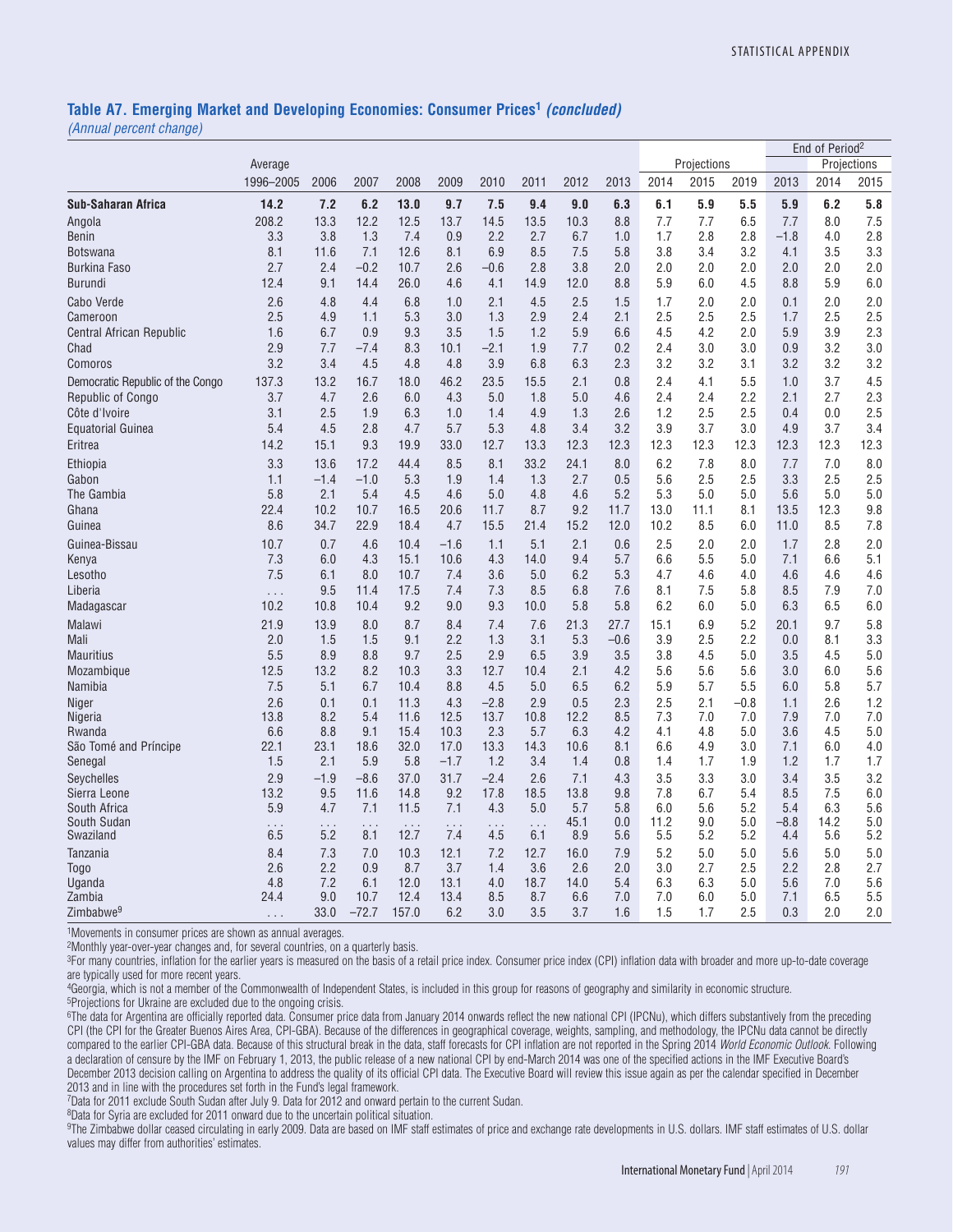#### **Table A8. Major Advanced Economies: General Government Fiscal Balances and Debt1**

*(Percent of GDP unless noted otherwise)*

|                                                            | Average       |               |                   | Projections      |                  |                  |                  |                  |                  |                |
|------------------------------------------------------------|---------------|---------------|-------------------|------------------|------------------|------------------|------------------|------------------|------------------|----------------|
|                                                            | 1998-2007     | 2008          | 2009              | 2010             | 2011             | 2012             | 2013             | 2014             | 2015             | 2019           |
| <b>Major Advanced Economies</b>                            |               |               |                   |                  |                  |                  |                  |                  |                  |                |
| Net Lending/Borrowing                                      | $-3.9$        | $-5.1$        | $-10.8$           | $-9.6$           | $-8.2$           | $-7.3$           | $-5.9$           | $-5.1$           | $-4.4$           | $-3.5$         |
| Output Gap <sup>2</sup>                                    | 0.0           | $-1.2$        | $-5.7$            | $-3.9$           | $-3.5$           | $-3.2$           | $-3.1$           | $-2.4$           | $-1.7$           | 0.0            |
| Structural Balance <sup>2</sup>                            | $-4.0$        | $-4.5$        | $-7.0$            | $-7.8$           | $-6.7$           | $-5.8$           | $-4.3$           | $-3.9$           | $-3.6$           | $-3.5$         |
| <b>United States</b>                                       |               |               |                   |                  |                  |                  |                  |                  |                  |                |
| Net Lending/Borrowing <sup>3</sup>                         | $-4.4$        | $-7.8$        | $-14.7$           | $-12.5$          | $-11.0$          | $-9.7$           | $-7.3$           | $-6.4$           | $-5.6$           | $-5.7$         |
| Output Gap <sup>2,3</sup>                                  | $-0.5$        | $-3.1$        | $-7.1$            | $-5.6$           | $-5.2$           | $-4.3$           | $-4.1$           | $-3.3$           | $-2.2$           | 0.0            |
| Structural Balance <sup>2</sup>                            | $-3.9$        | $-5.7$        | $-8.8$            | $-10.0$          | $-8.7$           | $-7.7$           | $-5.4$           | $-5.0$           | $-4.6$           | $-5.7$         |
| Net Debt                                                   | 41.7          | 50.4          | 62.1              | 69.7             | 76.2             | 80.1             | 81.3             | 82.3             | 82.7             | 84.5           |
| <b>Gross Debt</b>                                          | 60.7          | 72.8          | 86.1              | 94.8             | 99.0             | 102.4            | 104.5            | 105.7            | 105.7            | 106.7          |
| Euro Area <sup>4</sup>                                     |               |               |                   |                  |                  |                  |                  |                  |                  |                |
| Net Lending/Borrowing                                      | $-1.9$        | $-2.1$        | $-6.4$            | $-6.2$           | $-4.2$           | $-3.7$           | $-3.0$           | $-2.6$           | $-2.0$           | $-0.3$         |
| Output Gap <sup>2</sup>                                    | 0.9           | 2.3           | $-2.8$            | $-1.6$           | $-0.6$           | $-1.7$           | $-2.6$           | $-2.2$           | $-1.7$           | $-0.2$         |
| Structural Balance <sup>2</sup>                            | $-2.6$        | $-3.4$        | $-4.8$            | $-4.8$           | $-3.8$           | $-2.3$           | $-1.3$           | $-1.2$           | $-1.0$           | $-0.1$         |
| Net Debt                                                   | 54.4          | 54.1          | 60.2              | 64.3             | 66.5             | 70.2             | 72.4             | 73.2             | 72.6             | 65.5           |
| <b>Gross Debt</b>                                          | 69.4          | 70.3          | 80.1              | 85.7             | 88.1             | 92.8             | 95.2             | 95.6             | 94.5             | 85.5           |
| Germany <sup>5</sup>                                       |               |               |                   |                  |                  |                  |                  |                  |                  |                |
| Net Lending/Borrowing                                      | $-2.2$        | $-0.1$        | $-3.1$            | $-4.2$           | $-0.8$           | 0.1              | 0.0              | 0.0              | $-0.1$           | 0.4            |
| Output Gap <sup>2</sup>                                    | 0.0           | 2.3           | $-3.7$            | $-1.4$           | 0.8              | 0.5              | $-0.4$           | $-0.1$           | 0.0              | $-0.1$         |
| Structural Balance <sup>2,6</sup>                          | $-2.4$        | $-1.0$        | $-1.1$            | $-2.6$           | $-1.1$           | $-0.1$           | 0.3              | 0.2              | $-0.1$           | 0.4            |
| Net Debt                                                   | 46.8          | 50.0          | 56.5              | 58.2             | 56.5             | 58.1             | 55.7             | 52.9             | 49.9             | 40.2           |
| <b>Gross Debt</b>                                          | 63.4          | 66.8          | 74.5              | 82.5             | 80.0             | 81.0             | 78.1             | 74.6             | 70.8             | 58.7           |
| <b>France</b>                                              |               |               |                   |                  |                  |                  |                  |                  |                  |                |
| Net Lending/Borrowing                                      | $-2.7$        | $-3.3$        | $-7.6$            | $-7.1$           | $-5.3$           | $-4.8$           | $-4.2$           | $-3.7$           | $-3.0$           | 0.0            |
| Output Gap <sup>2</sup>                                    | 1.4           | 1.1           | $-3.0$            | $-2.2$           | $-1.0$           | $-1.8$           | $-2.4$           | $-2.4$           | $-2.0$           | 0.1            |
| Structural Balance <sup>2,6</sup>                          | $-3.6$        | $-4.1$        | $-5.7$            | $-5.7$           | $-4.6$           | $-3.5$           | $-2.4$           | $-1.9$           | $-1.5$           | 0.0            |
| Net Debt                                                   | 55.5          | 62.3          | 72.0              | 76.1             | 78.6             | 84.0             | 87.6             | 89.5             | 89.8             | 81.4           |
| <b>Gross Debt</b>                                          | 61.5          | 68.2          | 79.2              | 82.4             | 85.8             | 90.2             | 93.9             | 95.8             | 96.1             | 87.7           |
| <b>Italy</b>                                               |               |               |                   |                  |                  |                  |                  |                  |                  |                |
| Net Lending/Borrowing                                      | $-2.9$        | $-2.7$        | $-5.4$            | $-4.4$           | $-3.7$           | $-2.9$           | $-3.0$           | $-2.7$           | $-1.8$           | $-0.2$         |
| Output Gap <sup>2</sup>                                    | 1.7           | 1.9           | $-3.4$            | $-1.6$           | $-1.3$           | $-2.8$           | $-4.2$           | $-3.5$           | $-2.4$           | $-0.4$         |
| Structural Balance <sup>2,7</sup>                          | $-4.4$        | $-4.0$        | $-4.2$            | $-3.8$           | $-3.8$           | $-1.6$           | $-0.3$           | $-0.8$           | $-0.3$           | 0.0            |
| Net Debt                                                   | 91.6          | 89.3          | 97.9              | 100.0            | 102.5            | 106.1            | 110.7            | 112.4            | 111.2            | 101.7          |
| <b>Gross Debt</b>                                          | 107.3         | 106.1         | 116.4             | 119.3            | 120.7            | 127.0            | 132.5            | 134.5            | 133.1            | 121.7          |
| Japan                                                      |               |               |                   |                  |                  |                  |                  |                  |                  |                |
| Net Lending/Borrowing                                      | $-5.8$        | $-4.1$        | $-10.4$           | $-9.3$           | $-9.8$           | $-8.7$           | $-8.4$           | $-7.2$           | $-6.4$           | $-5.4$         |
| Output Gap <sup>2</sup>                                    | $-1.1$        | $-1.4$        | $-7.1$            | $-3.1$           | $-3.9$           | $-3.1$           | $-2.1$           | $-1.4$           | $-1.0$           | 0.0            |
| Structural Balance <sup>2</sup>                            | $-5.5$        | $-3.5$        | $-7.4$            | $-7.8$           | $-8.3$           | $-7.6$           | $-7.8$           | $-6.9$           | $-6.1$           | $-5.4$         |
| Net Debt<br>Gross Debt <sup>8</sup>                        | 70.0          | 95.3          | 106.2             | 113.1            | 127.3            | 129.5            | 134.1            | 137.1            | 140.0            | 143.8<br>245.0 |
|                                                            | 162.4         | 191.8         | 210.2             | 216.0            | 229.8            | 237.3            | 243.2            | 243.5            | 245.1            |                |
| <b>United Kingdom</b>                                      |               |               |                   |                  |                  |                  |                  |                  |                  |                |
| Net Lending/Borrowing                                      | $-1.3$        | $-5.0$        | $-11.3$           | $-10.0$          | $-7.8$<br>$-2.5$ | $-8.0$           | $-5.8$           | $-5.3$<br>$-1.7$ | $-4.1$           | $-0.2$         |
| Output Gap <sup>2</sup><br>Structural Balance <sup>2</sup> | 1.9<br>$-2.6$ | 1.7<br>$-6.7$ | $-2.2$<br>$-10.2$ | $-1.9$<br>$-8.4$ | $-5.9$           | $-3.0$<br>$-5.7$ | $-2.7$<br>$-3.7$ | $-3.8$           | $-1.1$<br>$-3.1$ | 0.0<br>$-0.1$  |
| Net Debt                                                   | 36.4          | 48.0          | 62.4              | 72.2             | 76.8             | 81.4             | 83.1             | 84.4             | 85.7             | 77.6           |
| Gross Debt                                                 | 41.1          | 51.9          | 67.1              | 78.5             | 84.3             | 88.6             | 90.1             | 91.5             | 92.7             | 84.6           |
| Canada                                                     |               |               |                   |                  |                  |                  |                  |                  |                  |                |
| Net Lending/Borrowing                                      | 1.2           | $-0.3$        | $-4.5$            | $-4.9$           | $-3.7$           | $-3.4$           | $-3.0$           | $-2.5$           | $-2.0$           | $-0.6$         |
| Output Gap <sup>2</sup>                                    | 1.3           | 0.7           | $-3.5$            | $-2.0$           | $-1.3$           | $-1.5$           | $-1.3$           | $-0.9$           | $-0.6$           | 0.0            |
| Structural Balance <sup>2</sup>                            | 0.4           | $-0.8$        | $-2.3$            | $-3.7$           | $-2.9$           | $-2.5$           | $-2.2$           | $-1.9$           | $-1.6$           | $-0.6$         |
| Net Debt                                                   | 40.4          | 22.4          | 27.6              | 29.7             | 32.4             | 36.7             | 38.5             | 39.5             | 39.9             | 37.6           |
| Gross Debt                                                 | 78.9          | 71.3          | 81.3              | 83.1             | 83.5             | 88.1             | 89.1             | 87.4             | 86.6             | 81.9           |

Note: The methodology and specific assumptions for each country are discussed in Box A1. The country group composites for fiscal data are calculated as the sum of the U.S. dollar values for the relevant individual countries.

1Debt data refer to the end of the year and are not always comparable across countries. Gross and net debt levels reported by national statistical agencies for countries that have adopted the System of National Accounts (SNA) 2008 (Australia, Canada, United States) are adjusted to exclude unfunded pension liabilities of government employees' defined-benefit pension plans. Fiscal data for the aggregated Major Advanced Economies and the United States start in 2001, and the average for the aggregate and the United States is therefore for the period 2001–07. 2Percent of potential GDP.

3Data have been revised as a result of the Bureau of Economic Analysis's recent comprehensive revision of the National Income and Product Accounts (NIPA). 4Excludes Latvia.

5Beginning in 1995, the debt and debt-services obligations of the Treuhandanstalt (and of various other agencies) were taken over by the general government. This debt is equivalent to 8 percent of GDP, and the associated debt service to 0.5 to 1 percent of GDP.

6Excludes sizable one-time receipts from the sale of assets, including licenses.

7Excludes one-time measures based on the authorities' data and, in the absence of the latter, receipts from the sale of assets.

<sup>8</sup>Includes equity shares.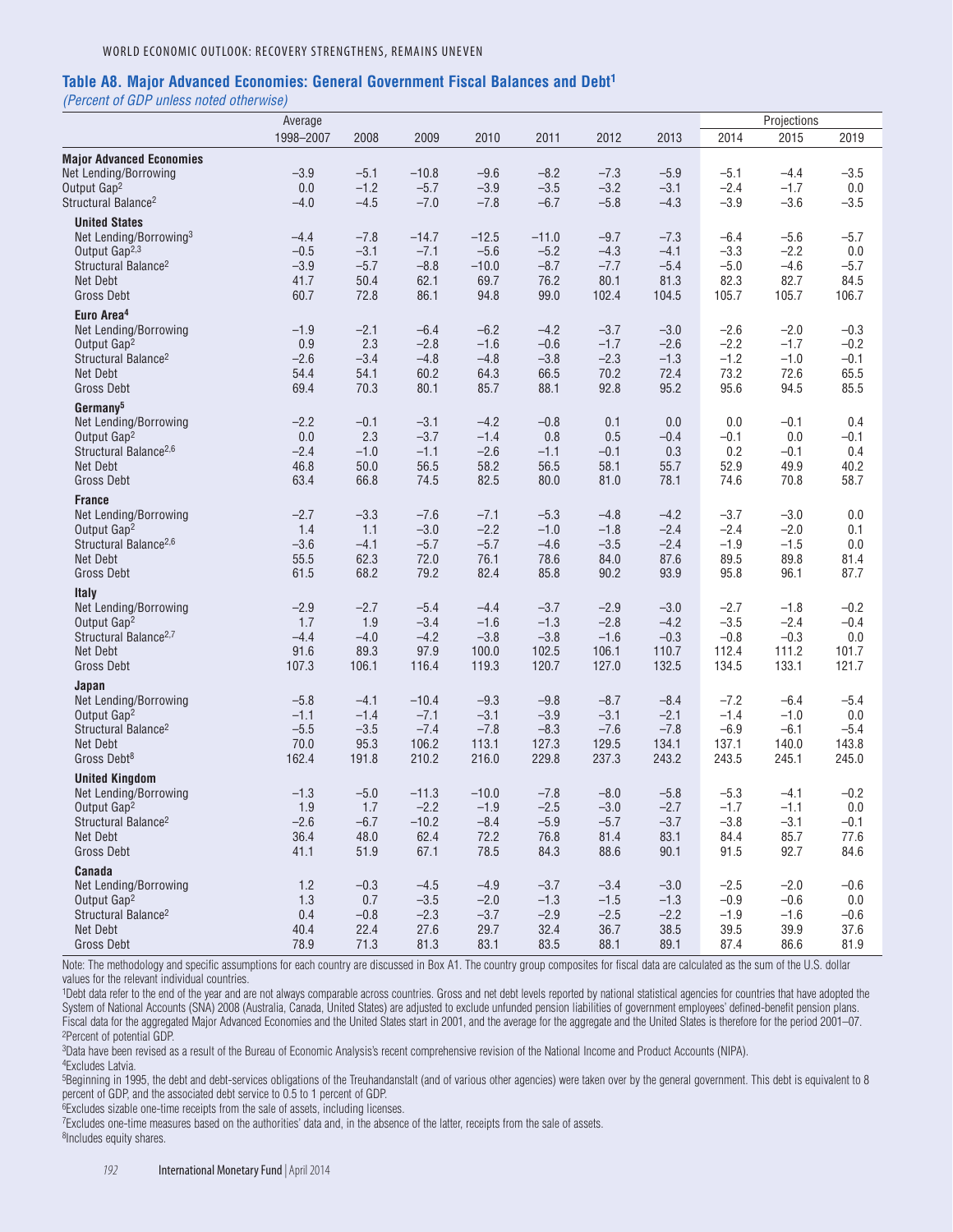### **Table A9. Summary of World Trade Volumes and Prices**

|                                                 | Averages       |             |             |               |                   |                    |              |             |                    |                  |                  | Projections      |
|-------------------------------------------------|----------------|-------------|-------------|---------------|-------------------|--------------------|--------------|-------------|--------------------|------------------|------------------|------------------|
|                                                 | 1996-2005      | $2006 - 15$ | 2006        | 2007          | 2008              | 2009               | 2010         | 2011        | 2012               | 2013             | 2014             | 2015             |
| <b>Trade in Goods and Services</b>              |                |             |             |               |                   |                    |              |             |                    |                  |                  |                  |
| World Trade <sup>1</sup>                        |                |             |             |               |                   |                    |              |             |                    |                  |                  |                  |
| Volume                                          | 6.7            | 4.2         | 9.3         | 7.9           | 2.8               | $-10.6$            | 12.8         | 6.2         | 2.8                | 3.0              | 4.3              | 5.3              |
| <b>Price Deflator</b>                           |                |             |             |               |                   |                    |              |             |                    |                  |                  |                  |
| In U.S. Dollars                                 | 0.7            | 2.5         | 5.0         | 7.7           | 11.4              | $-10.3$            | 5.6          | 11.1        | $-1.8$             | $-0.8$           | $-0.2$           | $-0.4$           |
| In SDRs                                         | 0.9            | 2.0         | 5.5         | 3.5           | 7.9               | $-8.1$             | 6.8          | 7.4         | 1.2                | 0.0              | $-1.6$           | $-1.3$           |
| <b>Volume of Trade</b>                          |                |             |             |               |                   |                    |              |             |                    |                  |                  |                  |
| <b>Exports</b>                                  |                |             |             |               |                   |                    |              |             |                    |                  |                  |                  |
| <b>Advanced Economies</b>                       | 5.9            | 3.6         | 8.9         | 6.9           | 2.1               | $-11.7$            | 12.4         | 5.7         | 2.1                | 2.3              | 4.2              | 4.8              |
| <b>Emerging Market and Developing Economies</b> | 8.7            | 5.6         | 11.2        | 9.4           | 4.3               | $-7.9$             | 13.9         | 7.0         | 4.2                | 4.4              | 5.0              | 6.2              |
| Imports                                         |                |             |             |               |                   |                    |              |             |                    |                  |                  |                  |
| <b>Advanced Economies</b>                       | 6.5            | 2.7         | 7.8         | 5.4           | 0.5               | $-12.2$            | 11.7         | 4.8         | 1.1                | 1.4              | 3.5              | 4.5              |
| <b>Emerging Market and Developing Economies</b> | 8.0            | 7.2         | 12.2        | 14.9          | 8.5               | $-8.0$             | 14.4         | 9.2         | 5.8                | 5.6              | 5.2              | 6.3              |
| <b>Terms of Trade</b>                           |                |             |             |               |                   |                    |              |             |                    |                  |                  |                  |
| <b>Advanced Economies</b>                       | $-0.1$         | $-0.3$      | $-1.2$      | 0.3           | $-2.1$            | 2.5                | $-1.0$       | $-1.5$      | $-0.7$             | 0.7              | 0.0              | $-0.2$           |
| <b>Emerging Market and Developing Economies</b> | 1.3            | 0.8         | 3.0         | 1.7           | 3.3               | $-4.9$             | 2.1          | 3.4         | 0.6                | $-0.3$           | $-0.2$           | $-0.7$           |
| <b>Trade in Goods</b>                           |                |             |             |               |                   |                    |              |             |                    |                  |                  |                  |
| World Trade <sup>1</sup>                        |                |             |             |               |                   |                    |              |             |                    |                  |                  |                  |
| Volume                                          | 6.8            | 4.0         | 9.3         | 7.1           | 2.2               | $-11.7$            | 14.0         | 6.6         | 2.6                | 2.7              | 4.3              | 5.3              |
| <b>Price Deflator</b>                           |                |             |             |               |                   |                    |              |             |                    |                  |                  |                  |
| In U.S. Dollars                                 | 0.5<br>0.8     | 2.7<br>2.2  | 5.6<br>6.0  | 7.9<br>3.7    | 12.4<br>8.9       | $-11.6$<br>$-9.4$  | 6.7          | 12.2<br>8.4 | $-1.9$             | $-1.1$<br>$-0.3$ | $-0.3$           | $-0.6$<br>$-1.5$ |
| In SDRs                                         |                |             |             |               |                   |                    | 7.8          |             | 1.1                |                  | $-1.8$           |                  |
| World Trade Prices in U.S. Dollars <sup>2</sup> |                |             |             |               |                   |                    |              |             |                    |                  |                  |                  |
| <b>Manufactures</b><br>Oil                      | $-0.3$<br>12.0 | 1.4<br>6.3  | 2.4<br>20.5 | 5.4<br>10.7   | 6.3<br>36.4       | $-6.5$<br>$-36.3$  | 2.5<br>27.9  | 6.1<br>31.6 | 0.2<br>1.0         | $-1.1$<br>$-0.9$ | $-0.3$<br>0.1    | $-0.4$<br>$-6.0$ |
| <b>Nonfuel Primary Commodities</b>              | 0.0            | 4.6         | 23.1        | 13.9          | 7.9               | $-15.8$            | 26.5         | 17.9        | $-10.0$            | $-1.2$           | $-3.5$           | $-3.9$           |
| Food                                            | $-0.4$         | 4.7         | 10.2        | 14.8          | 24.5              | $-14.8$            | 11.9         | 19.9        | $-2.4$             | 1.1              | $-5.3$           | $-5.9$           |
| <b>Beverages</b>                                | $-2.3$         | 5.5         | 8.4         | 13.8          | 23.3              | 1.6                | 14.1         | 16.6        | $-18.6$            | $-11.9$          | 15.1             | 0.8              |
| <b>Agricultural Raw Materials</b>               | $-1.8$         | 3.2         | 8.7         | 5.0           | $-0.7$            | $-17.1$            | 33.2         | 22.7        | $-12.7$            | 1.5              | 0.5              | $-0.3$           |
| Metal                                           | 2.8            | 5.2         | 56.2        | 17.4          | $-7.8$            | $-19.2$            | 48.2         | 13.5        | $-16.8$            | $-4.3$           | $-5.4$           | $-3.9$           |
| World Trade Prices in SDRs <sup>2</sup>         |                |             |             |               |                   |                    |              |             |                    |                  |                  |                  |
| <b>Manufactures</b>                             | $-0.1$         | 0.9         | 2.8         | 1.3           | 3.0               | $-4.1$             | 3.7          | 2.5         | 3.3                | $-0.3$           | $-1.7$           | $-1.4$           |
| Oil                                             | 12.3           | 5.7         | 21.0        | 6.4           | 32.1              | $-34.8$            | 29.3         | 27.2        | 4.1                | $-0.1$           | $-1.3$           | $-6.9$           |
| <b>Nonfuel Primary Commodities</b>              | 0.2            | 4.0         | 23.6        | 9.5           | 4.5               | $-13.7$            | 27.9         | 13.9        | $-7.3$             | $-0.4$           | $-4.9$           | $-4.9$           |
| Food                                            | $-0.1$         | 4.2         | 10.7        | 10.3          | 20.5              | $-12.7$            | 13.1         | 15.8        | 0.6                | 1.9              | $-6.6$           | $-6.8$           |
| <b>Beverages</b>                                | $-2.1$         | 5.0         | 8.8         | 9.4           | 19.4              | 4.1                | 15.4         | 12.7        | $-16.1$            | $-11.2$          | 13.5             | $-0.2$           |
| <b>Agricultural Raw Materials</b>               | $-1.6$<br>3.1  | 2.6<br>4.7  | 9.2         | 0.9<br>12.8   | $-3.8$<br>$-10.7$ | $-15.1$<br>$-17.2$ | 34.6<br>49.8 | 18.6<br>9.7 | $-10.0$<br>$-14.3$ | 2.3              | $-0.9$<br>$-6.8$ | $-1.3$<br>$-4.8$ |
| <b>Metal</b>                                    |                |             | 56.9        |               |                   |                    |              |             |                    | $-3.5$           |                  |                  |
| World Trade Prices in Euros <sup>2</sup>        |                |             |             |               |                   |                    |              |             |                    |                  |                  |                  |
| <b>Manufactures</b><br>Oil                      | 0.2<br>12.5    | 0.3<br>5.1  | 1.6<br>19.5 | $-3.4$<br>1.4 | $-1.0$<br>27.1    | $-1.2$<br>$-32.7$  | 7.6<br>34.3  | 1.2<br>25.5 | 8.4<br>9.3         | $-4.3$<br>$-4.1$ | $-3.2$<br>$-2.9$ | $-2.2$<br>$-7.7$ |
| <b>Nonfuel Primary Commodities</b>              | 0.5            | 3.4         | 22.1        | 4.3           | 0.5               | $-11.0$            | 32.8         | 12.4        | $-2.6$             | $-4.4$           | $-6.3$           | $-5.6$           |
| Food                                            | 0.1            | 3.5         | 9.3         | 5.1           | 15.9              | $-9.9$             | 17.4         | 14.3        | 5.7                | $-2.1$           | $-8.1$           | $-7.5$           |
| <b>Beverages</b>                                | $-1.8$         | 4.3         | 7.5         | 4.2           | 14.8              | 7.3                | 19.8         | 11.2        | $-11.9$            | $-14.8$          | 11.7             | $-1.0$           |
| <b>Agricultural Raw Materials</b>               | $-1.3$         | 2.0         | 7.9         | $-3.8$        | $-7.5$            | $-12.5$            | 39.8         | 17.0        | $-5.5$             | $-1.7$           | $-2.5$           | $-2.1$           |
| <b>Metal</b>                                    | 3.3            | 4.0         | 55.0        | 7.5           | $-14.1$           | $-14.6$            | 55.5         | 8.3         | $-10.0$            | $-7.3$           | $-8.2$           | $-5.5$           |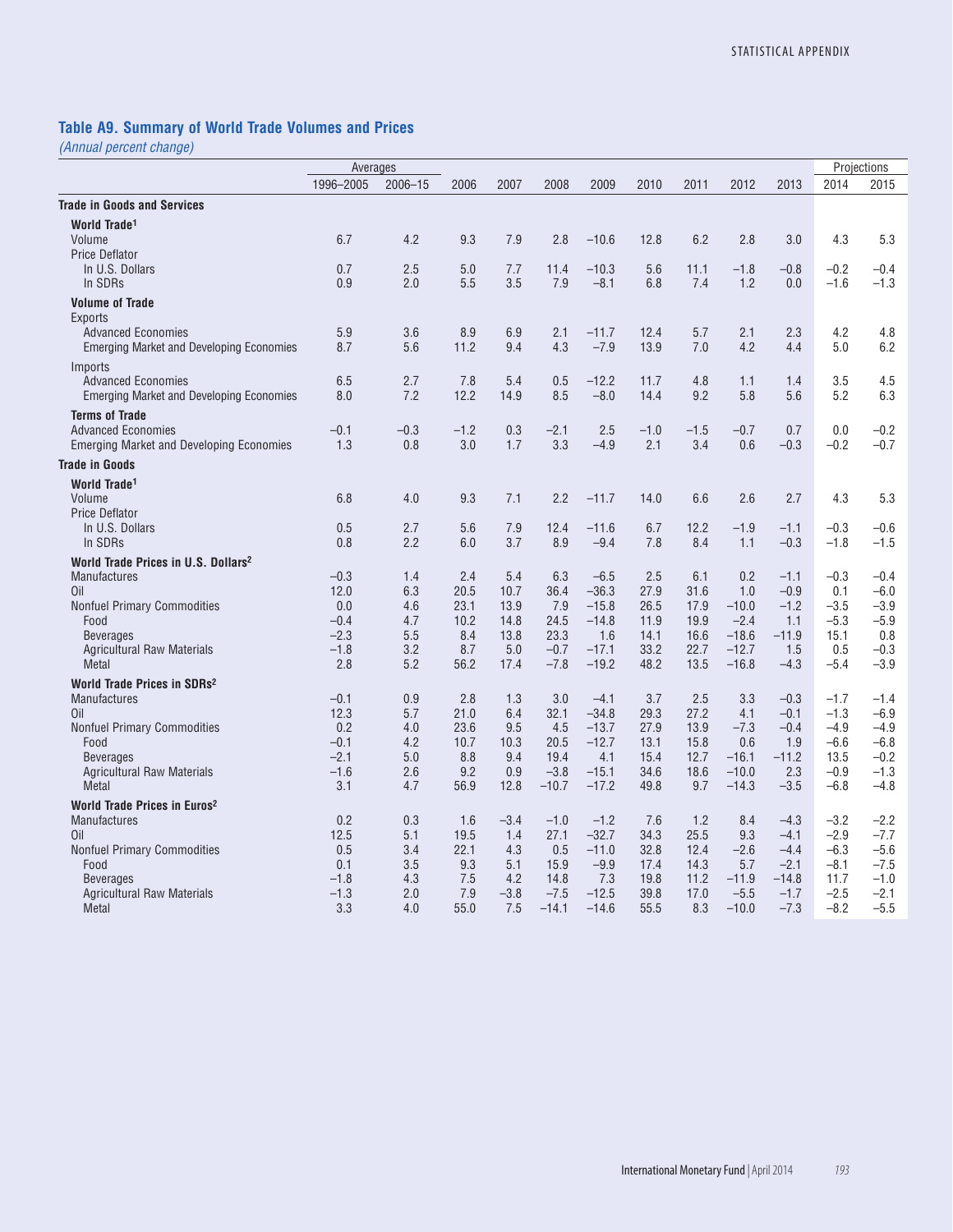#### **Table A9. Summary of World Trade Volumes and Prices** *(concluded)*

*(Annual percent change)*

|                                                                          | Averages   |             |            |            |             |                    |              |             |               |                  |                  | Projections      |
|--------------------------------------------------------------------------|------------|-------------|------------|------------|-------------|--------------------|--------------|-------------|---------------|------------------|------------------|------------------|
|                                                                          | 1996-2005  | $2006 - 15$ | 2006       | 2007       | 2008        | 2009               | 2010         | 2011        | 2012          | 2013             | 2014             | 2015             |
| <b>Trade in Goods</b>                                                    |            |             |            |            |             |                    |              |             |               |                  |                  |                  |
| <b>Volume of Trade</b><br><b>Exports</b>                                 |            |             |            |            |             |                    |              |             |               |                  |                  |                  |
| <b>Advanced Economies</b>                                                | 5.8        | 3.3         | 8.8        | 5.8        | 1.5         | $-13.4$            | 14.3         | 6.0         | 1.8           | 1.8              | 4.2              | 4.6              |
| <b>Emerging Market and Developing Economies</b>                          | 8.9        | 5.4         | 10.7       | 8.7        | 3.4         | $-8.1$             | 13.8         | 6.9         | 4.8           | 4.0              | 5.1              | 6.2              |
| <b>Fuel Exporters</b>                                                    | 4.9        | 2.5         | 4.3        | 4.2        | 3.1         | $-7.3$             | 3.6          | 5.0         | 6.0           | 1.1              | 1.4              | 4.2              |
| <b>Nonfuel Exporters</b>                                                 | 10.3       | 6.6         | 13.4       | 10.6       | 3.5         | $-8.5$             | 17.7         | 7.6         | 4.3           | 5.4              | 6.7              | 7.0              |
| Imports                                                                  |            |             |            |            |             |                    |              |             |               |                  |                  |                  |
| <b>Advanced Economies</b>                                                | 6.7        | 2.6         | 8.1        | 4.8        | $-0.1$      | $-13.1$            | 13.5         | 5.2         | 0.5           | 1.2              | 3.2              | 4.5              |
| <b>Emerging Market and Developing Economies</b>                          | 8.3        | 7.0         | 11.7       | 14.4       | 7.9         | $-9.6$             | 14.9         | 10.0        | 5.4           | 5.3              | 5.4              | 6.5              |
| <b>Fuel Exporters</b>                                                    | 8.0<br>8.4 | 8.0         | 12.4       | 23.8       | 14.0        | $-12.7$            | 6.2          | 10.2        | 10.8          | 7.0              | 5.1              | 6.5              |
| <b>Nonfuel Exporters</b>                                                 |            | 6.8         | 11.6       | 12.4       | 6.4         | $-8.9$             | 17.1         | 10.0        | 4.3           | 4.9              | 5.5              | 6.5              |
| <b>Price Deflators in SDRs</b><br><b>Exports</b>                         |            |             |            |            |             |                    |              |             |               |                  |                  |                  |
| <b>Advanced Economies</b>                                                | 0.1        | 1.4         | 3.9        | 3.4        | 5.7         | $-6.7$             | 4.5          | 6.0         | $-0.2$        | 0.4              | $-1.4$           | $-0.8$           |
| <b>Emerging Market and Developing Economies</b>                          | 3.6        | 3.7         | 11.0       | 5.7        | 14.4        | $-13.5$            | 14.2         | 13.0        | 2.4           | $-0.9$           | $-2.6$           | $-3.1$           |
| <b>Fuel Exporters</b>                                                    | 8.8        | 5.6         | 18.4       | 8.0        | 25.8        | $-25.9$            | 24.5         | 23.9        | 3.2           | $-1.8$           | $-2.6$           | $-4.9$           |
| <b>Nonfuel Exporters</b>                                                 | 1.7        | 2.8         | 7.8        | 4.7        | 9.6         | $-7.5$             | 10.2         | 8.7         | 2.0           | $-0.4$           | $-2.7$           | $-2.3$           |
| Imports                                                                  |            |             |            |            |             |                    |              |             |               |                  |                  |                  |
| <b>Advanced Economies</b>                                                | 0.2        | 1.8         | 5.4        | 3.0        | 8.4         | $-10.1$            | 5.7          | 7.9         | 1.0           | $-0.2$           | $-1.1$           | $-0.8$           |
| <b>Emerging Market and Developing Economies</b><br><b>Fuel Exporters</b> | 2.1<br>1.3 | 2.8<br>2.9  | 7.2<br>8.8 | 4.0<br>4.0 | 10.2<br>8.8 | $-8.1$<br>$-4.8$   | 11.4<br>9.3  | 8.5<br>6.3  | 2.1<br>1.9    | $-0.7$<br>0.1    | $-2.3$<br>$-2.4$ | $-2.2$<br>$-1.8$ |
| <b>Nonfuel Exporters</b>                                                 | 2.3        | 2.8         | 6.8        | 4.0        | 10.5        | $-8.9$             | 11.9         | 9.0         | 2.1           | $-0.9$           | $-2.3$           | $-2.3$           |
| <b>Terms of Trade</b>                                                    |            |             |            |            |             |                    |              |             |               |                  |                  |                  |
| <b>Advanced Economies</b>                                                | $-0.2$     | $-0.4$      | $-1.4$     | 0.4        | $-2.5$      | 3.8                | $-1.1$       | $-1.8$      | $-1.2$        | 0.6              | $-0.3$           | 0.0              |
| <b>Emerging Market and Developing Economies</b>                          | 1.5        | 0.8         | 3.6        | 1.6        | 3.8         | $-5.9$             | 2.5          | 4.1         | 0.3           | $-0.1$           | $-0.3$           | $-0.9$           |
| <b>Regional Groups</b>                                                   |            |             |            |            |             |                    |              |             |               |                  |                  |                  |
| Commonwealth of Independent States <sup>3</sup>                          | 5.0        | 2.6         | 7.9        | 1.9        | 15.9        | $-17.4$            | 12.7         | 11.2        | 1.8           | $-1.2$           | $-0.4$           | $-2.1$           |
| <b>Emerging and Developing Asia</b>                                      | $-1.5$     | $-0.3$      | $-0.6$     | 0.3        | $-1.4$      | 3.2                | $-6.2$       | $-2.4$      | 1.3           | 1.4              | 0.6              | 0.6              |
| <b>Emerging and Developing Europe</b>                                    | 0.0        | $-0.8$      | $-1.0$     | 1.7        | $-2.7$      | 3.5                | $-4.0$       | $-1.9$      | $-0.1$        | 0.4              | $-2.9$           | $-0.5$           |
| Latin America and the Caribbean                                          | 1.5        | 1.4         | 7.1        | 2.3        | 3.0         | $-8.9$             | 11.1         | 9.0         | $-3.1$        | $-1.5$           | $-1.7$           | $-1.6$           |
| Middle East, North Africa, Afghanistan,                                  |            |             |            |            |             |                    |              |             |               |                  |                  |                  |
| and Pakistan                                                             | 6.8        | 2.2         | 6.8        | 3.2        | 12.7        | $-18.2$            | 11.6         | 14.4        | $-0.1$        | $-1.6$           | 0.2              | $-3.1$           |
| Middle East and North Africa<br>Sub-Saharan Africa                       | 7.2        | 2.3<br>2.0  | 7.0<br>7.1 | 3.2<br>4.7 | 13.4<br>8.9 | $-18.6$<br>$-13.0$ | 11.5<br>12.7 | 14.7<br>8.9 | 0.4<br>$-1.4$ | $-1.7$<br>$-1.8$ | 0.4<br>$-1.2$    | $-3.1$<br>$-2.3$ |
|                                                                          | .          |             |            |            |             |                    |              |             |               |                  |                  |                  |
| <b>Analytical Groups</b><br>By Source of Export Earnings                 |            |             |            |            |             |                    |              |             |               |                  |                  |                  |
| <b>Fuel Exporters</b>                                                    | 7.4        | 2.6         | 8.9        | 3.9        | 15.6        | $-22.2$            | 13.8         | 16.6        | 1.2           | $-1.9$           | $-0.2$           | $-3.2$           |
| <b>Nonfuel Exporters</b>                                                 | $-0.5$     | 0.1         | 0.9        | 0.7        | $-0.8$      | 1.5                | $-1.5$       | $-0.3$      | $-0.1$        | 0.5              | $-0.4$           | 0.0              |
| Memorandum                                                               |            |             |            |            |             |                    |              |             |               |                  |                  |                  |
| World Exports in Billions of U.S. Dollars                                |            |             |            |            |             |                    |              |             |               |                  |                  |                  |
| <b>Goods and Services</b>                                                | 8,482      | 20,390      | 14,891     | 17,336     | 19,830      | 15,880             | 18,916       | 22,317      | 22,535        | 23,083           | 23,990           | 25,123           |
| Goods                                                                    | 6,835      | 16,396      | 12,035     | 13,920     | 15,984      | 12,469             | 15,167       | 18,123      | 18,260        | 18,591           | 19,281           | 20,132           |
| Average Oil Price <sup>4</sup>                                           | 12.0       | 6.3         | 20.5       | 10.7       | 36.4        | $-36.3$            | 27.9         | 31.6        | 1.0           | $-0.9$           | 0.1              | $-6.0$           |
| In U.S. Dollars a Barrel                                                 | 26.82      | 88.84       | 64.27      | 71.13      | 97.04       | 61.78              | 79.03        | 104.01      | 105.01        | 104.07           | 104.17           | 97.92            |
| Export Unit Value of Manufactures <sup>5</sup>                           | $-0.3$     | 1.4         | 2.4        | 5.4        | 6.3         | $-6.5$             | 2.5          | 6.1         | 0.2           | $-1.1$           | $-0.3$           | $-0.4$           |

Note: SDR = special drawing right.

1Average of annual percent change for world exports and imports.

2As represented, respectively, by the export unit value index for manufactures of the advanced economies and accounting for 83 percent of the advanced economies' trade (export of goods) weights; the average of U.K. Brent, Dubai Fateh, and West Texas Intermediate crude oil prices; and the average of world market prices for nonfuel primary commodities weighted by their weighted by their 2002–04 shares in world commodity exports.

3Georgia, which is not a member of the Commonwealth of Independent States, is included in this group for reasons of geography and similarity in economic structure.

4Percent change of average of U.K. Brent, Dubai Fateh, and West Texas Intermediate crude oil prices.

5Percent change for manufactures exported by the advanced economies.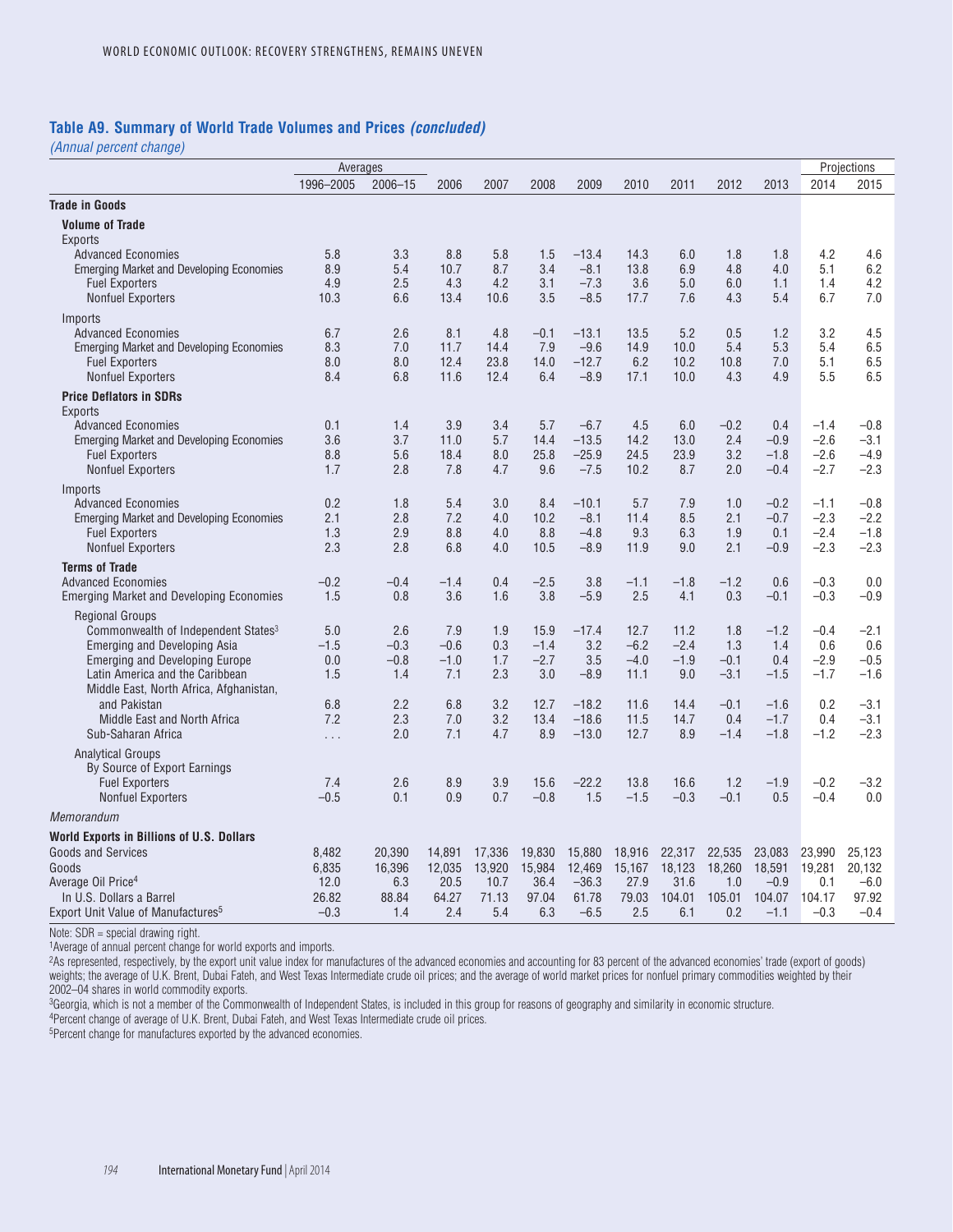### **Table A10. Summary of Balances on Current Account**

*(Billions of U.S. dollars)*

|                                                                          |                      |                      |                      |                     |                     |                     |                     |                   |                   | Projections       |                      |
|--------------------------------------------------------------------------|----------------------|----------------------|----------------------|---------------------|---------------------|---------------------|---------------------|-------------------|-------------------|-------------------|----------------------|
|                                                                          | 2006                 | 2007                 | 2008                 | 2009                | 2010                | 2011                | 2012                | 2013              | 2014              | 2015              | 2019                 |
| <b>Advanced Economies</b><br><b>United States</b>                        | $-429.2$<br>$-798.5$ | $-327.4$<br>$-713.4$ | $-490.5$<br>$-681.3$ | $-57.7$<br>$-381.6$ | $-19.9$<br>$-449.5$ | $-43.5$<br>$-457.7$ | $-26.6$<br>$-440.4$ | 193.3<br>$-379.3$ | 247.7<br>$-391.1$ | 217.6<br>$-472.0$ | 222.5<br>$-627.1$    |
| Euro Area <sup>1,2</sup>                                                 | 53.9                 | 46.4                 | $-96.5$              | 33.1                | 72.7                | 109.2               | 246.0               | 366.0             | 391.6             | 432.6             | 498.7                |
| Japan                                                                    | 170.9                | 212.1                | 159.9                | 146.6               | 204.0               | 119.3               | 60.4                | 34.3              | 57.2              | 65.0              | 84.8                 |
| Other Advanced Economies <sup>3</sup>                                    | 144.5                | 127.5                | 127.5                | 144.3               | 152.9               | 185.8               | 107.5               | 172.3             | 190.0             | 192.0             | 266.1                |
| <b>Emerging Market and Developing Economies</b>                          | 632.1                | 604.4                | 674.4                | 248.8               | 325.3               | 414.0               | 368.4               | 210.0             | 239.1             | 175.0             | 98.5                 |
| <b>Regional Groups</b>                                                   |                      |                      |                      |                     |                     |                     |                     |                   |                   |                   |                      |
| Commonwealth of Independent States <sup>4</sup>                          | 94.0                 | 65.5                 | 108.6                | 43.0                | 69.1                | 108.1               | 67.7                | 20.5              | 50.2              | 39.2              | 29.0                 |
| Emerging and Developing Asia                                             | 271.1                | 394.8                | 429.3                | 275.9               | 238.7               | 97.4                | 104.1               | 145.2             | 177.5             | 213.9             | 335.9                |
| <b>Emerging and Developing Europe</b><br>Latin America and the Caribbean | $-84.1$<br>46.2      | $-129.7$<br>6.2      | $-154.5$             | $-50.3$             | $-84.4$<br>$-62.1$  | $-118.8$            | $-80.9$             | $-75.6$           | $-68.3$           | $-76.6$           | $-109.6$<br>$-208.7$ |
| Middle East, North Africa, Afghanistan,                                  |                      |                      | $-39.5$              | $-30.0$             |                     | $-79.4$             | $-107.1$            | $-153.3$          | $-154.1$          | $-167.7$          |                      |
| and Pakistan                                                             | 275.4                | 255.7                | 332.3                | 39.1                | 175.0               | 418.7               | 418.8               | 320.5             | 283.6             | 225.5             | 125.2                |
| Sub-Saharan Africa                                                       | 29.5                 | 11.8                 | $-1.9$               | $-28.8$             | $-11.0$             | $-11.9$             | $-34.2$             | $-47.2$           | $-49.9$           | $-59.3$           | $-73.3$              |
| Memorandum                                                               |                      |                      |                      |                     |                     |                     |                     |                   |                   |                   |                      |
| <b>European Union</b>                                                    | $-28.2$              | $-62.9$              | $-172.1$             | 4.7                 | 19.1                | 83.6                | 174.5               | 328.9             | 357.4             | 404.9             | 505.4                |
| <b>Analytical Groups</b><br><b>By Source of Export Earnings</b>          |                      |                      |                      |                     |                     |                     |                     |                   |                   |                   |                      |
| Fuel                                                                     | 475.5                | 419.8                | 586.2                | 140.5               | 319.0               | 635.6               | 607.5               | 445.2             | 414.0             | 344.6             | 223.2                |
| <b>Nonfuel</b>                                                           | 156.7                | 184.6                | 88.2                 | 108.3               | 6.3                 | $-221.5$            | $-239.0$            | $-235.2$          | $-174.9$          | $-169.6$          | $-124.7$             |
| Of Which, Primary Products                                               | $-12.1$              | $-17.1$              | $-34.9$              | $-23.3$             | $-13.5$             | $-29.4$             | $-65.8$             | $-65.6$           | $-58.4$           | $-60.0$           | $-65.0$              |
| <b>By External Financing Source</b>                                      |                      |                      |                      |                     |                     |                     |                     |                   |                   |                   |                      |
| Net Debtor Economies                                                     | $-107.4$             | $-207.9$             | $-376.0$             | $-179.9$            | $-273.7$            | $-402.4$            | $-461.0$            | $-451.7$          | $-429.2$          | $-466.3$          | $-604.1$             |
| Of Which, Official Financing                                             | $-17.7$              | $-21.6$              | $-32.9$              | $-17.6$             | $-12.1$             | $-8.6$              | $-20.4$             | $-16.5$           | $-17.1$           | $-22.1$           | $-32.3$              |
| <b>Net Debtor Economies by</b><br><b>Debt-Servicing Experience</b>       |                      |                      |                      |                     |                     |                     |                     |                   |                   |                   |                      |
| Economies with Arrears and/or                                            | $-5.8$               | $-13.2$              | $-27.1$              | $-30.6$             | $-32.6$             | $-33.5$             | $-53.4$             | $-55.9$           | $-55.8$           | $-68.8$           | $-89.6$              |
| Rescheduling during 2008-12                                              |                      |                      |                      |                     |                     |                     |                     |                   |                   |                   |                      |
| World <sup>1</sup>                                                       | 203.0                | 277.0                | 183.9                | 191.1               | 305.4               | 370.6               | 341.9               | 403.3             | 486.8             | 392.6             | 321.1                |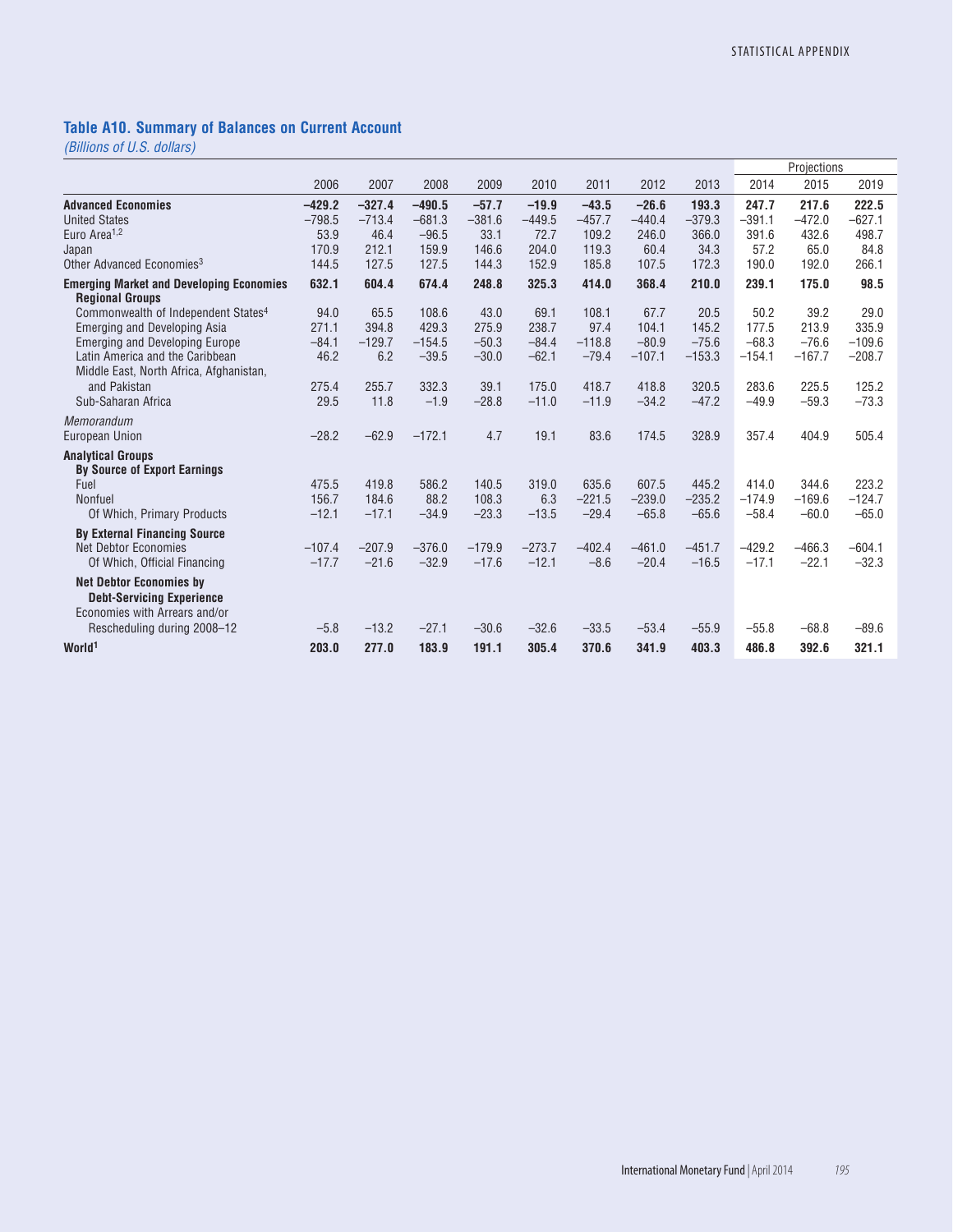#### **Table A10. Summary of Balances on Current Account** *(concluded)*

*(Percent of GDP)*

|                                                                            |        |        |        |        |        |        |        |        |        | Projections |        |
|----------------------------------------------------------------------------|--------|--------|--------|--------|--------|--------|--------|--------|--------|-------------|--------|
|                                                                            | 2006   | 2007   | 2008   | 2009   | 2010   | 2011   | 2012   | 2013   | 2014   | 2015        | 2019   |
| <b>Advanced Economies</b>                                                  | $-1.2$ | $-0.8$ | $-1.2$ | $-0.1$ | 0.0    | $-0.1$ | $-0.1$ | 0.4    | 0.5    | 0.4         | 0.4    |
| <b>United States</b>                                                       | $-5.8$ | $-4.9$ | $-4.6$ | $-2.6$ | $-3.0$ | $-2.9$ | $-2.7$ | $-2.3$ | $-2.2$ | $-2.6$      | $-2.8$ |
| Euro Area <sup>1,2</sup>                                                   | 0.5    | 0.4    | $-0.7$ | 0.3    | 0.6    | 0.8    | 2.0    | 2.9    | 2.9    | 3.1         | 3.0    |
| Japan                                                                      | 3.9    | 4.9    | 3.3    | 2.9    | 3.7    | 2.0    | 1.0    | 0.7    | 1.2    | 1.3         | 1.5    |
| Other Advanced Economies <sup>3</sup>                                      | 1.8    | 1.4    | 1.3    | 1.7    | 1.6    | 1.8    | 1.0    | 1.6    | 1.7    | 1.6         | 1.8    |
| <b>Emerging Market and Developing Economies</b><br><b>Regional Groups</b>  | 4.9    | 3.8    | 3.5    | 1.4    | 1.5    | 1.6    | 1.4    | 0.7    | 0.8    | 0.6         | 0.2    |
| Commonwealth of Independent States <sup>4</sup>                            | 7.2    | 3.8    | 5.0    | 2.6    | 3.4    | 4.3    | 2.6    | 0.7    | 1.9    | 1.5         | 0.9    |
| <b>Emerging and Developing Asia</b>                                        | 5.7    | 6.6    | 5.9    | 3.5    | 2.5    | 0.9    | 0.8    | 1.1    | 1.2    | 1.4         | 1.6    |
| <b>Emerging and Developing Europe</b>                                      | $-6.5$ | $-8.1$ | $-8.2$ | $-3.2$ | $-4.9$ | $-6.4$ | $-4.5$ | $-3.9$ | $-3.6$ | $-3.8$      | $-4.2$ |
| Latin America and the Caribbean<br>Middle East, North Africa, Afghanistan, | 1.5    | 0.2    | $-0.9$ | $-0.7$ | $-1.3$ | $-1.4$ | $-1.9$ | $-2.7$ | $-2.7$ | $-2.8$      | $-2.8$ |
| and Pakistan                                                               | 15.5   | 12.2   | 12.8   | 1.7    | 6.5    | 13.1   | 12.6   | 9.5    | 8.0    | 6.1         | 2.6    |
| Middle East and North Africa                                               | 17.2   | 13.6   | 14.3   | 2.2    | 7.1    | 14.1   | 13.7   | 10.3   | 8.7    | 6.6         | 2.9    |
| Sub-Saharan Africa                                                         | 4.1    | 1.4    | $-0.2$ | $-3.2$ | $-1.0$ | $-1.0$ | $-2.7$ | $-3.6$ | $-3.6$ | $-3.9$      | $-3.6$ |
| Memorandum                                                                 |        |        |        |        |        |        |        |        |        |             |        |
| <b>European Union</b>                                                      | $-0.2$ | $-0.4$ | $-0.9$ | 0.0    | 0.1    | 0.5    | 1.0    | 1.9    | 1.9    | 2.1         | 2.2    |
| <b>Analytical Groups</b><br><b>By Source of Export Earnings</b>            |        |        |        |        |        |        |        |        |        |             |        |
| Fuel                                                                       | 16.3   | 11.6   | 12.7   | 3.7    | 7.1    | 11.5   | 10.4   | 7.4    | 6.7    | 5.4         | 2.8    |
| Nonfuel                                                                    | 1.6    | 1.5    | 0.6    | 0.7    | 0.0    | $-1.1$ | $-1.1$ | $-1.0$ | $-0.7$ | $-0.7$      | $-0.4$ |
| Of Which, Primary Products                                                 | $-2.0$ | $-2.6$ | $-4.9$ | $-3.3$ | $-1.5$ | $-2.9$ | $-6.4$ | $-6.3$ | $-5.6$ | $-5.4$      | $-4.4$ |
| <b>By External Financing Source</b>                                        |        |        |        |        |        |        |        |        |        |             |        |
| <b>Net Debtor Economies</b>                                                | $-1.5$ | $-2.4$ | $-3.9$ | $-1.9$ | $-2.5$ | $-3.2$ | $-3.7$ | $-3.5$ | $-3.3$ | $-3.4$      | $-3.3$ |
| Of Which, Official Financing                                               | $-3.4$ | $-3.6$ | $-4.7$ | $-2.6$ | $-1.6$ | $-1.1$ | $-2.6$ | $-1.9$ | $-1.9$ | $-2.3$      | $-2.5$ |
| <b>Net Debtor Economies by Debt-Servicing</b><br><b>Experience</b>         |        |        |        |        |        |        |        |        |        |             |        |
| Economies with Arrears and/or                                              |        |        |        |        |        |        |        |        |        |             |        |
| Rescheduling during 2008-12                                                | $-0.8$ | $-1.5$ | $-2.6$ | $-3.0$ | $-2.8$ | $-2.5$ | $-3.7$ | $-3.7$ | $-3.7$ | $-4.4$      | $-4.3$ |
| World <sup>1</sup>                                                         | 0.4    | 0.5    | 0.3    | 0.3    | 0.5    | 0.5    | 0.5    | 0.5    | 0.6    | 0.5         | 0.3    |
| Memorandum                                                                 |        |        |        |        |        |        |        |        |        |             |        |
| In Percent of Total World Current Account                                  |        |        |        |        |        |        |        |        |        |             |        |
| <b>Transactions</b>                                                        | 0.7    | 0.8    | 0.5    | 0.6    | 0.8    | 0.8    | 0.8    | 0.9    | 1.0    | 0.8         | 0.5    |
| In Percent of World GDP                                                    | 0.4    | 0.5    | 0.3    | 0.3    | 0.5    | 0.5    | 0.5    | 0.5    | 0.6    | 0.5         | 0.3    |

1Reflects errors, omissions, and asymmetries in balance of payments statistics on current account, as well as the exclusion of data for international organizations and a limited number of countries. See "Classification of Countries" in the introduction to this Statistical Appendix.

2Calculated as the sum of the balances of individual Euro Area countries excluding Latvia.

3In this table, Other Advanced Economies means advanced economies excluding the United States, Euro Area countries, and Japan but including Latvia.

4Georgia, which is not a member of the Commonwealth of Independent States, is included in this group for reasons of geography and similarity in economic structure.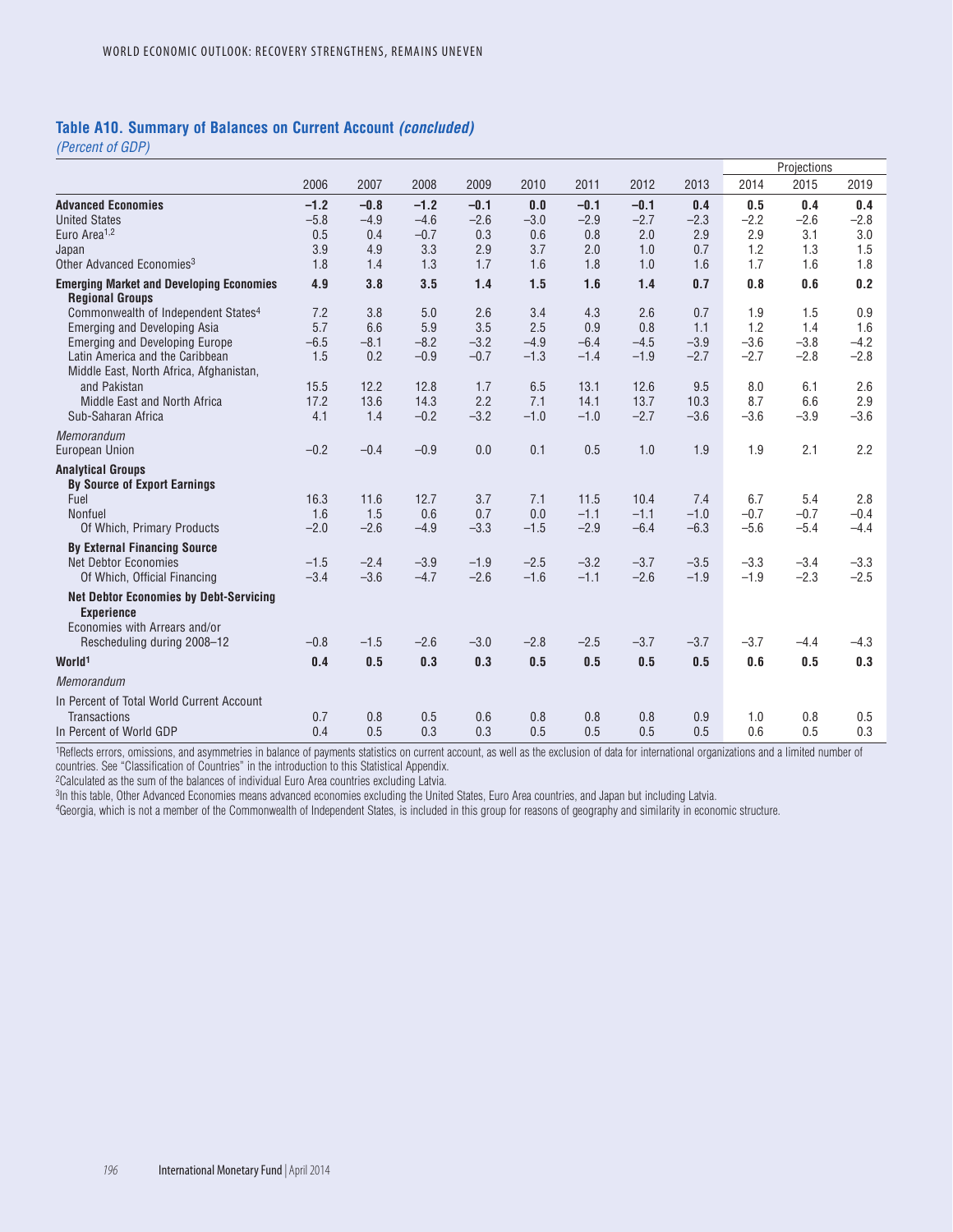### **Table A11. Advanced Economies: Balance on Current Account**

*(Percent of GDP)*

| 2014<br>2015<br>2019<br>2006<br>2007<br>2008<br>2009<br>2010<br>2011<br>2012<br>2013<br>$-1.2$<br>$-1.2$<br>$-0.1$<br>$-0.1$<br>$-0.1$<br>0.5<br>0.4<br>0.4<br>$-0.8$<br>0.0<br>0.4<br>$-5.8$<br>$-2.6$<br>$-2.6$<br>$-2.8$<br>$-4.9$<br>$-4.6$<br>$-3.0$<br>$-2.9$<br>$-2.7$<br>$-2.3$<br>$-2.2$<br>3.1<br>0.5<br>2.0<br>2.9<br>2.9<br>3.0<br>0.4<br>$-0.7$<br>0.3<br>0.6<br>0.8<br>6.3<br>6.2<br>5.9<br>6.8<br>7.3<br>7.1<br>6.4<br>7.4<br>7.5<br>5.7<br>7.4<br>Germany<br>$-0.6$<br>$-1.0$<br>$-1.7$<br>$-1.3$<br>$-1.3$<br>$-1.8$<br>$-2.2$<br>$-1.6$<br>$-1.7$<br>$-1.0$<br>0.4<br>France<br>$-1.5$<br>$-1.3$<br>$-2.9$<br>$-2.0$<br>$-3.5$<br>$-3.1$<br>0.8<br>$-0.4$<br>1.1<br>1.1<br>$-0.4$<br>Italy<br>$-9.0$<br>$-10.0$<br>$-9.6$<br>$-4.8$<br>$-4.5$<br>$-3.8$<br>0.7<br>0.8<br>1.4<br>3.4<br>Spain<br>$-1.1$<br>9.3<br>6.7<br>4.3<br>5.2<br>9.5<br>9.2<br><b>Netherlands</b><br>7.4<br>9.4<br>10.4<br>10.1<br>10.1<br>1.9<br>1.9<br>$-1.3$<br>$-0.6$<br>1.9<br>$-2.0$<br>$-1.7$<br>$-1.3$<br>$-1.0$<br>0.3<br>$-1.1$<br>Belgium<br>2.8<br>3.4<br>3.0<br>3.5<br>Austria<br>3.5<br>4.9<br>2.7<br>1.4<br>1.8<br>3.5<br>3.6<br>$-11.4$<br>$-14.6$<br>$-11.2$<br>$-9.9$<br>$-2.4$<br>0.3<br>$-10.1$<br>0.7<br>0.9<br>1.4<br>Greece<br>$-14.9$<br>$-10.7$<br>$-10.1$<br>$-12.6$<br>$-10.9$<br>$-10.6$<br>$-7.0$<br>$-2.0$<br>0.5<br>0.8<br>1.2<br>2.6<br>Portugal<br>4.2<br>4.3<br>2.6<br>1.8<br>1.5<br>$-1.5$<br>$-1.7$<br>$-0.8$<br>$-0.3$<br>0.2<br>0.5<br>Finland<br>6.5<br>6.2<br>$-3.6$<br>$-5.3$<br>$-5.6$<br>$-2.3$<br>1.2<br>6.6<br>6.4<br>Ireland<br>1.1<br>4.4<br>$-3.7$<br>Slovak Republic<br>$-7.8$<br>$-5.3$<br>$-6.6$<br>$-2.6$<br>$-3.8$<br>2.2<br>2.4<br>2.7<br>2.9<br>2.5<br>$-4.2$<br>5.8<br>$-1.8$<br>$-5.4$<br>$-0.5$<br>$-0.1$<br>0.4<br>3.3<br>6.5<br>6.1<br>1.6<br>Slovenia<br>7.3<br>6.6<br>5.5<br>10.4<br>10.1<br>5.4<br>6.6<br>6.7<br>6.7<br>5.0<br>Luxembourg<br>7.7<br>2.9<br>$-22.6$<br>$-22.4$<br>$-13.2$<br>8.7<br>$-2.1$<br>$-2.5$<br>$-0.8$<br>$-1.6$<br>$-1.9$<br>Latvia<br>$-2.0$<br>2.8<br>$-15.3$<br>$-15.9$<br>$-9.2$<br>2.7<br>1.8<br>$-1.8$<br>$-1.0$<br>$-1.3$<br>$-1.5$<br>0.1<br>Estonia<br>$-10.7$<br>0.3<br>Cyprus <sup>2</sup><br>$-7.0$<br>$-11.8$<br>$-15.6$<br>$-9.8$<br>$-3.3$<br>$-6.8$<br>$-1.5$<br>0.1<br>$-0.2$<br>$-9.7$<br>$-8.3$<br>1.4<br>1.5<br>Malta<br>$-4.0$<br>$-4.8$<br>$-6.9$<br>$-0.6$<br>2.1<br>0.9<br>1.4<br>3.9<br>4.9<br>2.9<br>3.7<br>3.3<br>2.0<br>1.0<br>0.7<br>1.2<br>1.3<br>1.5<br>Japan<br>$-2.8$<br>$-2.2$<br>$-0.9$<br>$-3.3$<br>$-2.2$<br><b>United Kingdom</b><br>$-1.4$<br>$-2.7$<br>$-1.5$<br>$-3.7$<br>$-2.7$<br>$-0.6$<br>1.4<br>0.8<br>0.1<br>$-2.9$<br>$-3.5$<br>$-2.8$<br>$-3.4$<br>$-3.2$<br>$-2.6$<br>$-2.5$<br>$-2.2$<br>Canada<br>1.5<br>0.3<br>3.9<br>2.9<br>2.3<br>4.3<br>5.8<br>4.4<br>3.5<br>3.0<br>Korea<br>2.1<br>$-5.8$<br>$-6.7$<br>$-4.9$<br>$-4.6$<br>$-3.5$<br>$-2.8$<br>$-2.9$<br>$-2.8$<br>Australia<br>$-4.1$<br>$-2.6$<br>$-3.3$<br>7.0<br>8.9<br>6.9<br>9.3<br>11.4<br>9.0<br>10.7<br>11.7<br>11.7<br>10.9<br>9.6<br>Taiwan Province of China<br>8.7<br>9.3<br>5.9<br>6.1<br>6.2<br>5.8<br>Sweden<br>9.0<br>6.3<br>6.3<br>6.0<br>6.1<br>11.9<br>12.1<br>8.4<br>5.4<br>5.2<br>2.8<br>3.1<br>3.3<br>3.9<br>5.0<br>Hong Kong SAR<br>13.4<br>14.4<br>8.6<br>2.1<br>9.0<br>9.6<br>9.6<br>9.8<br>10.5<br>14.8<br>9.9<br>9.8<br>24.1<br>17.2<br>25.6<br>13.9<br>25.3<br>23.2<br>17.7<br>17.1<br>15.0<br>17.4<br>18.4<br>$-2.1$<br>$-2.1$<br>$-2.5$<br>$-2.9$<br>$-0.5$<br>$-0.5$<br>$-4.4$<br>$-3.8$<br>$-2.4$<br>$-1.0$<br>$-0.9$<br><b>Czech Republic</b><br>16.4<br>9.2<br>12.5<br>16.0<br>11.7<br>11.9<br>13.5<br>14.3<br>10.6<br>10.2<br>7.8<br>4.7<br>3.2<br>3.8<br>1.3<br>1.7<br>1.4<br>3.1<br>0.3<br>2.5<br>1.4<br>1.7<br><b>Israel</b> |                                 |     |     |     |     |     |     |     |     |     | Projections |     |
|------------------------------------------------------------------------------------------------------------------------------------------------------------------------------------------------------------------------------------------------------------------------------------------------------------------------------------------------------------------------------------------------------------------------------------------------------------------------------------------------------------------------------------------------------------------------------------------------------------------------------------------------------------------------------------------------------------------------------------------------------------------------------------------------------------------------------------------------------------------------------------------------------------------------------------------------------------------------------------------------------------------------------------------------------------------------------------------------------------------------------------------------------------------------------------------------------------------------------------------------------------------------------------------------------------------------------------------------------------------------------------------------------------------------------------------------------------------------------------------------------------------------------------------------------------------------------------------------------------------------------------------------------------------------------------------------------------------------------------------------------------------------------------------------------------------------------------------------------------------------------------------------------------------------------------------------------------------------------------------------------------------------------------------------------------------------------------------------------------------------------------------------------------------------------------------------------------------------------------------------------------------------------------------------------------------------------------------------------------------------------------------------------------------------------------------------------------------------------------------------------------------------------------------------------------------------------------------------------------------------------------------------------------------------------------------------------------------------------------------------------------------------------------------------------------------------------------------------------------------------------------------------------------------------------------------------------------------------------------------------------------------------------------------------------------------------------------------------------------------------------------------------------------------------------------------------------------------------------------------------------------------------------------------------------------------------------------------------------------------------------------------------------------------------------------------------------------------------------------------------------------------------------------------------------------------------------------------------------------------------------------------------------------------------------------------------------------------------------------------------------------|---------------------------------|-----|-----|-----|-----|-----|-----|-----|-----|-----|-------------|-----|
|                                                                                                                                                                                                                                                                                                                                                                                                                                                                                                                                                                                                                                                                                                                                                                                                                                                                                                                                                                                                                                                                                                                                                                                                                                                                                                                                                                                                                                                                                                                                                                                                                                                                                                                                                                                                                                                                                                                                                                                                                                                                                                                                                                                                                                                                                                                                                                                                                                                                                                                                                                                                                                                                                                                                                                                                                                                                                                                                                                                                                                                                                                                                                                                                                                                                                                                                                                                                                                                                                                                                                                                                                                                                                                                                                            |                                 |     |     |     |     |     |     |     |     |     |             |     |
|                                                                                                                                                                                                                                                                                                                                                                                                                                                                                                                                                                                                                                                                                                                                                                                                                                                                                                                                                                                                                                                                                                                                                                                                                                                                                                                                                                                                                                                                                                                                                                                                                                                                                                                                                                                                                                                                                                                                                                                                                                                                                                                                                                                                                                                                                                                                                                                                                                                                                                                                                                                                                                                                                                                                                                                                                                                                                                                                                                                                                                                                                                                                                                                                                                                                                                                                                                                                                                                                                                                                                                                                                                                                                                                                                            | <b>Advanced Economies</b>       |     |     |     |     |     |     |     |     |     |             |     |
|                                                                                                                                                                                                                                                                                                                                                                                                                                                                                                                                                                                                                                                                                                                                                                                                                                                                                                                                                                                                                                                                                                                                                                                                                                                                                                                                                                                                                                                                                                                                                                                                                                                                                                                                                                                                                                                                                                                                                                                                                                                                                                                                                                                                                                                                                                                                                                                                                                                                                                                                                                                                                                                                                                                                                                                                                                                                                                                                                                                                                                                                                                                                                                                                                                                                                                                                                                                                                                                                                                                                                                                                                                                                                                                                                            | <b>United States</b>            |     |     |     |     |     |     |     |     |     |             |     |
|                                                                                                                                                                                                                                                                                                                                                                                                                                                                                                                                                                                                                                                                                                                                                                                                                                                                                                                                                                                                                                                                                                                                                                                                                                                                                                                                                                                                                                                                                                                                                                                                                                                                                                                                                                                                                                                                                                                                                                                                                                                                                                                                                                                                                                                                                                                                                                                                                                                                                                                                                                                                                                                                                                                                                                                                                                                                                                                                                                                                                                                                                                                                                                                                                                                                                                                                                                                                                                                                                                                                                                                                                                                                                                                                                            | Euro Area <sup>1</sup>          |     |     |     |     |     |     |     |     |     |             |     |
|                                                                                                                                                                                                                                                                                                                                                                                                                                                                                                                                                                                                                                                                                                                                                                                                                                                                                                                                                                                                                                                                                                                                                                                                                                                                                                                                                                                                                                                                                                                                                                                                                                                                                                                                                                                                                                                                                                                                                                                                                                                                                                                                                                                                                                                                                                                                                                                                                                                                                                                                                                                                                                                                                                                                                                                                                                                                                                                                                                                                                                                                                                                                                                                                                                                                                                                                                                                                                                                                                                                                                                                                                                                                                                                                                            |                                 |     |     |     |     |     |     |     |     |     |             |     |
|                                                                                                                                                                                                                                                                                                                                                                                                                                                                                                                                                                                                                                                                                                                                                                                                                                                                                                                                                                                                                                                                                                                                                                                                                                                                                                                                                                                                                                                                                                                                                                                                                                                                                                                                                                                                                                                                                                                                                                                                                                                                                                                                                                                                                                                                                                                                                                                                                                                                                                                                                                                                                                                                                                                                                                                                                                                                                                                                                                                                                                                                                                                                                                                                                                                                                                                                                                                                                                                                                                                                                                                                                                                                                                                                                            |                                 |     |     |     |     |     |     |     |     |     |             |     |
|                                                                                                                                                                                                                                                                                                                                                                                                                                                                                                                                                                                                                                                                                                                                                                                                                                                                                                                                                                                                                                                                                                                                                                                                                                                                                                                                                                                                                                                                                                                                                                                                                                                                                                                                                                                                                                                                                                                                                                                                                                                                                                                                                                                                                                                                                                                                                                                                                                                                                                                                                                                                                                                                                                                                                                                                                                                                                                                                                                                                                                                                                                                                                                                                                                                                                                                                                                                                                                                                                                                                                                                                                                                                                                                                                            |                                 |     |     |     |     |     |     |     |     |     |             |     |
|                                                                                                                                                                                                                                                                                                                                                                                                                                                                                                                                                                                                                                                                                                                                                                                                                                                                                                                                                                                                                                                                                                                                                                                                                                                                                                                                                                                                                                                                                                                                                                                                                                                                                                                                                                                                                                                                                                                                                                                                                                                                                                                                                                                                                                                                                                                                                                                                                                                                                                                                                                                                                                                                                                                                                                                                                                                                                                                                                                                                                                                                                                                                                                                                                                                                                                                                                                                                                                                                                                                                                                                                                                                                                                                                                            |                                 |     |     |     |     |     |     |     |     |     |             |     |
|                                                                                                                                                                                                                                                                                                                                                                                                                                                                                                                                                                                                                                                                                                                                                                                                                                                                                                                                                                                                                                                                                                                                                                                                                                                                                                                                                                                                                                                                                                                                                                                                                                                                                                                                                                                                                                                                                                                                                                                                                                                                                                                                                                                                                                                                                                                                                                                                                                                                                                                                                                                                                                                                                                                                                                                                                                                                                                                                                                                                                                                                                                                                                                                                                                                                                                                                                                                                                                                                                                                                                                                                                                                                                                                                                            |                                 |     |     |     |     |     |     |     |     |     |             |     |
|                                                                                                                                                                                                                                                                                                                                                                                                                                                                                                                                                                                                                                                                                                                                                                                                                                                                                                                                                                                                                                                                                                                                                                                                                                                                                                                                                                                                                                                                                                                                                                                                                                                                                                                                                                                                                                                                                                                                                                                                                                                                                                                                                                                                                                                                                                                                                                                                                                                                                                                                                                                                                                                                                                                                                                                                                                                                                                                                                                                                                                                                                                                                                                                                                                                                                                                                                                                                                                                                                                                                                                                                                                                                                                                                                            |                                 |     |     |     |     |     |     |     |     |     |             |     |
|                                                                                                                                                                                                                                                                                                                                                                                                                                                                                                                                                                                                                                                                                                                                                                                                                                                                                                                                                                                                                                                                                                                                                                                                                                                                                                                                                                                                                                                                                                                                                                                                                                                                                                                                                                                                                                                                                                                                                                                                                                                                                                                                                                                                                                                                                                                                                                                                                                                                                                                                                                                                                                                                                                                                                                                                                                                                                                                                                                                                                                                                                                                                                                                                                                                                                                                                                                                                                                                                                                                                                                                                                                                                                                                                                            |                                 |     |     |     |     |     |     |     |     |     |             |     |
|                                                                                                                                                                                                                                                                                                                                                                                                                                                                                                                                                                                                                                                                                                                                                                                                                                                                                                                                                                                                                                                                                                                                                                                                                                                                                                                                                                                                                                                                                                                                                                                                                                                                                                                                                                                                                                                                                                                                                                                                                                                                                                                                                                                                                                                                                                                                                                                                                                                                                                                                                                                                                                                                                                                                                                                                                                                                                                                                                                                                                                                                                                                                                                                                                                                                                                                                                                                                                                                                                                                                                                                                                                                                                                                                                            |                                 |     |     |     |     |     |     |     |     |     |             |     |
|                                                                                                                                                                                                                                                                                                                                                                                                                                                                                                                                                                                                                                                                                                                                                                                                                                                                                                                                                                                                                                                                                                                                                                                                                                                                                                                                                                                                                                                                                                                                                                                                                                                                                                                                                                                                                                                                                                                                                                                                                                                                                                                                                                                                                                                                                                                                                                                                                                                                                                                                                                                                                                                                                                                                                                                                                                                                                                                                                                                                                                                                                                                                                                                                                                                                                                                                                                                                                                                                                                                                                                                                                                                                                                                                                            |                                 |     |     |     |     |     |     |     |     |     |             |     |
|                                                                                                                                                                                                                                                                                                                                                                                                                                                                                                                                                                                                                                                                                                                                                                                                                                                                                                                                                                                                                                                                                                                                                                                                                                                                                                                                                                                                                                                                                                                                                                                                                                                                                                                                                                                                                                                                                                                                                                                                                                                                                                                                                                                                                                                                                                                                                                                                                                                                                                                                                                                                                                                                                                                                                                                                                                                                                                                                                                                                                                                                                                                                                                                                                                                                                                                                                                                                                                                                                                                                                                                                                                                                                                                                                            |                                 |     |     |     |     |     |     |     |     |     |             |     |
|                                                                                                                                                                                                                                                                                                                                                                                                                                                                                                                                                                                                                                                                                                                                                                                                                                                                                                                                                                                                                                                                                                                                                                                                                                                                                                                                                                                                                                                                                                                                                                                                                                                                                                                                                                                                                                                                                                                                                                                                                                                                                                                                                                                                                                                                                                                                                                                                                                                                                                                                                                                                                                                                                                                                                                                                                                                                                                                                                                                                                                                                                                                                                                                                                                                                                                                                                                                                                                                                                                                                                                                                                                                                                                                                                            |                                 |     |     |     |     |     |     |     |     |     |             |     |
|                                                                                                                                                                                                                                                                                                                                                                                                                                                                                                                                                                                                                                                                                                                                                                                                                                                                                                                                                                                                                                                                                                                                                                                                                                                                                                                                                                                                                                                                                                                                                                                                                                                                                                                                                                                                                                                                                                                                                                                                                                                                                                                                                                                                                                                                                                                                                                                                                                                                                                                                                                                                                                                                                                                                                                                                                                                                                                                                                                                                                                                                                                                                                                                                                                                                                                                                                                                                                                                                                                                                                                                                                                                                                                                                                            |                                 |     |     |     |     |     |     |     |     |     |             |     |
|                                                                                                                                                                                                                                                                                                                                                                                                                                                                                                                                                                                                                                                                                                                                                                                                                                                                                                                                                                                                                                                                                                                                                                                                                                                                                                                                                                                                                                                                                                                                                                                                                                                                                                                                                                                                                                                                                                                                                                                                                                                                                                                                                                                                                                                                                                                                                                                                                                                                                                                                                                                                                                                                                                                                                                                                                                                                                                                                                                                                                                                                                                                                                                                                                                                                                                                                                                                                                                                                                                                                                                                                                                                                                                                                                            |                                 |     |     |     |     |     |     |     |     |     |             |     |
|                                                                                                                                                                                                                                                                                                                                                                                                                                                                                                                                                                                                                                                                                                                                                                                                                                                                                                                                                                                                                                                                                                                                                                                                                                                                                                                                                                                                                                                                                                                                                                                                                                                                                                                                                                                                                                                                                                                                                                                                                                                                                                                                                                                                                                                                                                                                                                                                                                                                                                                                                                                                                                                                                                                                                                                                                                                                                                                                                                                                                                                                                                                                                                                                                                                                                                                                                                                                                                                                                                                                                                                                                                                                                                                                                            |                                 |     |     |     |     |     |     |     |     |     |             |     |
|                                                                                                                                                                                                                                                                                                                                                                                                                                                                                                                                                                                                                                                                                                                                                                                                                                                                                                                                                                                                                                                                                                                                                                                                                                                                                                                                                                                                                                                                                                                                                                                                                                                                                                                                                                                                                                                                                                                                                                                                                                                                                                                                                                                                                                                                                                                                                                                                                                                                                                                                                                                                                                                                                                                                                                                                                                                                                                                                                                                                                                                                                                                                                                                                                                                                                                                                                                                                                                                                                                                                                                                                                                                                                                                                                            |                                 |     |     |     |     |     |     |     |     |     |             |     |
|                                                                                                                                                                                                                                                                                                                                                                                                                                                                                                                                                                                                                                                                                                                                                                                                                                                                                                                                                                                                                                                                                                                                                                                                                                                                                                                                                                                                                                                                                                                                                                                                                                                                                                                                                                                                                                                                                                                                                                                                                                                                                                                                                                                                                                                                                                                                                                                                                                                                                                                                                                                                                                                                                                                                                                                                                                                                                                                                                                                                                                                                                                                                                                                                                                                                                                                                                                                                                                                                                                                                                                                                                                                                                                                                                            |                                 |     |     |     |     |     |     |     |     |     |             |     |
|                                                                                                                                                                                                                                                                                                                                                                                                                                                                                                                                                                                                                                                                                                                                                                                                                                                                                                                                                                                                                                                                                                                                                                                                                                                                                                                                                                                                                                                                                                                                                                                                                                                                                                                                                                                                                                                                                                                                                                                                                                                                                                                                                                                                                                                                                                                                                                                                                                                                                                                                                                                                                                                                                                                                                                                                                                                                                                                                                                                                                                                                                                                                                                                                                                                                                                                                                                                                                                                                                                                                                                                                                                                                                                                                                            |                                 |     |     |     |     |     |     |     |     |     |             |     |
|                                                                                                                                                                                                                                                                                                                                                                                                                                                                                                                                                                                                                                                                                                                                                                                                                                                                                                                                                                                                                                                                                                                                                                                                                                                                                                                                                                                                                                                                                                                                                                                                                                                                                                                                                                                                                                                                                                                                                                                                                                                                                                                                                                                                                                                                                                                                                                                                                                                                                                                                                                                                                                                                                                                                                                                                                                                                                                                                                                                                                                                                                                                                                                                                                                                                                                                                                                                                                                                                                                                                                                                                                                                                                                                                                            |                                 |     |     |     |     |     |     |     |     |     |             |     |
|                                                                                                                                                                                                                                                                                                                                                                                                                                                                                                                                                                                                                                                                                                                                                                                                                                                                                                                                                                                                                                                                                                                                                                                                                                                                                                                                                                                                                                                                                                                                                                                                                                                                                                                                                                                                                                                                                                                                                                                                                                                                                                                                                                                                                                                                                                                                                                                                                                                                                                                                                                                                                                                                                                                                                                                                                                                                                                                                                                                                                                                                                                                                                                                                                                                                                                                                                                                                                                                                                                                                                                                                                                                                                                                                                            |                                 |     |     |     |     |     |     |     |     |     |             |     |
|                                                                                                                                                                                                                                                                                                                                                                                                                                                                                                                                                                                                                                                                                                                                                                                                                                                                                                                                                                                                                                                                                                                                                                                                                                                                                                                                                                                                                                                                                                                                                                                                                                                                                                                                                                                                                                                                                                                                                                                                                                                                                                                                                                                                                                                                                                                                                                                                                                                                                                                                                                                                                                                                                                                                                                                                                                                                                                                                                                                                                                                                                                                                                                                                                                                                                                                                                                                                                                                                                                                                                                                                                                                                                                                                                            |                                 |     |     |     |     |     |     |     |     |     |             |     |
|                                                                                                                                                                                                                                                                                                                                                                                                                                                                                                                                                                                                                                                                                                                                                                                                                                                                                                                                                                                                                                                                                                                                                                                                                                                                                                                                                                                                                                                                                                                                                                                                                                                                                                                                                                                                                                                                                                                                                                                                                                                                                                                                                                                                                                                                                                                                                                                                                                                                                                                                                                                                                                                                                                                                                                                                                                                                                                                                                                                                                                                                                                                                                                                                                                                                                                                                                                                                                                                                                                                                                                                                                                                                                                                                                            |                                 |     |     |     |     |     |     |     |     |     |             |     |
|                                                                                                                                                                                                                                                                                                                                                                                                                                                                                                                                                                                                                                                                                                                                                                                                                                                                                                                                                                                                                                                                                                                                                                                                                                                                                                                                                                                                                                                                                                                                                                                                                                                                                                                                                                                                                                                                                                                                                                                                                                                                                                                                                                                                                                                                                                                                                                                                                                                                                                                                                                                                                                                                                                                                                                                                                                                                                                                                                                                                                                                                                                                                                                                                                                                                                                                                                                                                                                                                                                                                                                                                                                                                                                                                                            |                                 |     |     |     |     |     |     |     |     |     |             |     |
|                                                                                                                                                                                                                                                                                                                                                                                                                                                                                                                                                                                                                                                                                                                                                                                                                                                                                                                                                                                                                                                                                                                                                                                                                                                                                                                                                                                                                                                                                                                                                                                                                                                                                                                                                                                                                                                                                                                                                                                                                                                                                                                                                                                                                                                                                                                                                                                                                                                                                                                                                                                                                                                                                                                                                                                                                                                                                                                                                                                                                                                                                                                                                                                                                                                                                                                                                                                                                                                                                                                                                                                                                                                                                                                                                            |                                 |     |     |     |     |     |     |     |     |     |             |     |
|                                                                                                                                                                                                                                                                                                                                                                                                                                                                                                                                                                                                                                                                                                                                                                                                                                                                                                                                                                                                                                                                                                                                                                                                                                                                                                                                                                                                                                                                                                                                                                                                                                                                                                                                                                                                                                                                                                                                                                                                                                                                                                                                                                                                                                                                                                                                                                                                                                                                                                                                                                                                                                                                                                                                                                                                                                                                                                                                                                                                                                                                                                                                                                                                                                                                                                                                                                                                                                                                                                                                                                                                                                                                                                                                                            |                                 |     |     |     |     |     |     |     |     |     |             |     |
|                                                                                                                                                                                                                                                                                                                                                                                                                                                                                                                                                                                                                                                                                                                                                                                                                                                                                                                                                                                                                                                                                                                                                                                                                                                                                                                                                                                                                                                                                                                                                                                                                                                                                                                                                                                                                                                                                                                                                                                                                                                                                                                                                                                                                                                                                                                                                                                                                                                                                                                                                                                                                                                                                                                                                                                                                                                                                                                                                                                                                                                                                                                                                                                                                                                                                                                                                                                                                                                                                                                                                                                                                                                                                                                                                            | Switzerland                     |     |     |     |     |     |     |     |     |     |             |     |
|                                                                                                                                                                                                                                                                                                                                                                                                                                                                                                                                                                                                                                                                                                                                                                                                                                                                                                                                                                                                                                                                                                                                                                                                                                                                                                                                                                                                                                                                                                                                                                                                                                                                                                                                                                                                                                                                                                                                                                                                                                                                                                                                                                                                                                                                                                                                                                                                                                                                                                                                                                                                                                                                                                                                                                                                                                                                                                                                                                                                                                                                                                                                                                                                                                                                                                                                                                                                                                                                                                                                                                                                                                                                                                                                                            | Singapore                       |     |     |     |     |     |     |     |     |     |             |     |
|                                                                                                                                                                                                                                                                                                                                                                                                                                                                                                                                                                                                                                                                                                                                                                                                                                                                                                                                                                                                                                                                                                                                                                                                                                                                                                                                                                                                                                                                                                                                                                                                                                                                                                                                                                                                                                                                                                                                                                                                                                                                                                                                                                                                                                                                                                                                                                                                                                                                                                                                                                                                                                                                                                                                                                                                                                                                                                                                                                                                                                                                                                                                                                                                                                                                                                                                                                                                                                                                                                                                                                                                                                                                                                                                                            |                                 |     |     |     |     |     |     |     |     |     |             |     |
|                                                                                                                                                                                                                                                                                                                                                                                                                                                                                                                                                                                                                                                                                                                                                                                                                                                                                                                                                                                                                                                                                                                                                                                                                                                                                                                                                                                                                                                                                                                                                                                                                                                                                                                                                                                                                                                                                                                                                                                                                                                                                                                                                                                                                                                                                                                                                                                                                                                                                                                                                                                                                                                                                                                                                                                                                                                                                                                                                                                                                                                                                                                                                                                                                                                                                                                                                                                                                                                                                                                                                                                                                                                                                                                                                            | Norway                          |     |     |     |     |     |     |     |     |     |             |     |
|                                                                                                                                                                                                                                                                                                                                                                                                                                                                                                                                                                                                                                                                                                                                                                                                                                                                                                                                                                                                                                                                                                                                                                                                                                                                                                                                                                                                                                                                                                                                                                                                                                                                                                                                                                                                                                                                                                                                                                                                                                                                                                                                                                                                                                                                                                                                                                                                                                                                                                                                                                                                                                                                                                                                                                                                                                                                                                                                                                                                                                                                                                                                                                                                                                                                                                                                                                                                                                                                                                                                                                                                                                                                                                                                                            |                                 |     |     |     |     |     |     |     |     |     |             |     |
|                                                                                                                                                                                                                                                                                                                                                                                                                                                                                                                                                                                                                                                                                                                                                                                                                                                                                                                                                                                                                                                                                                                                                                                                                                                                                                                                                                                                                                                                                                                                                                                                                                                                                                                                                                                                                                                                                                                                                                                                                                                                                                                                                                                                                                                                                                                                                                                                                                                                                                                                                                                                                                                                                                                                                                                                                                                                                                                                                                                                                                                                                                                                                                                                                                                                                                                                                                                                                                                                                                                                                                                                                                                                                                                                                            | Denmark                         | 3.0 | 1.4 | 2.9 | 3.4 | 5.8 | 5.9 | 6.0 | 6.6 | 6.3 | 6.3         | 6.6 |
| $-7.2$<br>$-6.9$<br>$-7.8$<br>$-2.3$<br>$-2.3$<br>$-2.9$<br>$-4.1$<br>$-4.2$<br>$-4.9$<br>$-5.4$<br>$-6.3$                                                                                                                                                                                                                                                                                                                                                                                                                                                                                                                                                                                                                                                                                                                                                                                                                                                                                                                                                                                                                                                                                                                                                                                                                                                                                                                                                                                                                                                                                                                                                                                                                                                                                                                                                                                                                                                                                                                                                                                                                                                                                                                                                                                                                                                                                                                                                                                                                                                                                                                                                                                                                                                                                                                                                                                                                                                                                                                                                                                                                                                                                                                                                                                                                                                                                                                                                                                                                                                                                                                                                                                                                                                 | New Zealand                     |     |     |     |     |     |     |     |     |     |             |     |
| $-15.7$<br>$-11.6$<br>$-5.6$<br>$-0.2$<br>2.5<br>$-25.6$<br>$-28.4$<br>$-8.5$<br>$-5.0$<br>0.4<br>0.8                                                                                                                                                                                                                                                                                                                                                                                                                                                                                                                                                                                                                                                                                                                                                                                                                                                                                                                                                                                                                                                                                                                                                                                                                                                                                                                                                                                                                                                                                                                                                                                                                                                                                                                                                                                                                                                                                                                                                                                                                                                                                                                                                                                                                                                                                                                                                                                                                                                                                                                                                                                                                                                                                                                                                                                                                                                                                                                                                                                                                                                                                                                                                                                                                                                                                                                                                                                                                                                                                                                                                                                                                                                      | Iceland                         |     |     |     |     |     |     |     |     |     |             |     |
| $\ldots$<br>$\ldots$<br>$\ldots$ .<br>$\sim$ $\sim$ $\sim$<br>$\ldots$ .<br>$\cdots$<br>$\sim$ $\sim$ $\sim$<br>$\ldots$<br>$\ldots$<br>$\cdots$<br>$\ldots$ .                                                                                                                                                                                                                                                                                                                                                                                                                                                                                                                                                                                                                                                                                                                                                                                                                                                                                                                                                                                                                                                                                                                                                                                                                                                                                                                                                                                                                                                                                                                                                                                                                                                                                                                                                                                                                                                                                                                                                                                                                                                                                                                                                                                                                                                                                                                                                                                                                                                                                                                                                                                                                                                                                                                                                                                                                                                                                                                                                                                                                                                                                                                                                                                                                                                                                                                                                                                                                                                                                                                                                                                             | San Marino                      |     |     |     |     |     |     |     |     |     |             |     |
|                                                                                                                                                                                                                                                                                                                                                                                                                                                                                                                                                                                                                                                                                                                                                                                                                                                                                                                                                                                                                                                                                                                                                                                                                                                                                                                                                                                                                                                                                                                                                                                                                                                                                                                                                                                                                                                                                                                                                                                                                                                                                                                                                                                                                                                                                                                                                                                                                                                                                                                                                                                                                                                                                                                                                                                                                                                                                                                                                                                                                                                                                                                                                                                                                                                                                                                                                                                                                                                                                                                                                                                                                                                                                                                                                            | Memorandum                      |     |     |     |     |     |     |     |     |     |             |     |
| $-1.9$<br>$-1.3$<br>$-0.6$<br>$-0.8$<br>$-0.8$<br>$-1.0$<br>$-0.6$<br>$-0.7$<br>$-1.1$<br>$-0.7$<br>$-0.6$                                                                                                                                                                                                                                                                                                                                                                                                                                                                                                                                                                                                                                                                                                                                                                                                                                                                                                                                                                                                                                                                                                                                                                                                                                                                                                                                                                                                                                                                                                                                                                                                                                                                                                                                                                                                                                                                                                                                                                                                                                                                                                                                                                                                                                                                                                                                                                                                                                                                                                                                                                                                                                                                                                                                                                                                                                                                                                                                                                                                                                                                                                                                                                                                                                                                                                                                                                                                                                                                                                                                                                                                                                                 | <b>Major Advanced Economies</b> |     |     |     |     |     |     |     |     |     |             |     |
| $-0.1$<br>$-1.5$<br>1.3<br>2.3<br>2.5<br>2.4<br>0.1<br>$-0.1$<br>0.1<br>0.1<br>2.4<br>$\sim$<br>the contract of the contract of the con-<br>$\sim$                                                                                                                                                                                                                                                                                                                                                                                                                                                                                                                                                                                                                                                                                                                                                                                                                                                                                                                                                                                                                                                                                                                                                                                                                                                                                                                                                                                                                                                                                                                                                                                                                                                                                                                                                                                                                                                                                                                                                                                                                                                                                                                                                                                                                                                                                                                                                                                                                                                                                                                                                                                                                                                                                                                                                                                                                                                                                                                                                                                                                                                                                                                                                                                                                                                                                                                                                                                                                                                                                                                                                                                                         | Euro Area <sup>3</sup>          |     |     |     |     |     |     |     |     |     |             |     |

<sup>1</sup>Calculated as the sum of the balances of individual Euro Area countries excluding Latvia.

2The balance on the current account for 2013 is a staff estimate at the time of the third review of the program and is subject to revision.

<sup>3</sup>Corrected for reporting discrepancies in intra-area transactions excluding Latvia.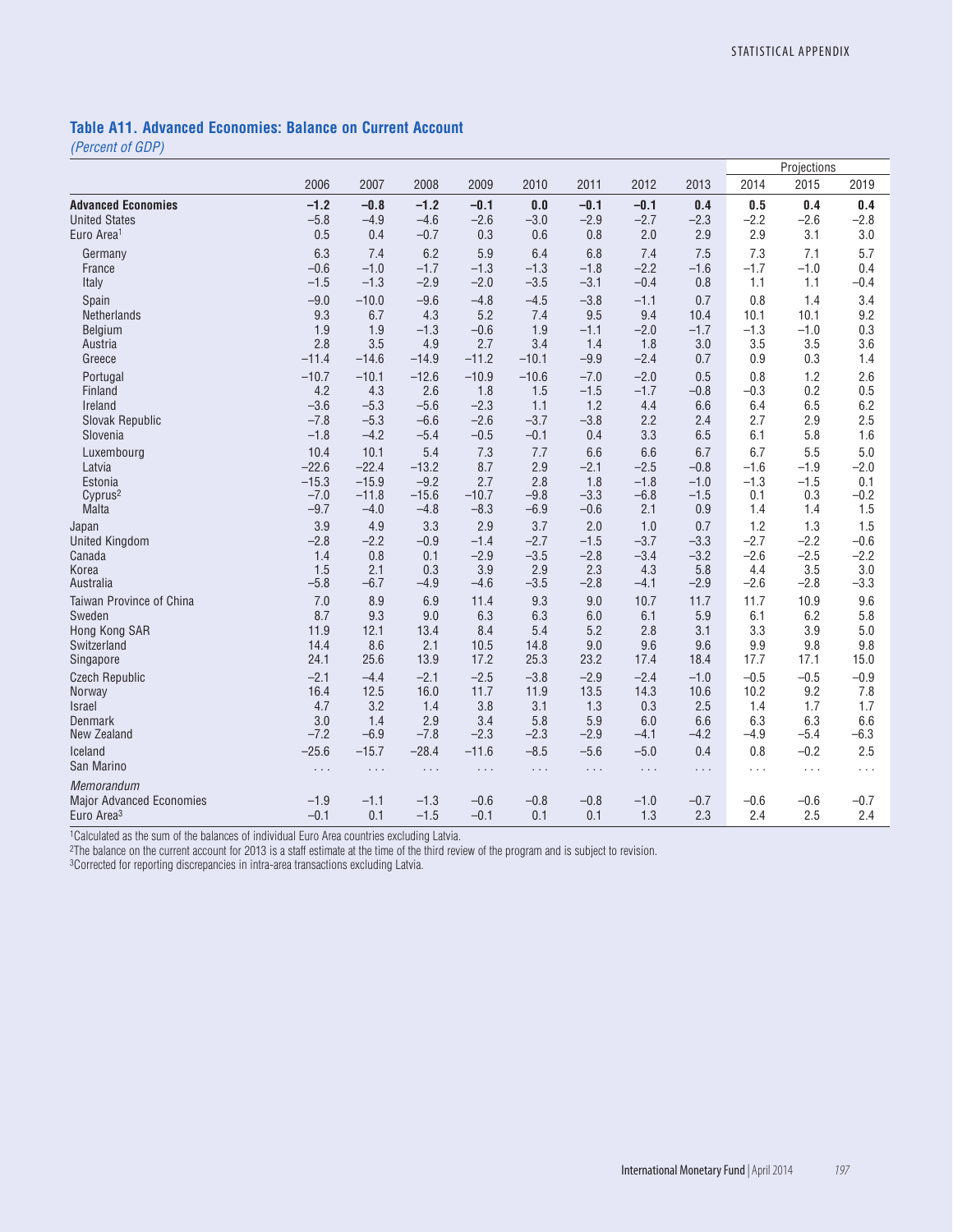### **Table A12. Emerging Market and Developing Economies: Balance on Current Account**

|                                                  |                   |                   |                   |                    |                   |                   |                   |                   |                    | Projections        |                    |  |
|--------------------------------------------------|-------------------|-------------------|-------------------|--------------------|-------------------|-------------------|-------------------|-------------------|--------------------|--------------------|--------------------|--|
|                                                  | 2006              | 2007              | 2008              | 2009               | 2010              | 2011              | 2012              | 2013              | 2014               | 2015               | 2019               |  |
| <b>Commonwealth of Independent States1</b>       | 7.2               | 3.8               | 5.0               | 2.6                | 3.4               | 4.3               | 2.6               | 0.7               | 1.9                | 1.5                | 0.9                |  |
| Russia                                           | 9.3               | 5.5               | 6.3               | 4.1                | 4.4               | 5.1               | 3.6               | 1.6               | 2.1                | 1.6                | 1.0                |  |
| <b>Excluding Russia</b>                          | 0.6               | $-1.4$            | 0.9               | $-1.8$             | 0.3               | 1.8               | $-0.7$            | $-1.8$            | 1.0                | 0.8                | 0.5                |  |
| Armenia                                          | $-1.8$            | $-6.4$            | $-11.8$           | $-15.8$            | $-14.8$           | $-10.9$           | $-11.2$           | $-8.4$            | $-7.2$             | $-6.8$             | $-6.3$             |  |
| Azerbaijan<br><b>Belarus</b>                     | 17.6<br>$-3.9$    | 27.3<br>$-6.7$    | 35.5<br>$-8.2$    | 23.0<br>$-12.6$    | 28.0<br>$-15.0$   | 26.5<br>$-8.5$    | 21.8<br>$-2.7$    | 19.7<br>$-9.8$    | 15.0<br>$-10.0$    | 9.9<br>$-7.8$      | 4.6<br>$-5.5$      |  |
| Georgia                                          | $-15.2$           | $-19.8$           | $-22.0$           | $-10.5$            | $-10.2$           | $-12.7$           | $-11.7$           | $-6.1$            | $-7.9$             | $-7.3$             | $-5.5$             |  |
| Kazakhstan                                       | $-2.5$            | $-8.0$            | 4.7               | $-3.6$             | 0.9               | 5.4               | 0.3               | 0.1               | 1.9                | 2.0                | 1.4                |  |
| Kyrgyz Republic                                  | $-3.1$            | $-6.2$            | $-15.5$           | $-2.5$             | $-6.4$            | $-6.5$            | $-15.0$           | $-12.6$           | $-15.5$            | $-14.3$            | $-6.8$             |  |
| Moldova                                          | $-11.3$           | $-15.2$           | $-16.1$           | $-6.9$             | $-7.0$            | $-11.3$           | $-6.0$            | $-4.8$            | $-5.9$             | $-6.4$             | $-6.4$             |  |
| Tajikistan<br>Turkmenistan                       | $-2.8$<br>15.7    | $-8.6$<br>15.5    | $-7.6$<br>16.5    | $-5.9$<br>$-14.7$  | $-1.2$<br>$-10.6$ | $-4.8$<br>2.0     | $-2.0$<br>0.0     | $-1.9$<br>$-3.3$  | $-2.1$<br>$-1.1$   | $-2.3$<br>1.3      | $-2.5$<br>3.2      |  |
| Ukraine <sup>2</sup>                             | $-1.5$            | $-3.7$            | $-7.1$            | $-1.5$             | $-2.2$            | $-6.3$            | $-8.1$            | $-9.2$            | $\ldots$           | $\cdots$           | .                  |  |
| Uzbekistan                                       | 9.2               | 7.3               | 8.7               | 2.2                | 6.2               | 5.8               | 1.2               | 1.7               | 2.2                | 1.9                | $0.8\,$            |  |
| <b>Emerging and Developing Asia</b>              | 5.7               | 6.6               | 5.9               | 3.5                | 2.5               | 0.9               | 0.8               | 1.1               | $1.2$              | 1.4                | 1.6                |  |
| Bangladesh                                       | 1.2               | 0.8               | 1.4               | 2.8                | 0.5               | $-1.2$            | 0.8               | 1.8               | 0.5                | $-0.7$             | $-0.9$             |  |
| <b>Bhutan</b>                                    | $-4.4$            | 14.6              | $-2.2$            | $-2.0$             | $-10.3$           | $-23.7$           | $-17.6$           | $-22.2$           | $-22.6$            | $-24.7$            | $-6.6$             |  |
| Brunei Darussalam<br>Cambodia                    | 50.1<br>$-0.6$    | 47.8<br>$-1.9$    | 48.9<br>$-5.7$    | 40.3<br>$-4.5$     | 45.5<br>$-3.9$    | 43.1<br>$-8.1$    | 46.9<br>$-8.7$    | 39.0<br>$-8.6$    | 39.3<br>$-8.4$     | 37.9<br>$-7.4$     | 38.8<br>$-5.8$     |  |
| China                                            | 8.5               | 10.1              | 9.3               | 4.9                | 4.0               | 1.9               | 2.3               | 2.1               | 2.2                | 2.4                | 3.0                |  |
| Fiji                                             | $-15.4$           | $-10.4$           | $-15.9$           | $-4.2$             | $-4.5$            | $-5.7$            | $-1.5$            | $-18.5$           | $-6.3$             | $-7.1$             | $-10.1$            |  |
| India                                            | $-1.0$            | $-1.3$            | $-2.3$            | $-2.8$             | $-2.7$            | $-4.2$            | $-4.7$            | $-2.0$            | $-2.4$             | $-2.5$             | $-2.6$             |  |
| Indonesia                                        | 2.6               | 1.6               | 0.0               | 2.0                | 0.7               | 0.2               | $-2.8$            | $-3.3$            | $-3.0$             | $-2.7$             | $-2.6$             |  |
| Kiribati                                         | $-23.6$           | $-19.4$           | $-20.4$           | $-23.3$            | $-16.9$           | $-32.6$           | $-29.0$           | $-15.7$           | $-36.2$            | $-30.5$            | $-31.0$            |  |
| Lao P.D.R.                                       | $-9.9$            | $-15.7$           | $-18.5$           | $-21.0$            | $-18.2$           | $-15.2$           | $-28.4$           | $-29.5$           | $-27.3$            | $-23.7$            | $-17.0$            |  |
| Malaysia                                         | 16.1              | 15.4              | 17.1              | 15.5               | 10.9              | 11.6              | 6.1               | 3.8               | 4.0                | 4.0                | 3.7                |  |
| <b>Maldives</b><br><b>Marshall Islands</b>       | $-23.2$<br>$-4.3$ | $-17.2$<br>$-5.4$ | $-32.3$<br>$-3.5$ | $-11.1$<br>$-17.4$ | $-8.9$<br>$-28.8$ | $-20.0$<br>$-9.0$ | $-22.9$<br>$-8.1$ | $-20.6$<br>$-9.3$ | $-22.7$<br>$-20.6$ | $-22.1$<br>$-10.8$ | $-20.1$<br>$-11.2$ |  |
| Micronesia                                       | $-13.7$           | $-9.2$            | $-16.2$           | $-18.3$            | $-14.9$           | $-17.4$           | $-12.0$           | $-9.6$            | $-9.5$             | $-9.0$             | $-8.0$             |  |
| Mongolia                                         | 6.5               | 6.3               | $-12.9$           | $-8.9$             | $-15.0$           | $-31.5$           | $-32.6$           | $-27.9$           | $-22.1$            | $-19.7$            | $-15.9$            |  |
| <b>Myanmar</b>                                   | 6.8               | $-0.7$            | $-4.2$            | $-1.3$             | $-1.5$            | $-2.1$            | $-4.4$            | $-4.9$            | $-5.3$             | $-5.2$             | $-5.4$             |  |
| Nepal                                            | 2.1               | $-0.1$            | 2.7               | 4.2                | $-2.4$            | $-0.9$            | 4.8               | 3.3               | 2.4                | 0.8                | $-1.0$             |  |
| Palau                                            | $-24.7$           | $-16.7$           | $-16.8$           | $-4.7$             | $-7.2$            | $-4.1$            | $-5.0$            | $-6.5$            | $-5.5$             | $-5.3$             | $-5.6$             |  |
| Papua New Guinea                                 | $-1.7$            | 3.9               | 8.5               | $-15.2$            | $-21.4$           | $-23.5$           | $-51.0$           | $-27.9$           | $-3.7$             | 11.0               | 4.6                |  |
| Philippines                                      | 4.4               | 4.8               | 2.1               | 5.6                | 4.5               | 3.2               | 2.9               | 3.5               | 3.2                | 2.6                | 0.5                |  |
| Samoa                                            | $-10.2$           | $-15.5$           | $-6.4$            | $-6.2$             | $-7.6$            | $-4.1$            | $-9.2$            | $-2.3$            | $-6.1$             | $-5.6$             | $-4.9$             |  |
| Solomon Islands                                  | $-9.1$            | $-15.7$           | $-20.5$           | $-21.4$            | $-30.8$           | $-6.7$            | 0.2               | $-4.2$            | $-13.0$            | $-12.4$            | $-10.1$            |  |
| Sri Lanka<br>Thailand                            | $-5.3$<br>1.1     | $-4.3$<br>6.3     | $-9.5$<br>0.8     | $-0.5$<br>8.3      | $-2.2$<br>3.1     | $-7.8$<br>1.2     | $-6.6$<br>$-0.4$  | $-4.1$<br>$-0.7$  | $-3.8$<br>0.2      | $-3.6$<br>0.3      | $-2.9$<br>0.5      |  |
| Timor-Leste                                      | 19.2              | 39.7              | 45.6              | 39.0               | 39.8              | 40.4              | 43.4              | 34.2              | 31.9               | 26.7               | 23.7               |  |
| Tonga                                            | $-5.6$            | $-5.6$            | $-8.1$            | $-6.7$             | $-3.7$            | $-4.8$            | $-6.2$            | $-5.3$            | $-4.2$             | $-3.4$             | $-2.7$             |  |
| Tuvalu                                           | 21.1              | $-21.7$           | 0.3               | 5.4                | $-4.7$            | $-29.0$           | 32.3              | 37.1              | 25.3               | 24.2               | 24.4               |  |
| Vanuatu                                          | $-6.2$            | $-7.3$            | $-10.8$           | $-7.9$             | $-5.4$            | $-8.1$            | $-6.4$            | $-4.4$            | $-5.6$             | $-5.7$             | $-5.4$             |  |
| Vietnam                                          | $-0.2$            | $-9.0$            | $-11.0$           | $-6.5$             | $-3.8$            | 0.2               | 5.8               | 6.6               | 4.3                | 3.5                | $-3.3$             |  |
| <b>Emerging and Developing Europe</b><br>Albania | $-6.5$<br>$-5.6$  | $-8.1$<br>$-10.4$ | $-8.2$<br>$-15.2$ | $-3.2$<br>$-14.1$  | $-4.9$<br>$-10.0$ | $-6.4$<br>$-9.6$  | $-4.5$<br>$-9.3$  | $-3.9$<br>$-9.1$  | $-3.6$<br>$-10.3$  | $-3.8$<br>$-12.4$  | $-4.2$<br>$-8.2$   |  |
| Bosnia and Herzegovina                           | $-7.9$            | $-9.1$            | $-14.1$           | $-6.6$             | $-6.2$            | $-9.8$            | $-9.7$            | $-5.6$            | $-7.5$             | $-7.0$             | $-4.6$             |  |
| <b>Bulgaria</b>                                  | $-17.6$           | $-25.2$           | $-23.0$           | $-8.9$             | $-1.5$            | 0.1               | $-0.9$            | 2.1               | $-0.4$             | $-2.1$             | $-3.2$             |  |
| Croatia<br>Hungary                               | $-6.7$<br>$-7.4$  | $-7.3$<br>$-7.3$  | $-9.0$<br>$-7.4$  | $-5.2$<br>$-0.2$   | $-1.2$<br>0.2     | $-0.9$<br>0.5     | 0.0<br>1.0        | 1.2<br>3.1        | 1.5<br>2.7         | 1.1<br>2.2         | $-2.0$<br>$-1.5$   |  |
| Kosovo                                           | $-7.2$            | $-10.2$           | $-16.0$           | $-9.4$             | $-12.0$           | $-13.8$           | $-7.7$            | $-6.8$            | $-7.7$             | $-6.9$             | $-7.6$             |  |
| Lithuania                                        | $-10.6$           | $-14.5$           | $-13.3$           | 3.9                | 0.0               | $-3.7$            | $-0.2$            | 0.8               | $-0.2$             | $-0.6$             | $-1.8$             |  |
| <b>FYR Macedonia</b>                             | $-0.4$            | $-7.1$            | $-12.8$           | $-6.8$             | $-2.0$            | $-2.5$            | $-3.0$            | $-1.8$            | $-3.9$             | $-5.5$             | $-4.3$             |  |
| Montenegro<br>Poland                             | $-31.3$<br>$-3.8$ | $-39.5$<br>$-6.2$ | $-49.8$           | $-27.9$<br>$-4.0$  | $-22.9$           | $-17.7$<br>$-4.9$ | $-18.7$<br>$-3.5$ | $-15.0$           | $-17.9$<br>$-2.5$  | $-21.9$<br>$-3.0$  | $-16.7$<br>$-3.4$  |  |
| Romania                                          | $-10.4$           | $-13.4$           | $-6.6$<br>$-11.6$ | $-4.1$             | $-5.1$<br>$-4.4$  | $-4.5$            | $-4.4$            | $-1.8$<br>$-1.1$  | $-1.7$             | $-2.2$             | $-3.3$             |  |
| Serbia                                           | $-10.1$           | $-17.8$           | $-21.7$           | $-6.6$             | $-6.8$            | $-9.1$            | $-10.7$           | $-5.0$            | $-4.8$             | $-4.6$             | $-7.2$             |  |
| Turkey                                           | $-6.0$            | $-5.8$            | $-5.5$            | $-2.0$             | $-6.2$            | $-9.7$            | $-6.2$            | $-7.9$            | $-6.3$             | $-6.0$             | $-5.4$             |  |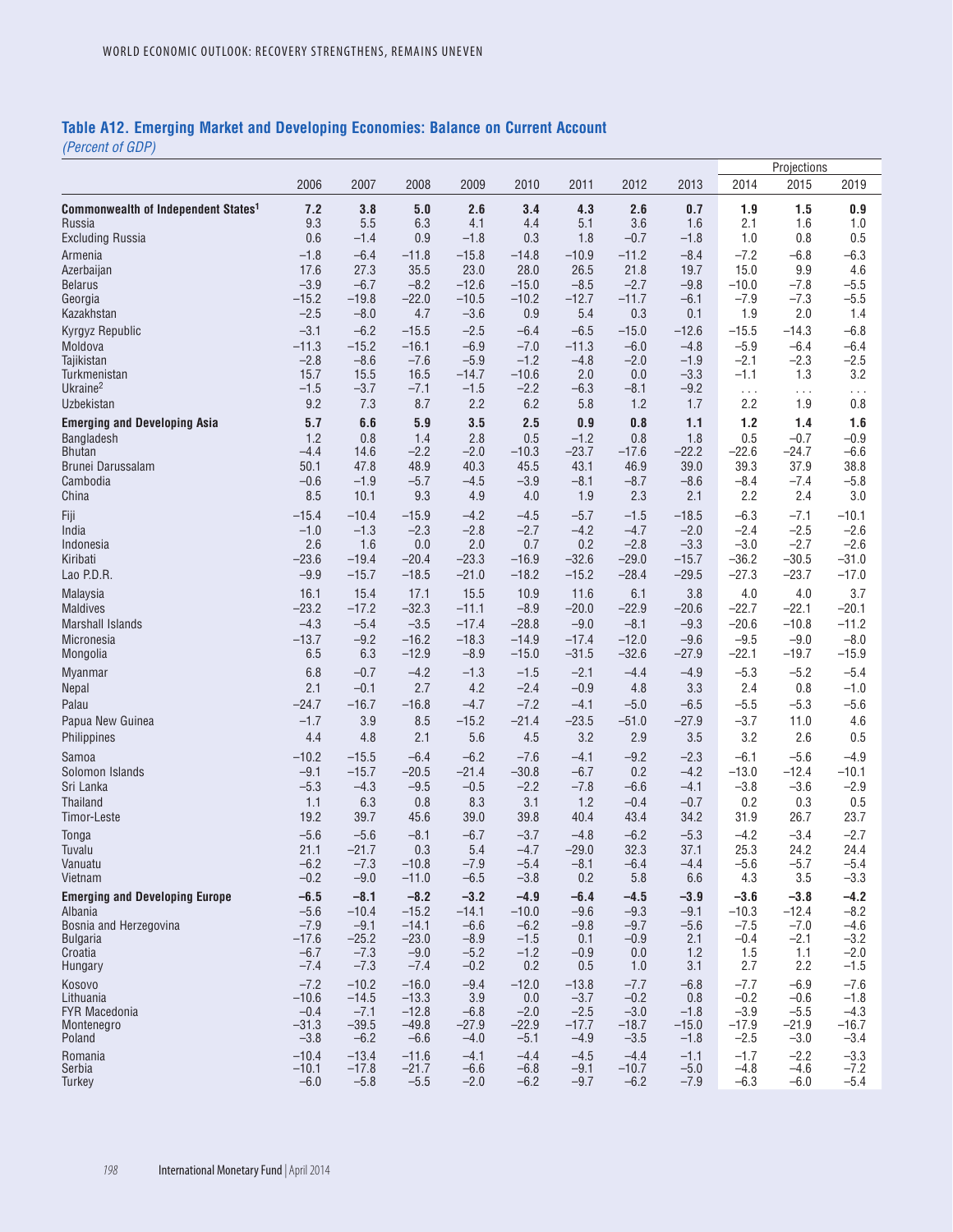# **Table A12. Emerging Market and Developing Economies: Balance on Current Account** *(continued)*

|                                         |                   |                   |                   |                   |                   |                   |                   |                   | Projections        |                    |                    |  |
|-----------------------------------------|-------------------|-------------------|-------------------|-------------------|-------------------|-------------------|-------------------|-------------------|--------------------|--------------------|--------------------|--|
|                                         | 2006              | 2007              | 2008              | 2009              | 2010              | 2011              | 2012              | 2013              | 2014               | 2015               | 2019               |  |
| <b>Latin America and the Caribbean</b>  | 1.5               | 0.2               | $-0.9$            | $-0.7$            | $-1.3$            | $-1.4$            | $-1.9$            | $-2.7$            | $-2.7$             | $-2.8$             | $-2.8$             |  |
| Antigua and Barbuda                     | $-25.7$           | $-29.9$           | $-26.7$           | $-14.0$           | $-14.7$           | $-10.4$           | $-14.0$           | $-13.8$           | $-12.3$            | $-11.4$            | $-10.0$            |  |
| Argentina <sup>3</sup>                  | 3.4<br>$-17.7$    | 2.6               | 1.8<br>$-10.6$    | 2.5               | 0.3               | $-0.6$<br>$-15.3$ | $-0.1$<br>$-18.4$ | $-0.9$<br>$-19.6$ | $-0.5$<br>$-14.7$  | $-0.5$<br>$-10.4$  | $-0.5$<br>$-6.3$   |  |
| The Bahamas<br><b>Barbados</b>          | $-8.2$            | $-11.5$<br>$-5.4$ | $-10.7$           | $-10.3$<br>$-6.8$ | $-10.1$<br>$-5.8$ | $-11.4$           | $-10.1$           | $-11.4$           | $-7.8$             | $-7.3$             | $-6.3$             |  |
| <b>Belize</b>                           | $-2.1$            | $-4.0$            | $-10.6$           | $-4.9$            | $-2.4$            | $-1.1$            | $-2.2$            | $-4.2$            | $-4.5$             | $-4.8$             | $-6.3$             |  |
| <b>Bolivia</b>                          | 11.2              | 11.4              | 11.9              | 4.3               | 3.9               | 0.3               | 7.8               | 3.7               | 3.7                | 2.4                | 1.1                |  |
| <b>Brazil</b>                           | 1.3               | 0.1               | $-1.7$            | $-1.5$            | $-2.2$            | $-2.1$            | $-2.4$            | $-3.6$            | $-3.6$             | $-3.7$             | $-3.5$             |  |
| Chile                                   | 4.6               | 4.1               | $-3.2$            | 2.0               | 1.6               | $-1.2$            | $-3.4$            | $-3.4$            | $-3.3$             | $-2.8$             | $-2.5$             |  |
| Colombia                                | $-1.9$            | $-2.9$            | $-2.8$            | $-2.1$            | $-3.0$            | $-2.9$            | $-3.2$            | $-3.3$            | $-3.3$             | $-3.2$             | $-2.8$             |  |
| Costa Rica                              | $-4.5$            | $-6.3$            | $-9.3$            | $-2.0$            | $-3.5$            | $-5.3$            | $-5.2$            | $-5.0$            | $-5.1$             | $-5.1$<br>$-16.7$  | $-5.3$             |  |
| Dominica<br>Dominican Republic          | $-13.0$<br>$-3.6$ | $-21.1$<br>$-5.3$ | $-28.7$<br>$-9.9$ | $-22.7$<br>$-5.0$ | $-17.4$<br>$-8.4$ | $-14.5$<br>$-7.9$ | $-18.9$<br>$-6.8$ | $-17.0$<br>$-4.2$ | $-17.7$<br>$-4.5$  | $-5.2$             | $-15.4$<br>$-3.7$  |  |
| Ecuador                                 | 3.7               | 3.7               | 2.8               | 0.5               | $-2.3$            | $-0.3$            | $-0.3$            | $-1.5$            | $-2.4$             | $-3.1$             | $-6.0$             |  |
| El Salvador                             | $-4.1$            | $-6.1$            | $-7.1$            | $-1.5$            | $-2.7$            | $-4.9$            | $-5.4$            | $-6.7$            | $-6.3$             | $-5.9$             | $-4.9$             |  |
| Grenada                                 | $-30.8$           | $-29.7$           | $-28.0$           | $-22.2$           | $-22.1$           | $-21.8$           | $-19.2$           | $-27.2$           | $-22.6$            | $-21.0$            | $-17.4$            |  |
| Guatemala                               | $-5.0$            | $-5.2$            | $-3.6$            | 0.7               | $-1.4$            | $-3.4$            | $-2.6$            | $-3.0$            | $-2.6$             | $-2.3$             | $-2.1$             |  |
| Guyana<br>Haiti                         | $-13.4$<br>$-1.5$ | $-9.5$<br>$-1.5$  | $-13.7$<br>$-3.1$ | $-9.1$<br>$-1.9$  | $-9.6$<br>$-1.5$  | $-13.1$<br>$-4.3$ | $-13.3$<br>$-5.4$ | $-17.9$<br>$-6.5$ | $-18.3$<br>$-5.8$  | $-19.9$<br>$-5.7$  | $-12.0$<br>$-5.2$  |  |
| Honduras                                | $-3.7$            | $-9.1$            | $-15.4$           | $-3.8$            | $-4.3$            | $-8.0$            | $-8.6$            | $-8.8$            | $-7.4$             | $-6.0$             | $-5.5$             |  |
| Jamaica                                 | $-10.0$           | $-15.3$           | $-17.7$           | $-11.0$           | $-8.7$            | $-13.4$           | $-13.0$           | $-10.4$           | $-8.6$             | $-7.4$             | $-5.1$             |  |
| Mexico                                  | $-0.8$            | $-1.4$            | $-1.8$            | $-0.9$            | $-0.3$            | $-1.1$            | $-1.2$            | $-1.8$            | $-1.9$             | $-2.0$             | $-1.6$             |  |
| Nicaragua                               | $-10.4$           | $-13.5$           | $-18.4$           | $-8.6$            | $-9.7$            | $-13.2$           | $-12.9$           | $-13.2$           | $-12.7$            | $-12.2$            | $-11.1$            |  |
| Panama                                  | $-3.2$            | $-8.0$            | $-10.9$           | $-0.7$            | $-11.4$           | $-15.9$           | $-10.6$           | $-11.9$           | $-11.5$            | $-11.2$            | $-7.1$             |  |
| Paraguay<br>Peru                        | 1.6<br>3.2        | 5.7<br>1.4        | 1.0<br>$-4.2$     | 3.0<br>$-0.6$     | $-0.3$<br>$-2.5$  | 0.5<br>$-1.9$     | $-1.0$<br>$-3.4$  | 0.9<br>$-4.9$     | $-0.9$<br>$-4.8$   | $-1.6$<br>$-4.4$   | $-1.1$<br>$-3.5$   |  |
| St. Kitts and Nevis                     | $-13.6$           | $-16.1$           | $-27.3$           | $-27.3$           | $-21.5$           | $-15.7$           | $-11.9$           | $-8.5$            | $-17.4$            | $-17.1$            | $-15.1$            |  |
| St. Lucia                               | $-29.3$           | $-30.1$           | $-28.7$           | $-11.6$           | $-16.2$           | $-18.8$           | $-12.8$           | $-11.8$           | $-11.4$            | $-11.4$            | $-12.1$            |  |
| St. Vincent and the Grenadines          | $-19.5$           | $-28.0$           | $-33.1$           | $-29.2$           | $-30.6$           | $-29.4$           | $-27.8$           | $-28.9$           | $-30.7$            | $-24.4$            | $-18.1$            |  |
| Suriname                                | 8.4               | 11.1              | 9.2               | 0.3               | 6.4               | 5.8               | 0.6               | $-4.7$            | $-4.5$             | $-6.7$             | 2.8                |  |
| Trinidad and Tobago                     | 39.6              | 23.9              | 30.5              | 8.5               | 20.3              | 12.4              | 4.9               | 10.2              | 10.1               | 8.9                | 6.2                |  |
| Uruguay<br>Venezuela                    | $-2.0$<br>14.4    | $-0.9$<br>6.9     | $-5.7$<br>10.2    | $-1.3$<br>0.7     | $-1.9$<br>3.0     | $-3.0$<br>7.7     | $-5.4$<br>2.9     | $-5.9$<br>2.7     | $-5.5$<br>2.4      | $-5.2$<br>1.8      | $-3.7$<br>$-2.8$   |  |
| Middle East, North Africa, Afghanistan, |                   |                   |                   |                   |                   |                   |                   |                   |                    |                    |                    |  |
| and Pakistan                            | 15.5              | 12.2              | 12.8              | 1.7               | 6.5               | 13.1              | 12.6              | 9.5               | 8.0                | 6.1                | 2.6                |  |
| Afghanistan                             | $-1.1$            | 6.0               | 5.2               | 1.9               | 3.1               | 3.1               | 3.9               | 2.8               | 3.3                | $-0.3$             | $-3.6$             |  |
| Algeria                                 | 24.7              | 22.7              | 20.1              | 0.3               | 7.5               | 9.9               | 6.0               | 0.4               | 0.5                | $-1.3$             | $-3.3$             |  |
| <b>Bahrain</b>                          | 11.8              | 13.4              | 8.8               | 2.4               | 3.0               | 11.2              | 7.3               | 12.0              | 10.4               | 9.4                | 4.5                |  |
| Djibouti<br>Egypt                       | $-11.5$<br>1.6    | $-21.4$<br>2.1    | $-24.3$<br>0.5    | $-9.3$<br>$-2.3$  | $-5.4$<br>$-2.0$  | $-14.1$<br>$-2.6$ | $-12.3$<br>$-3.9$ | $-13.2$<br>$-2.1$ | $-16.3$<br>$-1.3$  | $-17.5$<br>$-4.6$  | $-16.5$<br>$-6.1$  |  |
| Iran                                    | 8.5               | 10.6              | 6.5               | 2.6               | 6.5               | 11.0              | 6.6               | 8.1               | 5.2                | 2.8                | 0.4                |  |
| Iraq                                    | 12.9              | 7.7               | 12.8              | $-8.0$            | 3.0               | 12.0              | 6.7               | 0.0               | 1.0                | 1.2                | 4.0                |  |
| Jordan                                  | $-11.5$           | $-16.8$           | $-9.3$            | $-3.3$            | $-5.3$            | $-12.0$           | $-18.1$           | $-11.1$           | $-12.9$            | $-9.3$             | $-6.1$             |  |
| Kuwait                                  | 44.6              | 36.8              | 40.9              | 26.7              | 30.8              | 41.8              | 43.2              | 38.8              | 37.4               | 34.2               | 25.1               |  |
| Lebanon<br>Libya                        | $-7.3$<br>51.1    | $-7.2$<br>44.1    | $-11.1$<br>42.5   | $-12.6$<br>14.9   | $-13.3$<br>19.5   | $-15.7$<br>9.1    | $-15.7$<br>35.4   | $-16.2$<br>$-2.8$ | $-15.8$<br>$-27.7$ | $-13.9$<br>$-16.7$ | $-12.1$<br>$-15.4$ |  |
| Mauritania                              | $-1.3$            | $-17.2$           | $-14.9$           | $-16.2$           | $-9.4$            | $-7.5$            | $-32.5$           | $-25.8$           | $-26.3$            | $-38.0$            | $-14.8$            |  |
| Morocco                                 | 2.2               | $-0.1$            | $-5.2$            | $-5.4$            | $-4.1$            | $-8.0$            | $-9.7$            | $-7.4$            | $-6.6$             | $-5.8$             | $-4.2$             |  |
| Oman                                    | 15.4              | 5.9               | 8.3               | $-1.3$            | 10.0              | 15.3              | 11.6              | 9.7               | 7.8                | 2.5                | $-2.1$             |  |
| Pakistan                                | $-3.6$            | $-4.5$            | $-8.1$            | $-5.5$            | $-2.2$            | 0.1               | $-2.1$            | $-1.0$            | $-0.9$             | $-1.0$             | $-0.8$             |  |
| Qatar                                   | 15.5              | 14.4              | 23.1              | 6.5               | 19.0              | 30.3              | 32.4              | 29.2              | 25.4               | 20.5               | 6.5                |  |
| Saudi Arabia<br>Sudan <sup>4</sup>      | 26.3<br>$-8.8$    | 22.5<br>$-6.0$    | 25.5<br>$-1.6$    | 4.9<br>$-9.6$     | 12.7<br>$-2.1$    | 23.7<br>$-0.4$    | 22.4<br>$-10.4$   | 17.4<br>$-10.6$   | 15.8<br>$-8.2$     | 13.3<br>$-7.1$     | 9.9<br>$-3.1$      |  |
| Syria <sup>5</sup>                      | 1.4               | $-0.2$            | $-1.3$            | $-2.9$            | $-2.8$            | $\ldots$          | $\ldots$          | $\ldots$ .        | $\ldots$           | $\ldots$           | $\cdots$           |  |
| Tunisia                                 | $-1.8$            | $-2.4$            | $-3.8$            | $-2.8$            | $-4.7$            | $-7.4$            | $-8.2$            | $-8.4$            | $-6.7$             | $-5.7$             | $-3.7$             |  |
| <b>United Arab Emirates</b><br>Yemen    | 16.3<br>1.1       | 6.9<br>$-7.0$     | 7.1<br>$-4.6$     | 3.1<br>$-10.1$    | 2.5<br>$-3.4$     | 14.6<br>$-4.0$    | 17.3<br>$-1.3$    | 14.9<br>$-2.7$    | 13.3<br>$-1.5$     | 12.4<br>$-2.7$     | 6.9<br>$-4.4$      |  |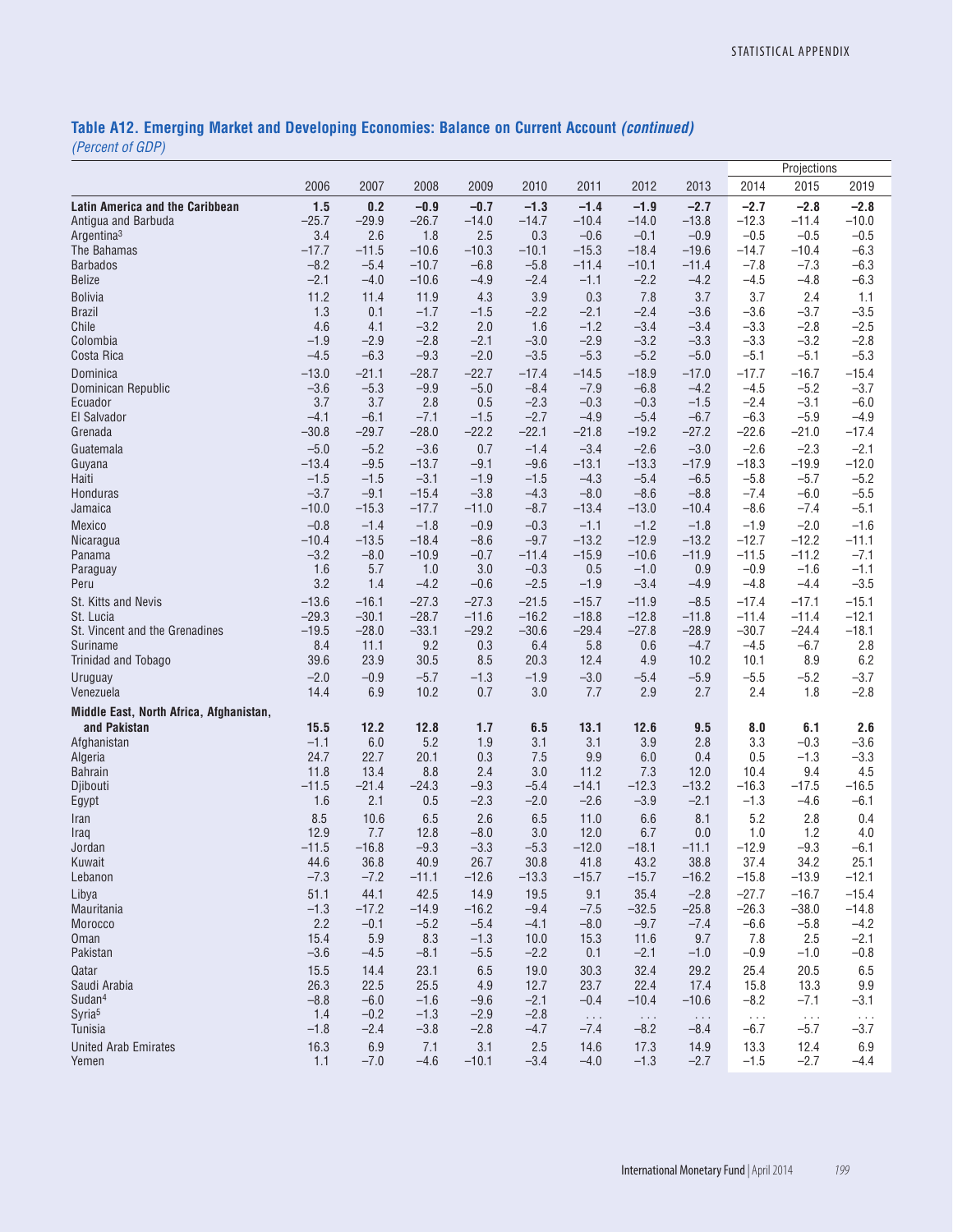#### **Table A12. Emerging Market and Developing Economies: Balance on Current Account** *(concluded)*

*(Percent of GDP)*

|                                     |                |                |                   |                  |                  |                |                 |                |                | Projections       |                   |
|-------------------------------------|----------------|----------------|-------------------|------------------|------------------|----------------|-----------------|----------------|----------------|-------------------|-------------------|
|                                     | 2006           | 2007           | 2008              | 2009             | 2010             | 2011           | 2012            | 2013           | 2014           | 2015              | 2019              |
| <b>Sub-Saharan Africa</b>           | 4.1            | $1.4$          | $-0.2$            | $-3.2$           | $-1.0$           | $-1.0$         | $-2.7$          | $-3.6$         | $-3.6$         | $-3.9$            | $-3.6$            |
| Angola                              | 25.6           | 19.9           | 10.3              | $-9.9$           | 8.1              | 12.6           | 9.2             | 5.0            | 2.2            | $-0.4$            | $-1.0$            |
| Benin                               | $-4.9$         | $-10.2$        | $-8.1$            | $-8.9$           | $-8.7$           | $-7.8$         | $-7.9$          | $-14.5$        | $-9.2$         | $-7.2$            | $-6.8$            |
| <b>Botswana</b>                     | 19.2           | 15.1           | 0.4               | $-10.2$          | $-5.4$           | $-0.2$         | $-4.9$          | $-0.4$         | 0.4            | 0.2               | $-3.7$            |
| <b>Burkina Faso</b>                 | $-9.5$         | $-8.3$         | $-11.5$           | $-4.7$           | $-2.2$           | $-1.2$         | $-0.8$          | $-7.2$         | $-7.3$         | $-8.4$            | $-7.8$            |
| <b>Burundi</b>                      | $-21.5$        | $-5.4$         | $-1.0$            | 1.7              | $-12.2$          | $-13.6$        | $-17.3$         | $-23.2$        | $-21.5$        | $-21.3$           | $-16.8$           |
| Cabo Verde                          | $-4.8$         | $-12.9$        | $-13.7$           | $-14.6$          | $-12.4$          | $-16.3$        | $-11.2$         | $-1.9$         | $-10.0$        | $-10.1$           | $-6.2$            |
| Cameroon                            | 1.6            | 1.4            | $-1.2$            | $-3.3$           | $-3.0$           | $-2.9$         | $-4.0$          | $-4.4$         | $-3.5$         | $-3.6$            | $-4.2$            |
| <b>Central African Republic</b>     | $-3.0$         | $-6.2$         | $-10.0$           | $-9.2$           | $-10.2$          | $-7.6$         | $-5.6$          | $-10.4$        | $-13.9$        | $-13.4$           | $-11.9$           |
| Chad                                | 4.6            | 8.2            | 3.7               | $-9.2$           | $-9.0$           | $-5.6$         | $-8.3$          | $-8.1$         | $-6.0$         | $-6.4$            | $-6.2$            |
| Comoros                             | $-6.0$         | $-5.8$         | $-12.1$           | $-7.8$           | $-5.7$           | $-9.4$         | $-3.8$          | $-6.1$         | $-11.5$        | $-11.1$           | $-8.6$            |
| Democratic Republic of the Congo    | $-2.3$         | $-0.7$         | $-10.6$           | $-7.8$           | $-4.9$           | $-5.9$         | $-8.0$          | $-9.9$         | $-7.9$         | $-7.2$            | $-6.2$            |
| Republic of Congo                   | 2.8            | $-6.5$         | $-0.5$            | $-6.0$           | 3.8              | 5.8            | $-1.3$          | $-1.2$         | 2.0            | 0.1               | $-0.2$            |
| Côte d'Ivoire                       | 2.8            | $-0.2$         | 2.3               | 7.6              | 2.5              | 12.9           | $-1.3$          | $-1.2$         | $-2.2$         | $-2.0$            | $-4.5$            |
| <b>Equatorial Guinea</b><br>Eritrea | 16.9<br>$-3.6$ | 15.9<br>$-6.1$ | 12.2<br>$-5.5$    | $-7.5$<br>$-7.6$ | $-9.6$<br>$-5.6$ | $-0.6$<br>0.6  | $-4.6$<br>2.3   | $-12.0$<br>0.3 | $-10.2$<br>0.2 | $-10.9$<br>$-1.2$ | $-11.1$<br>$-2.9$ |
|                                     |                |                |                   |                  |                  |                |                 |                |                |                   |                   |
| Ethiopia                            | $-9.2$         | $-4.5$<br>15.3 | $-5.7$            | $-5.1$<br>7.5    | $-4.1$           | $-0.7$<br>13.2 | $-6.5$          | $-6.1$<br>10.6 | $-5.4$<br>6.9  | $-6.0$<br>4.5     | $-4.4$<br>0.5     |
| Gabon<br>The Gambia                 | 14.1<br>$-6.9$ | $-8.3$         | 23.4<br>$-12.3$   | $-12.3$          | 8.7<br>$-16.0$   | $-15.6$        | 14.0<br>$-17.0$ | $-17.0$        | $-14.3$        | $-14.9$           | $-14.9$           |
| Ghana                               | $-8.2$         | $-8.7$         | $-11.9$           | $-5.4$           | $-8.6$           | $-9.1$         | $-12.2$         | $-13.2$        | $-10.6$        | $-7.8$            | $-6.7$            |
| Guinea                              | $-4.6$         | $-11.6$        | $-10.6$           | $-8.6$           | $-11.5$          | $-20.5$        | $-33.0$         | $-20.1$        | $-18.0$        | $-48.1$           | $-23.3$           |
| Guinea-Bissau                       | $-5.6$         | $-3.4$         | $-4.9$            | $-6.6$           | $-8.6$           | $-1.2$         | $-6.5$          | $-8.7$         | $-4.6$         | $-4.4$            | $-1.7$            |
| Kenya                               | $-2.3$         | $-4.0$         | $-6.5$            | $-5.5$           | $-7.3$           | $-11.2$        | $-10.4$         | $-8.3$         | $-9.6$         | $-7.8$            | $-5.6$            |
| Lesotho                             | 26.3           | 24.6           | 23.4              | 8.9              | $-4.7$           | $-8.6$         | $-4.2$          | $-1.3$         | $-0.8$         | $-5.4$            | $-11.5$           |
| Liberia                             | $-18.2$        | $-12.1$        | $-54.8$           | $-28.5$          | $-37.4$          | $-34.0$        | $-31.9$         | $-31.4$        | $-48.3$        | $-30.7$           | $-20.7$           |
| Madagascar                          | $-3.8$         | $-8.9$         | $-17.8$           | $-19.5$          | $-8.8$           | $-5.6$         | $-6.2$          | $-4.6$         | $-1.9$         | $-2.2$            | $-0.5$            |
| Malawi                              | $-11.3$        | 1.0            | $-9.7$            | $-4.8$           | $-1.3$           | $-5.8$         | $-4.0$          | $-3.4$         | $-2.2$         | $-2.2$            | $-0.9$            |
| Mali                                | $-3.7$         | $-6.3$         | $-12.2$           | $-7.3$           | $-12.6$          | $-6.0$         | $-3.3$          | $-3.3$         | $-6.7$         | $-5.7$            | $-5.6$            |
| <b>Mauritius</b>                    | $-9.1$         | $-5.4$         | $-10.1$           | $-7.4$           | $-10.3$          | $-13.3$        | $-7.9$          | $-9.1$         | $-8.7$         | $-8.4$            | $-5.6$            |
| Mozambique                          | $-8.6$         | $-10.9$        | $-12.9$           | $-12.2$          | $-11.7$          | $-24.4$        | $-45.6$         | $-41.9$        | $-42.8$        | $-43.2$           | $-37.1$           |
| Namibia                             | 13.8           | 9.1            | 2.8               | $-1.1$           | $-1.8$           | $-3.5$         | $-2.6$          | $-4.6$         | $-5.1$         | $-6.9$            | 5.6               |
| Niger                               | $-8.6$         | $-8.2$         | $-12.9$           | $-24.4$          | $-19.8$          | $-22.3$        | $-15.4$         | $-17.2$        | $-21.8$        | $-17.7$           | $-11.7$           |
| Nigeria                             | 25.3           | 16.5           | 14.0              | 8.2              | 5.8              | 3.5            | 7.7             | 4.7            | 4.9            | 4.0               | 2.5               |
| Rwanda                              | $-4.3$         | $-2.2$         | $-4.9$            | $-7.3$           | $-5.4$           | $-7.2$         | $-11.4$         | $-7.3$         | $-11.5$        | $-10.3$           | $-6.5$            |
| São Tomé and Príncipe               | $-34.5$        | $-31.9$        | $-35.0$           | $-23.7$          | $-23.0$          | $-26.6$        | $-20.5$         | $-20.3$        | $-15.3$        | $-13.9$           | $-9.6$            |
| Senegal                             | $-9.2$         | $-11.6$        | $-14.1$           | $-6.7$           | $-4.4$           | $-7.9$         | $-10.3$         | $-9.3$         | $-7.5$         | $-6.6$            | $-6.2$            |
| Seychelles                          | $-16.1$        | $-18.8$        | $-27.2$           | $-22.4$          | $-22.3$          | $-26.6$        | $-24.8$         | $-17.7$        | $-14.5$        | $-13.2$           | $-9.0$            |
| Sierra Leone                        | $-4.2$         | $-4.2$         | $-8.9$            | $-6.3$           | $-19.7$          | $-44.9$        | $-36.7$         | $-14.2$        | $-9.4$         | $-7.6$            | $-7.1$            |
| South Africa                        | $-5.3$         | $-7.0$         | $-7.2$            | $-4.0$           | $-2.0$           | $-2.3$         | $-5.2$          | $-5.8$         | $-5.4$         | $-5.3$            | $-4.5$            |
| South Sudan                         | $\ldots$       | $\ldots$       | $\ldots$          | $\ldots$         | $\ldots$         | 18.4           | $-27.7$         | 2.2            | $-2.3$         | 2.2               | $-2.3$            |
| Swaziland                           | $-6.7$         | $-2.1$         | $-7.7$            | $-13.1$          | $-10.0$          | $-8.6$         | 4.1             | 5.5            | 1.9            | $-1.2$            | $-3.5$            |
| Tanzania                            | $-9.6$         | $-11.0$        | $-10.2$           | $-9.8$           | $-9.3$           | $-14.5$        | $-15.9$         | $-14.3$        | $-13.9$        | $-12.9$           | $-10.7$           |
| <b>Togo</b>                         | $-8.4$         | $-8.7$         | $-6.8$            | $-6.6$           | $-6.3$           | $-9.1$         | $-11.8$         | $-12.0$        | $-10.9$        | $-9.8$            | $-6.9$            |
| Uganda                              | $-4.2$         | $-5.5$         | $-8.7$            | $-7.3$           | $-11.1$          | $-12.5$        | $-10.5$         | $-11.7$        | $-12.6$        | $-12.1$           | $-10.2$           |
| Zambia                              | $-0.4$         | $-6.5$         | $-7.1$<br>$-16.7$ | 4.6              | 7.4              | 3.7<br>$-28.8$ | 3.8             | 1.2<br>$-19.7$ | 0.9<br>$-18.3$ | 1.1<br>$-17.1$    | 1.9               |
| Zimbabwe <sup>6</sup>               | $-6.5$         | $-5.4$         |                   | $-39.6$          | $-20.3$          |                | $-20.1$         |                |                |                   | $-14.3$           |

1Georgia, which is not a member of the Commonwealth of Independent States, is included in this group for reasons of geography and similarity in economic structure. <sup>2</sup>Projections for Ukraine are excluded due to the ongoing crisis.

 $3$ Calculations are based on Argentina's official GDP data. See note 5 to Table A4.

4Data for 2011 exclude South Sudan after July 9. Data for 2012 and onward pertain to the current Sudan.

5Data for Syria are excluded for 2011 onward due to the uncertain political situation.

6The Zimbabwe dollar ceased circulating in early 2009. Data are based on IMF staff estimates of price and exchange rate developments in U.S. dollars. IMF staff estimates of U.S. dollar values may differ from authorities' estimates.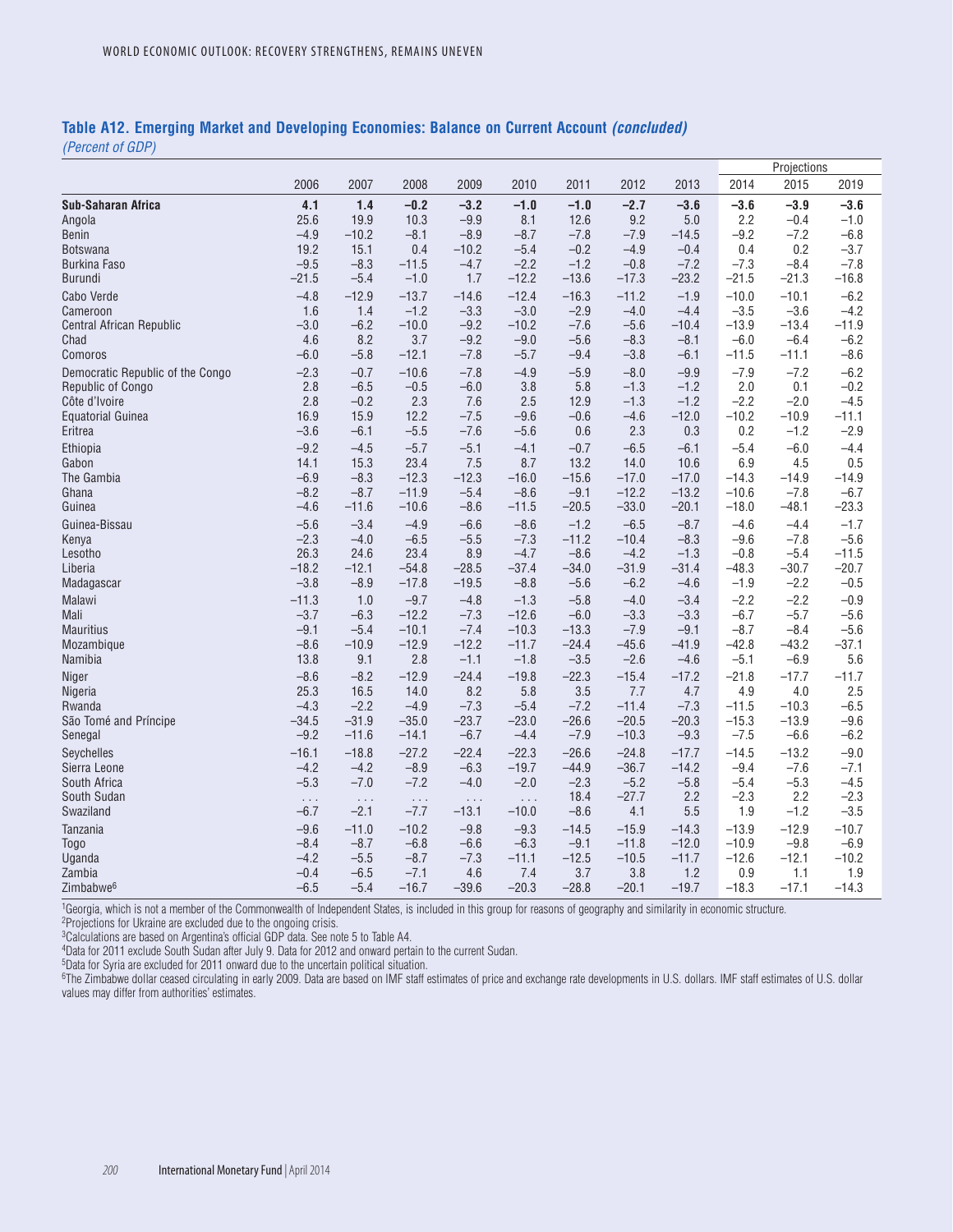#### **Table A13. Emerging Market and Developing Economies: Net Financial Flows1**

*(Billions of U.S. dollars)*

|                                                                                       | Average           |                |                 |                    |                    |                 |                 |                  |                |                | Projections      |
|---------------------------------------------------------------------------------------|-------------------|----------------|-----------------|--------------------|--------------------|-----------------|-----------------|------------------|----------------|----------------|------------------|
|                                                                                       | $2003 - 05$       | 2006           | 2007            | 2008               | 2009               | 2010            | 2011            | 2012             | 2013           | 2014           | 2015             |
| <b>Emerging Market and Developing Economies</b>                                       |                   |                |                 |                    |                    |                 |                 |                  |                |                |                  |
| Private Financial Flows, Net                                                          | 253.1             | 321.3          | 714.5           | 182.6              | 263.8              | 557.8           | 479.6           | 228.7            | 419.9          | 362.1          | 385.2            |
| Private Direct Investment, Net                                                        | 208.6             | 301.6          | 442.9           | 468.8              | 332.2              | 409.9           | 520.1           | 471.4            | 475.6          | 439.6          | 447.4            |
| Private Portfolio Flows, Net                                                          | 44.5              | $-37.2$        | 108.2           | $-81.6$            | 57.6               | 193.4           | 86.8            | 234.8            | 186.5          | 162.9          | 164.6            |
| Other Private Financial Flows, Net                                                    | 0.0               | 56.9           | 163.4           | $-204.5$           | $-126.0$           | $-45.5$         | $-127.4$        | $-477.6$         | $-242.1$       | $-240.3$       | –226.7           |
| Official Financial Flows, Net <sup>2</sup>                                            | $-76.1$           | $-177.2$       | $-58.8$         | $-79.2$            | 166.7              | 98.1            | $-10.6$         | 10.3             | $-45.3$        | $-76.2$        | $-15.0$          |
| Change in Reserves <sup>3</sup>                                                       | $-392.6$          | $-721.8$       | $-1,186.6$      | $-654.9$           | $-496.1$           | $-816.3$        | $-720.9$        | $-404.2$         | $-509.3$       | $-550.0$       | $-525.2$         |
| Memorandum                                                                            |                   |                |                 |                    |                    |                 |                 |                  |                |                |                  |
| Current Account <sup>4</sup>                                                          | 255.2             | 632.1          | 604.4           | 674.4              | 248.8              | 325.3           | 414.0           | 368.4            | 210.0          | 239.1          | 175.0            |
|                                                                                       |                   |                |                 |                    |                    |                 |                 |                  |                |                |                  |
| <b>Commonwealth of Independent States<sup>5</sup></b><br>Private Financial Flows, Net | 18.6              | 51.2           | 129.3           | $-98.0$            | $-62.7$            | $-25.4$         | $-63.3$         | $-41.4$          | $-43.7$        | $-60.5$        | –29.1            |
| Private Direct Investment, Net                                                        | 9.9               | 21.1           | 28.0            | 49.7               | 15.7               | 9.7             | 13.5            | 17.1             | 11.8           | 13.5           | 19.4             |
| Private Portfolio Flows, Net                                                          | 3.5               | 4.8            | 18.8            | $-31.3$            | $-8.8$             | 8.7             | $-27.5$         | $-4.9$           | 5.1            | 5.0            | 9.7              |
| Other Private Financial Flows, Net                                                    | 5.1               | 25.3           | 82.5            | $-116.3$           | $-69.6$            | $-43.8$         | $-49.2$         | $-53.7$          | $-60.6$        | $-79.0$        | -58.1            |
| Official Flows, Net <sup>2</sup>                                                      | $-13.3$           | $-25.1$        | $-5.7$          | $-19.0$            | 41.6               | 1.3             | $-17.9$         | 1.9              | $-2.2$         | $-6.6$         | $-7.0$           |
| Change in Reserves <sup>3</sup>                                                       | $-54.9$           | $-127.5$       | $-167.7$        | 26.7               | $-7.2$             | $-52.1$         | $-23.9$         | $-29.9$          | 31.7           | 17.6           | $-2.4$           |
|                                                                                       |                   |                |                 |                    |                    |                 |                 |                  |                |                |                  |
| <b>Emerging and Developing Asia</b><br><b>Private Financial Flows, Net</b>            |                   |                |                 |                    |                    | 389.4           |                 |                  |                |                | 220.6            |
| Private Direct Investment. Net                                                        | 119.3<br>82.6     | 90.1<br>127.2  | 204.4<br>174.2  | 35.7<br>153.8      | 208.2<br>116.9     | 222.8           | 370.8<br>288.8  | 116.3<br>238.4   | 314.8<br>226.4 | 289.4<br>199.6 | 171.5            |
| Private Portfolio Flows, Net                                                          | 24.8              | $-53.4$        | 52.2            | $-0.4$             | 48.5               | 82.0            | 56.7            | 109.0            | 64.8           | 88.9           | 79.5             |
| Other Private Financial Flows, Net                                                    | 11.9              | 16.3           | $-21.9$         | $-117.6$           | 42.8               | 84.6            | 25.2            | $-231.1$         | 23.6           | 0.9            | $-30.3$          |
| Official Flows, Net <sup>2</sup>                                                      | $-8.3$            | 7.1            | 7.2             | $-4.1$             | 31.8               | 31.4            | 10.8            | 19.0             | 17.6           | 29.5           | 26.2             |
| Change in Reserves <sup>3</sup>                                                       | $-228.3$          | $-368.3$       | $-621.2$        | $-479.6$           | $-461.4$           | $-570.2$        | $-437.5$        | $-131.8$         | $-441.0$       | $-490.9$       | $-450.8$         |
|                                                                                       |                   |                |                 |                    |                    |                 |                 |                  |                |                |                  |
| <b>Emerging and Developing Europe</b>                                                 |                   |                |                 |                    |                    |                 |                 |                  |                |                |                  |
| Private Financial Flows, Net                                                          | 62.4              | 110.6          | 177.0           | 153.7              | 37.2               | 84.6            | 96.5            | 63.9             | 69.3           | 52.9           | 60.3             |
| Private Direct Investment, Net                                                        | 27.0              | 62.5<br>0.7    | 72.5<br>$-3.3$  | 66.8<br>$-10.8$    | 31.0               | 24.8<br>27.2    | 38.4            | 23.9             | 21.1           | 25.3<br>24.8   | 30.8             |
| Private Portfolio Flows, Net<br>Other Private Financial Flows, Net                    | 13.8<br>21.5      | 47.3           | 107.8           | 97.7               | 8.5<br>$-2.3$      | 32.7            | 34.3<br>23.8    | 46.3<br>$-6.4$   | 28.0<br>20.1   | 2.8            | 23.4<br>6.1      |
| Official Flows, Net <sup>2</sup>                                                      | 5.2               | 4.5            | $-6.4$          | 19.5               | 45.4               | 33.7            | 22.1            | 16.2             | $-9.8$         | $-1.2$         | 1.0              |
| Change in Reserves <sup>3</sup>                                                       | $-22.1$           | $-28.8$        | $-34.6$         | $-8.3$             | $-32.7$            | $-35.8$         | $-13.8$         | $-22.7$          | $-3.8$         | $-2.4$         | $-4.2$           |
|                                                                                       |                   |                |                 |                    |                    |                 |                 |                  |                |                |                  |
| <b>Latin America and the Caribbean</b>                                                |                   |                |                 |                    |                    |                 |                 |                  |                |                |                  |
| Private Financial Flows, Net                                                          | 22.9              | 46.9           | 116.5           | 72.5               | 34.3               | 117.7           | 176.3           | 123.4            | 137.9          | 128.6          | 147.0            |
| Private Direct Investment, Net                                                        | 49.6              | 33.8           | 94.9            | 100.9              | 70.0<br>29.2       | 80.5<br>65.7    | 126.8<br>54.1   | 129.0<br>34.1    | 154.7<br>53.0  | 142.5<br>18.4  | 152.4            |
| Private Portfolio Flows, Net<br>Other Private Financial Flows, Net                    | $-8.3$<br>$-18.4$ | 8.2<br>4.9     | 45.8<br>$-24.2$ | $-13.2$<br>$-15.2$ | $-64.8$            | $-28.5$         | $-4.6$          | $-39.7$          | $-69.8$        | $-32.3$        | 22.0<br>$-27.4$  |
| Official Flows, Net <sup>2</sup>                                                      | $-8.7$            | $-44.9$        | $-0.9$          | 3.5                | 44.7               | 48.1            | 24.7            | 62.7             | 47.9           | 32.6           | 38.0             |
| Change in Reserves <sup>3</sup>                                                       | $-1.0$            | $-10.0$        | $-98.1$         | 10.3               | $-26.3$            | $-64.9$         | $-81.1$         | $-29.3$          | 9.0            | 6.8            | 4.3              |
|                                                                                       |                   |                |                 |                    |                    |                 |                 |                  |                |                |                  |
| Middle East, North Africa, Afghanistan,                                               |                   |                |                 |                    |                    |                 |                 |                  |                |                |                  |
| and Pakistan                                                                          |                   |                |                 |                    |                    |                 |                 |                  |                |                |                  |
| Private Financial Flows, Net                                                          | 19.0              | 15.5           | 72.5            | 4.2                | 30.6               | 9.6             | $-101.3$        | $-48.0$          | $-72.9$        | $-75.0$        | $-57.5$          |
| Private Direct Investment, Net                                                        | 25.1              | 48.5<br>$-3.5$ | 51.1            | 61.5               | 66.1               | 49.9            | 20.3<br>$-22.3$ | 31.1             | 26.1<br>36.2   | 20.5<br>24.6   | 26.0             |
| Private Portfolio Flows, Net<br>Other Private Financial Flows, Net                    | 10.7<br>$-16.8$   | $-29.5$        | $-5.5$<br>26.9  | 1.9<br>$-59.3$     | $-16.8$<br>$-18.7$ | 10.6<br>$-51.0$ | $-99.4$         | 40.2<br>$-119.3$ | $-135.1$       | $-120.1$       | 29.5<br>$-113.0$ |
| Official Flows, Net <sup>2</sup>                                                      | $-50.0$           | $-84.9$        | $-61.6$         | $-89.7$            | $-16.1$            | $-49.7$         | $-79.1$         | $-124.5$         | $-125.7$       | $-158.6$       | $-97.8$          |
| Change in Reserves <sup>3</sup>                                                       | $-72.3$           | $-156.3$       | $-236.6$        | $-187.0$           | 23.4               | $-92.7$         | $-141.1$        | $-171.2$         | $-99.3$        | $-75.5$        | $-62.9$          |
|                                                                                       |                   |                |                 |                    |                    |                 |                 |                  |                |                |                  |
| <b>Sub-Saharan Africa</b><br>Private Financial Flows, Net                             | 10.9              | 7.0            | 14.7            | 14.5               | 16.1               |                 | 0.6             | 14.6             | 14.5           | 26.6           | 43.9             |
| Private Direct Investment. Net                                                        | 14.3              | 8.5            | 22.1            | 36.2               | 32.5               | $-18.1$<br>22.3 | 32.2            | 31.9             | 35.5           | 38.2           | 47.3             |
| Private Portfolio Flows, Net                                                          | 0.0               | 6.0            | 0.2             | $-27.8$            | $-3.0$             | $-0.9$          | $-8.4$          | 10.1             | $-0.7$         | 1.2            | 0.6              |
| Other Private Financial Flows, Net                                                    | $-3.4$            | $-7.4$         | $-7.6$          | 6.1                | $-13.4$            | $-39.5$         | $-23.2$         | $-27.4$          | $-20.3$        | $-12.8$        | $-4.0$           |
| Official Flows, Net <sup>2</sup>                                                      | $-1.1$            | $-33.9$        | 8.6             | 10.6               | 19.4               | 33.1            | 28.8            | 35.0             | 26.9           | 28.1           | 24.6             |
| Change in Reserves <sup>3</sup>                                                       | $-13.9$           | $-30.9$        | $-28.2$         | $-16.9$            | 8.1                | $-0.7$          | $-23.6$         | $-19.3$          | $-5.9$         | $-5.7$         | $-9.3$           |
| Memorandum                                                                            |                   |                |                 |                    |                    |                 |                 |                  |                |                |                  |
| <b>Fuel Exporting Countries</b>                                                       |                   |                |                 |                    |                    |                 |                 |                  |                |                |                  |
| Private Financial Flows, Net                                                          | 19.3              | 19.8           | 120.0           | $-189.3$           | $-98.9$            | $-95.6$         | $-227.7$        | $-158.0$         | $-217.5$       | $-210.2$       | $-149.0$         |
|                                                                                       |                   |                |                 |                    |                    |                 |                 |                  |                |                |                  |
| <b>Other Countries</b><br>Private Financial Flows, Net                                | 233.8             | 301.5          | 594.5           | 371.9              | 362.7              | 653.5           | 707.3           | 386.7            | 637.4          | 572.4          | 534.2            |
|                                                                                       |                   |                |                 |                    |                    |                 |                 |                  |                |                |                  |

1Net financial flows comprise net direct investment, net portfolio investment, other net official and private financial flows, and changes in reserves.

2Excludes grants and includes transactions in external assets and liabilities of official agencies.

3A minus sign indicates an increase.

4The sum of the current account balance, net private financial flows, net official flows, and the change in reserves equals, with the opposite sign, the sum of the capital account and errors and omissions.

5Georgia, which is not a member of the Commonwealth of Independent States, is included in this group for reasons of geography and similarity in economic structure.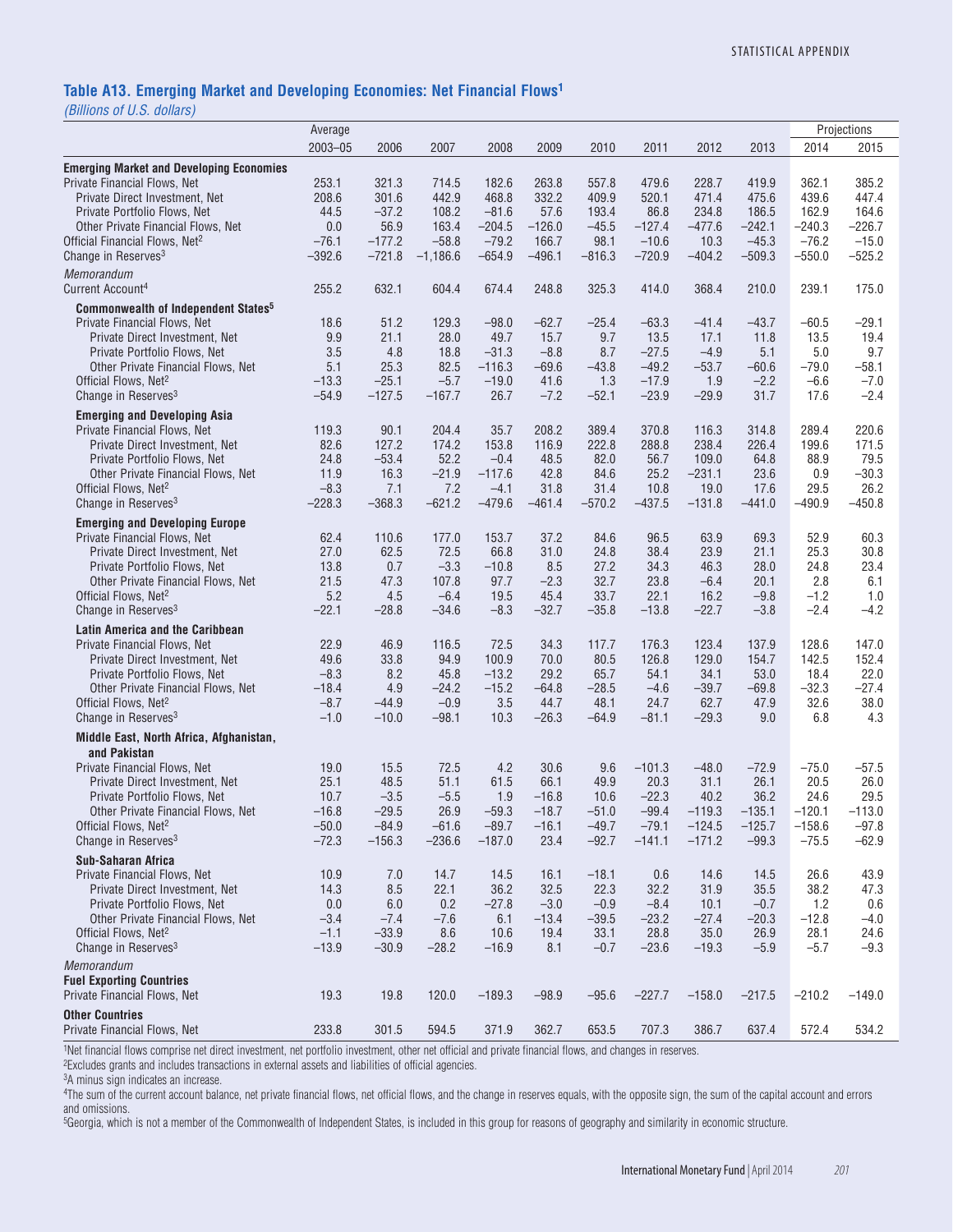### **Table A14. Emerging Market and Developing Economies: Private Financial Flows1**

*(Billions of U.S. dollars)*

|                                                                                                          | Average                    |                            |                              |                              |                            |                              |                              |                              |                              |                              | Projections                  |
|----------------------------------------------------------------------------------------------------------|----------------------------|----------------------------|------------------------------|------------------------------|----------------------------|------------------------------|------------------------------|------------------------------|------------------------------|------------------------------|------------------------------|
|                                                                                                          | $2003 - 05$                | 2006                       | 2007                         | 2008                         | 2009                       | 2010                         | 2011                         | 2012                         | 2013                         | 2014                         | 2015                         |
| <b>Emerging Market and Developing Economies</b><br>Private Financial Flows, Net<br>Assets<br>Liabilities | 253.1<br>$-226.3$<br>478.1 | 321.3<br>$-618.5$<br>940.4 | 714.5<br>$-821.6$<br>1,536.9 | 182.6<br>$-579.0$<br>768.6   | 263.8<br>$-302.6$<br>567.4 | 557.8<br>$-645.5$<br>1,200.9 | 479.6<br>$-709.8$<br>1,189.4 | 228.7<br>$-805.0$<br>1,029.0 | 419.9<br>$-665.1$<br>1,078.7 | 362.1<br>$-669.7$<br>1,029.7 | 385.2<br>$-741.6$<br>1,124.5 |
| Commonwealth of Independent States <sup>2</sup><br>Private Financial Flows, Net<br>Assets<br>Liabilities | 18.6<br>$-52.5$<br>71.0    | 51.2<br>$-100.4$<br>151.6  | 129.3<br>$-161.4$<br>290.7   | $-98.0$<br>$-264.9$<br>167.0 | $-62.7$<br>$-74.9$<br>12.2 | $-25.4$<br>$-104.9$<br>79.3  | $-63.3$<br>$-164.7$<br>101.3 | $-41.4$<br>$-161.1$<br>119.6 | $-43.7$<br>$-164.6$<br>120.8 | $-60.5$<br>$-173.0$<br>112.6 | $-29.1$<br>$-168.8$<br>139.8 |
| <b>Emerging and Developing Asia</b><br>Private Financial Flows, Net<br>Assets<br>Liabilities             | 119.3<br>$-54.7$<br>172.2  | 90.1<br>$-219.3$<br>304.8  | 204.4<br>$-260.4$<br>459.6   | 35.7<br>$-169.3$<br>209.7    | 208.2<br>$-96.6$<br>301.7  | 389.4<br>$-256.5$<br>640.4   | 370.8<br>$-296.1$<br>661.6   | 116.3<br>$-397.6$<br>505.7   | 314.8<br>$-257.0$<br>565.1   | 289.4<br>$-290.3$<br>576.6   | 220.6<br>$-353.5$<br>572.2   |
| <b>Emerging and Developing Europe</b><br>Private Financial Flows, Net<br>Assets<br>Liabilities           | 62.4<br>$-18.1$<br>80.4    | 110.6<br>$-54.6$<br>164.8  | 177.0<br>$-39.7$<br>215.6    | 153.7<br>$-31.0$<br>183.7    | 37.2<br>$-8.9$<br>46.6     | 84.6<br>$-8.0$<br>92.6       | 96.5<br>12.4<br>84.2         | 63.9<br>$-2.3$<br>66.3       | 69.3<br>13.0<br>56.3         | 52.9<br>$-1.3$<br>54.5       | 60.3<br>$-10.3$<br>71.0      |
| <b>Latin America and the Caribbean</b><br>Private Financial Flows, Net<br>Assets<br>Liabilities          | 22.9<br>$-43.1$<br>66.6    | 46.9<br>$-92.5$<br>144.8   | 116.5<br>$-109.7$<br>233.4   | 72.5<br>$-81.2$<br>157.3     | 34.3<br>$-99.8$<br>137.3   | 117.7<br>$-167.4$<br>288.4   | 176.3<br>$-115.3$<br>297.6   | 123.4<br>$-140.1$<br>266.8   | 137.9<br>$-122.1$<br>261.4   | 128.6<br>$-77.8$<br>207.5    | 147.0<br>$-76.8$<br>225.6    |
| Middle East, North Africa, Afghanistan,                                                                  |                            |                            |                              |                              |                            |                              |                              |                              |                              |                              |                              |
| and Pakistan<br>Private Financial Flows, Net<br>Assets<br>Liabilities                                    | 19.0<br>$-45.1$<br>64.1    | 15.5<br>$-118.7$<br>134.1  | 72.5<br>$-216.3$<br>288.7    | 4.2<br>$-14.4$<br>18.6       | 30.6<br>$-9.5$<br>40.4     | 9.6<br>$-81.6$<br>91.3       | $-101.3$<br>$-118.7$<br>17.5 | $-48.0$<br>$-83.3$<br>35.9   | $-72.9$<br>$-113.1$<br>40.5  | $-75.0$<br>$-115.0$<br>40.8  | $-57.5$<br>$-120.7$<br>63.1  |
| <b>Sub-Saharan Africa</b><br>Private Financial Flows, Net<br>Assets<br>Liabilities                       | 10.9<br>$-12.8$<br>23.8    | 7.0<br>$-32.9$<br>40.2     | 14.7<br>$-34.0$<br>48.9      | 14.5<br>$-18.3$<br>32.3      | 16.1<br>$-13.0$<br>29.2    | $-18.1$<br>$-27.2$<br>8.9    | 0.6<br>$-27.3$<br>27.1       | 14.6<br>$-20.6$<br>34.8      | 14.5<br>$-21.3$<br>34.7      | 26.6<br>$-12.4$<br>37.7      | 43.9<br>$-11.4$<br>52.7      |

1Private financial flows comprise direct investment, portfolio investment, and other long- and short-term investment flows.

2Georgia, which is not a member of the Commonwealth of Independent States, is included in this group for reasons of geography and similarity in economic structure.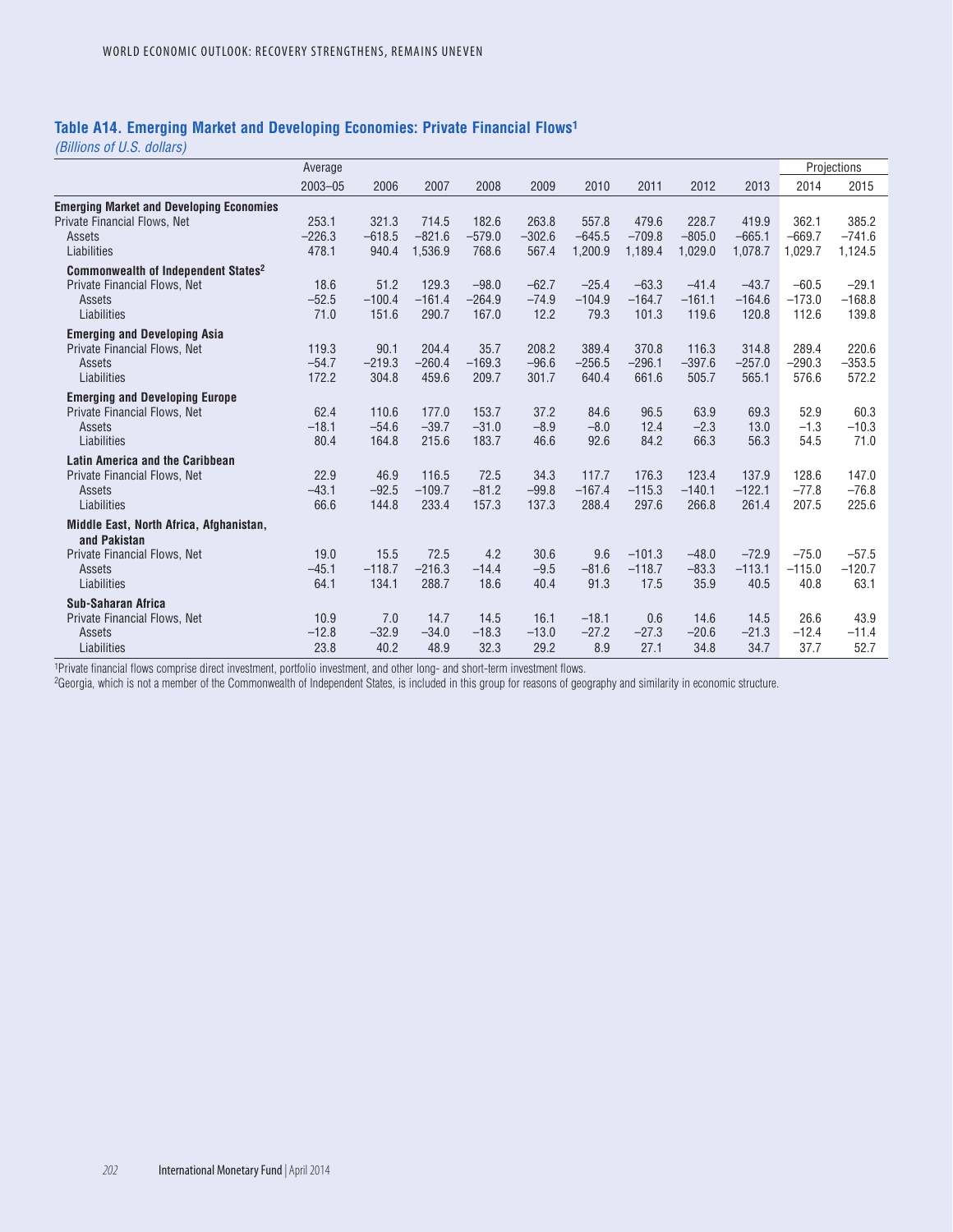# **Table A15. Summary of Sources and Uses of World Savings**

|                                                  |                  |               |               |               |               |               |                  |                  |                  | Projections   |               |
|--------------------------------------------------|------------------|---------------|---------------|---------------|---------------|---------------|------------------|------------------|------------------|---------------|---------------|
|                                                  |                  | Averages      |               |               |               |               |                  |                  |                  |               | Average       |
|                                                  | 1992-99          | $2000 - 07$   | 2008          | 2009          | 2010          | 2011          | 2012             | 2013             | 2014             | 2015          | $2016 - 19$   |
| World                                            |                  |               |               |               |               |               |                  |                  |                  |               |               |
| Savings                                          | 22.7             | 23.1          | 24.7          | 22.7          | 23.9          | 24.7          | 24.8             | 25.0             | 25.5             | 25.6          | 26.2          |
| Investment                                       | 23.3             | 23.1          | 24.5          | 22.4          | 23.6          | 24.1          | 24.4             | 24.5             | 24.8             | 25.1          | 25.9          |
| <b>Advanced Economies</b>                        |                  |               |               |               |               |               |                  |                  |                  |               |               |
| <b>Savings</b>                                   | 22.5             | 21.3          | 20.6          | 18.3          | 19.2          | 19.7          | 19.6             | 19.9             | 20.4             | 20.6          | 21.3          |
| Investment                                       | 22.8             | 22.1          | 22.0          | 18.7          | 19.5          | 19.9          | 19.9             | 19.7             | 20.0             | 20.3          | 21.0          |
| <b>Net Lending</b>                               | $-0.3$           | $-0.8$        | $-1.4$        | $-0.5$        | $-0.4$        | $-0.1$        | $-0.2$           | 0.3              | 0.4              | 0.3           | 0.3           |
| <b>Current Transfers</b><br><b>Factor Income</b> | $-0.5$<br>$-0.3$ | $-0.6$<br>0.5 | $-0.8$<br>0.3 | $-0.8$<br>0.4 | $-0.9$<br>0.6 | $-0.8$<br>1.1 | $-0.8$<br>0.9    | $-0.9$<br>0.9    | $-0.9$<br>0.9    | $-0.9$<br>0.8 | $-0.9$<br>0.7 |
| Resource Balance                                 | 0.5              | $-0.6$        | $-0.8$        | 0.1           | 0.0           | $-0.2$        | $-0.2$           | 0.3              | 0.5              | 0.6           | 0.6           |
| <b>United States</b>                             |                  |               |               |               |               |               |                  |                  |                  |               |               |
| Savings                                          | 19.1             | 18.4          | 15.5          | 14.4          | 15.1          | 15.8          | 16.3             | 17.2             | 17.6             | 17.9          | 18.9          |
| Investment                                       | 21.6             | 22.5          | 20.8          | 17.5          | 18.4          | 18.4          | 19.0             | 19.5             | 19.9             | 20.5          | 21.7          |
| <b>Net Lending</b>                               | $-2.5$           | $-4.1$        | $-5.3$        | $-3.1$        | $-3.3$        | $-2.6$        | $-2.7$           | $-2.3$           | $-2.2$           | $-2.6$        | $-2.8$        |
| <b>Current Transfers</b>                         | $-0.5$           | $-0.7$        | $-0.9$        | $-0.8$        | $-0.9$        | $-0.9$        | $-0.8$           | $-0.8$           | $-0.8$           | $-0.8$        | $-0.8$        |
| <b>Factor Income</b>                             | $-0.5$           | 1.0           | 0.3           | 0.4           | 0.9           | 1.8           | 1.4              | 1.4              | 1.2              | 1.1           | 0.8           |
| Resource Balance                                 | $-1.4$           | $-4.5$        | $-4.8$        | $-2.7$        | $-3.3$        | $-3.6$        | $-3.3$           | $-2.8$           | $-2.6$           | $-2.7$        | $-2.9$        |
| Euro Area <sup>1</sup>                           |                  |               |               |               |               |               |                  |                  |                  |               |               |
| Savings<br>Investment                            | 21.4<br>21.3     | 21.7<br>21.3  | 21.5<br>22.2  | 19.1<br>18.8  | 19.8<br>19.2  | 20.5<br>19.6  | 20.5<br>18.4     | 20.6<br>17.7     | 21.2<br>18.1     | 21.5<br>18.3  | 22.0<br>18.8  |
| <b>Net Lending</b>                               | 0.1              | 0.5           | $-0.7$        | 0.3           | 0.6           | 0.8           | 2.1              | 2.9              | 3.0              | 3.2           | 3.1           |
| Current Transfers <sup>2</sup>                   | $-0.6$           | $-0.9$        | $-1.1$        | $-1.2$        | $-1.2$        | $-1.2$        | $-1.2$           | $-1.3$           | $-1.3$           | $-1.3$        | $-1.3$        |
| Factor Income <sup>2</sup>                       | $-0.5$           | $-0.3$        | $-0.6$        | $-0.1$        | 0.3           | 0.4           | 0.4              | 0.5              | 0.5              | 0.4           | 0.3           |
| Resource Balance <sup>2</sup>                    | 1.5              | 1.6           | 1.0           | 1.5           | 1.6           | 1.6           | 2.8              | 3.6              | 3.8              | 4.1           | 4.2           |
| Germany                                          |                  |               |               |               |               |               |                  |                  |                  |               |               |
| Savings                                          | 21.1             | 22.1          | 25.5          | 22.3          | 23.7          | 25.1          | 24.7             | 24.3             | 24.8             | 24.7          | 23.8          |
| Investment                                       | 22.1             | 18.9          | 19.3          | 16.4          | 17.3          | 18.3          | 17.3             | 16.7             | 17.4             | 17.6          | 17.6          |
| <b>Net Lending</b><br><b>Current Transfers</b>   | $-1.0$<br>$-1.5$ | 3.2<br>$-1.3$ | 6.2<br>$-1.3$ | 5.9<br>$-1.4$ | 6.4<br>$-1.5$ | 6.8<br>$-1.3$ | 7.4<br>$-1.4$    | 7.5<br>$-1.5$    | 7.3<br>$-1.5$    | 7.1<br>$-1.5$ | 6.2<br>$-1.5$ |
| <b>Factor Income</b>                             | 0.0              | 0.4           | 1.3           | 2.5           | 2.2           | 2.7           | 2.9              | 2.8              | 2.8              | 2.8           | 2.8           |
| Resource Balance                                 | 0.5              | 4.1           | 6.2           | 4.8           | 5.7           | 5.4           | 6.0              | 6.2              | 6.1              | 5.8           | 4.9           |
| <b>France</b>                                    |                  |               |               |               |               |               |                  |                  |                  |               |               |
| Savings                                          | 19.3             | 20.3          | 20.2          | 17.6          | 18.0          | 19.0          | 17.6             | 17.7             | 18.4             | 19.1          | 20.4          |
| Investment                                       | 17.8             | 19.8          | 21.9          | 18.9          | 19.3          | 20.8          | 19.8             | 19.4             | 19.7             | 19.8          | 20.1          |
| Net Lending                                      | 1.5              | 0.5           | $-1.7$        | $-1.3$        | $-1.3$        | $-1.8$        | $-2.2$           | $-1.6$           | $-1.3$           | $-0.7$        | 0.3           |
| <b>Current Transfers</b>                         | $-0.7$           | $-1.1$        | $-1.3$        | $-1.8$        | $-1.6$        | $-1.8$        | $-1.8$           | $-2.0$           | $-2.0$           | $-2.0$        | $-2.0$        |
| <b>Factor Income</b><br>Resource Balance         | 0.0<br>2.2       | 1.3<br>0.3    | 1.7<br>$-2.2$ | 1.7<br>$-1.3$ | 2.0<br>$-1.7$ | 2.3<br>$-2.3$ | 1.5<br>$-1.9$    | 1.7<br>$-1.4$    | 2.0<br>$-1.4$    | 2.0<br>$-0.7$ | 2.0<br>0.2    |
|                                                  |                  |               |               |               |               |               |                  |                  |                  |               |               |
| Italy<br>Savings                                 | 21.2             | 20.6          | 18.8          | 16.9          | 16.5          | 16.7          | 17.6             | 17.8             | 19.0             | 19.2          | 19.5          |
| Investment                                       | 20.0             | 21.2          | 21.6          | 18.9          | 20.1          | 19.8          | 18.0             | 17.1             | 17.9             | 18.1          | 19.3          |
| <b>Net Lending</b>                               | 1.2              | $-0.6$        | $-2.9$        | $-2.0$        | $-3.5$        | $-3.1$        | $-0.4$           | 0.8              | 1.1              | 1.1           | 0.2           |
| Current Iransters                                | -0.5             | $-0.7$        | $-0.9$        | $-0.8$        | $-1.0$        | $-1.0$        | $-1.0$           | $-1.0$           | $-1.1$           | $-1.2$        | $-1.2$        |
| <b>Factor Income</b>                             | $-1.4$           | $-0.4$        | $-1.2$        | $-0.7$        | $-0.5$        | $-0.6$        | $-0.5$           | $-0.7$           | $-0.7$           | $-0.8$        | $-1.2$        |
| <b>Resource Balance</b>                          | 3.1              | 0.4           | $-0.7$        | $-0.5$        | $-1.9$        | $-1.5$        | 1.1              | 2.5              | 2.9              | 3.2           | 2.6           |
| Japan                                            |                  |               |               |               |               |               |                  |                  |                  |               |               |
| Savings<br>Investment                            | 30.4<br>27.9     | 26.4<br>23.1  | 26.3<br>23.0  | 22.6<br>19.7  | 23.5<br>19.8  | 22.2<br>20.2  | 21.8<br>20.8     | 21.7<br>21.0     | 22.8<br>21.6     | 22.8<br>21.5  | 23.2<br>21.8  |
| <b>Net Lending</b>                               | 2.4              | 3.3           | 3.3           | 2.9           | 3.7           | 2.0           | 1.0              | 0.7              | 1.2              | 1.3           | 1.4           |
| <b>Current Transfers</b>                         | $-0.2$           | $-0.2$        | $-0.3$        | $-0.2$        | $-0.2$        | $-0.2$        | $-0.2$           | $-0.2$           | $-0.2$           | $-0.2$        | $-0.2$        |
| Factor Income                                    | 1.0              | 2.0           | 3.2           | 2.7           | 2.6           | 3.0           | 3.0              | 3.5              | 3.6              | 3.4           | 3.4           |
| Resource Balance                                 | 1.6              | 1.5           | 0.4           | 0.5           | 1.4           | $-0.7$        | $-1.8$           | $-2.6$           | $-2.2$           | $-1.9$        | $-1.9$        |
| <b>United Kingdom</b>                            |                  |               |               |               |               |               |                  |                  |                  |               |               |
| Savings                                          | 16.2             | 15.3          | 16.1          | 12.7          | 12.3          | 13.5          | 10.9             | 11.0             | 12.2             | 13.1          | 15.4          |
| Investment                                       | 17.2             | 17.5          | 17.1          | 14.1          | 15.0          | 14.9          | 14.7             | 14.4             | 14.9             | 15.3          | 16.5          |
| <b>Net Lending</b>                               | $-1.0$           | $-2.2$        | $-0.9$        | $-1.4$        | $-2.7$        | $-1.5$        | $-3.7$           | $-3.3$           | $-2.7$           | $-2.2$        | $-1.1$        |
| <b>Current Transfers</b><br><b>Factor Income</b> | $-0.8$<br>$-0.1$ | $-0.8$<br>1.1 | $-0.9$<br>2.2 | $-1.1$<br>1.3 | $-1.4$<br>0.9 | $-1.4$<br>1.5 | $-1.5$<br>$-0.1$ | $-1.5$<br>$-0.3$ | $-1.4$<br>$-0.1$ | $-1.4$<br>0.2 | $-1.4$<br>0.8 |
| <b>Resource Balance</b>                          | $-0.1$           | $-2.5$        | $-2.2$        | $-1.6$        | $-2.2$        | $-1.5$        | $-2.1$           | $-1.6$           | $-1.3$           | $-1.1$        | $-0.5$        |
|                                                  |                  |               |               |               |               |               |                  |                  |                  |               |               |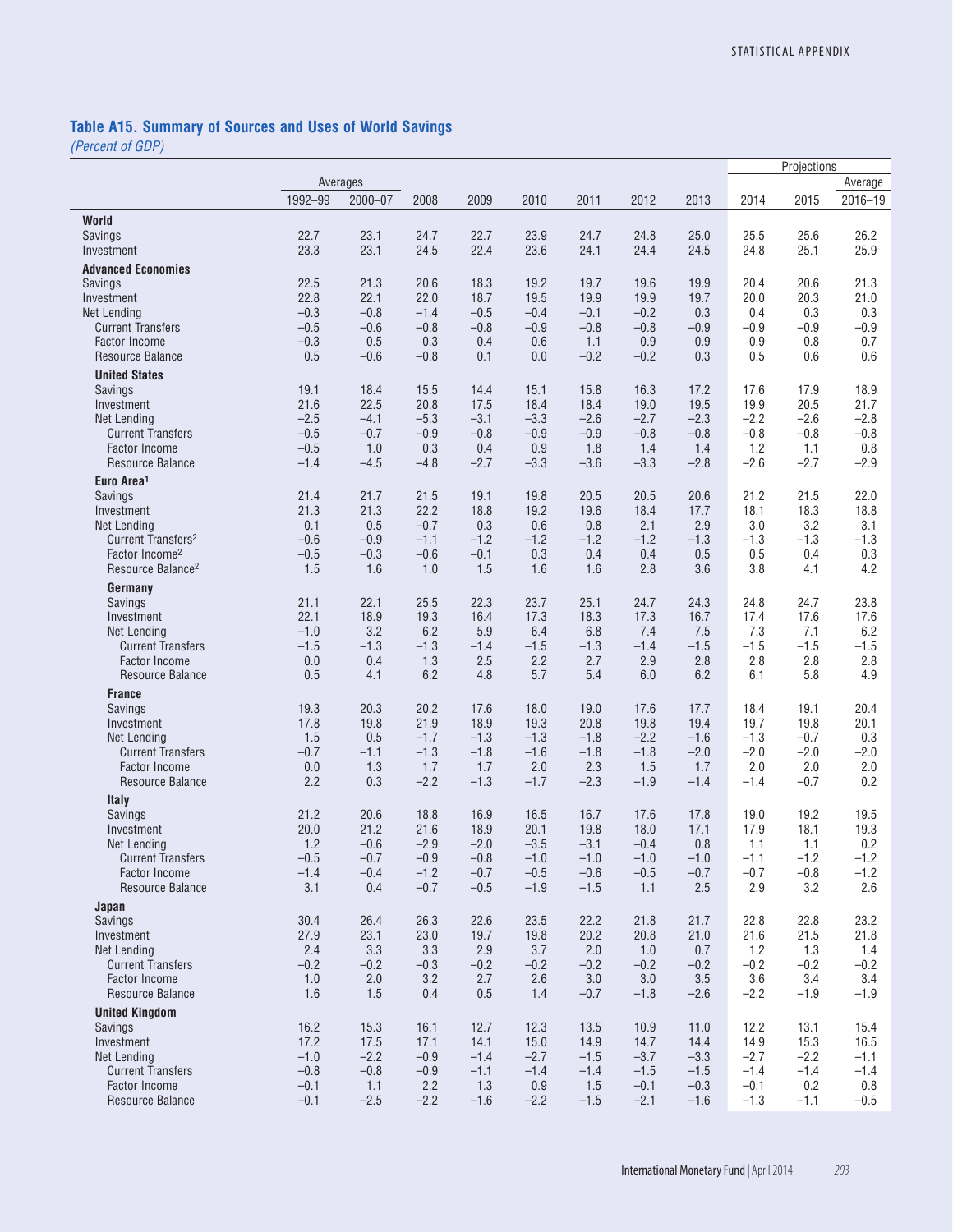### **Table A15. Summary of Sources and Uses of World Savings** *(continued)*

|                                                                   |                  |               |                |                  |                  |                  |                  |                  |                  | Projections      |                  |
|-------------------------------------------------------------------|------------------|---------------|----------------|------------------|------------------|------------------|------------------|------------------|------------------|------------------|------------------|
|                                                                   |                  | Averages      |                |                  |                  |                  |                  |                  |                  |                  | Average          |
|                                                                   | 1992-99          | $2000 - 07$   | 2008           | 2009             | 2010             | 2011             | 2012             | 2013             | 2014             | 2015             | 2016-19          |
| Canada                                                            |                  |               |                |                  |                  |                  |                  |                  |                  |                  |                  |
| Savings                                                           | 17.8             | 23.4          | 24.1           | 18.9             | 19.8             | 21.1             | 21.2             | 21.1             | 21.6             | 21.8             | 22.3             |
| Investment                                                        | 19.8             | 21.7          | 24.0           | 21.8             | 23.3             | 23.8             | 24.7             | 24.4             | 24.3             | 24.3             | 24.6             |
| Net Lending                                                       | $-2.0$<br>$-0.1$ | 1.7<br>0.0    | 0.1<br>0.0     | $-2.9$<br>$-0.2$ | $-3.5$<br>$-0.2$ | $-2.8$<br>$-0.2$ | $-3.4$<br>$-0.2$ | $-3.2$<br>$-0.2$ | $-2.6$<br>$-0.2$ | $-2.5$<br>$-0.2$ | $-2.3$<br>$-0.2$ |
| <b>Current Transfers</b><br><b>Factor Income</b>                  | $-3.9$           | $-2.3$        | $-1.6$         | $-1.3$           | $-1.4$           | $-1.3$           | $-1.2$           | $-1.4$           | $-1.3$           | $-1.4$           | $-1.7$           |
| <b>Resource Balance</b>                                           | 1.9              | 4.1           | 1.7            | $-1.5$           | $-1.9$           | $-1.2$           | $-2.0$           | $-1.7$           | $-1.2$           | $-1.0$           | $-0.5$           |
| <b>Emerging Market and Developing</b>                             |                  |               |                |                  |                  |                  |                  |                  |                  |                  |                  |
| <b>Economies</b>                                                  |                  |               |                |                  |                  |                  |                  |                  |                  |                  |                  |
| Savings                                                           | 23.7             | 28.8          | 33.7           | 32.2             | 32.9             | 33.4             | 33.4             | 32.9             | 33.4             | 33.3             | 33.4             |
| Investment                                                        | 25.3             | 26.2          | 30.0           | 30.7             | 31.4             | 31.7             | 32.0             | 32.2             | 32.6             | 32.8             | 33.1             |
| Net Lending                                                       | $-1.6$           | 2.7           | 3.6            | 1.6              | 1.6              | 1.7              | 1.4              | 0.8              | 0.9              | 0.6              | 0.4              |
| <b>Current Transfers</b><br><b>Factor Income</b>                  | 0.8<br>$-1.6$    | 1.5<br>$-1.8$ | 1.4<br>$-1.4$  | 1.3<br>$-1.4$    | 1.2<br>$-1.7$    | 1.1<br>$-1.9$    | 0.9<br>$-1.8$    | 0.8<br>$-1.8$    | 0.9<br>$-1.7$    | 0.8<br>$-1.6$    | 0.8<br>$-1.4$    |
| Resource Balance                                                  | $-0.8$           | 3.0           | 3.6            | 1.6              | 2.1              | 2.6              | 2.3              | 1.8              | 1.7              | 1.4              | 1.0              |
| Memorandum                                                        |                  |               |                |                  |                  |                  |                  |                  |                  |                  |                  |
| <b>Acquisition of Foreign Assets</b>                              | 2.2              | 7.0           | 6.4            | 4.6              | 6.9              | 5.9              | 4.9              | 4.2              | 3.9              | 3.7              | 3.2              |
| <b>Change in Reserves</b>                                         | 0.9              | 3.7           | 3.4            | 2.7              | 3.7              | 2.8              | 1.5              | 1.8              | 1.9              | 1.7              | 1.4              |
| <b>Regional Groups</b>                                            |                  |               |                |                  |                  |                  |                  |                  |                  |                  |                  |
| <b>Commonwealth of Independent</b><br>States <sup>3</sup>         |                  |               |                |                  |                  |                  |                  |                  |                  |                  |                  |
| Savings                                                           | 25.5             | 29.7          | 30.0           | 22.0             | 26.1             | 28.5             | 25.9             | 24.7             | 26.6             | 26.6             | 26.5             |
| Investment                                                        | 25.1             | 22.0          | 25.2           | 19.2             | 22.5             | 24.1             | 23.3             | 23.9             | 24.7             | 25.2             | 25.6             |
| Net Lending                                                       | 0.5              | 7.6           | 4.9            | 2.8              | 3.6              | 4.4              | 2.6              | 0.8              | 2.0              | 1.5              | 1.0              |
| <b>Current Transfers</b><br><b>Factor Income</b>                  | 0.7<br>$-2.4$    | 0.4<br>$-2.7$ | 0.2<br>$-3.3$  | 0.2<br>$-3.6$    | 0.2<br>$-3.6$    | 0.2<br>$-3.9$    | 0.1<br>$-3.9$    | 0.0<br>$-3.9$    | 0.0<br>$-3.7$    | 0.2<br>$-3.4$    | 0.3<br>$-2.4$    |
| <b>Resource Balance</b>                                           | 2.1              | 9.9           | 8.1            | 6.0              | 6.9              | 8.1              | 6.4              | 4.7              | 5.6              | 4.8              | 3.1              |
| Memorandum                                                        |                  |               |                |                  |                  |                  |                  |                  |                  |                  |                  |
| <b>Acquisition of Foreign Assets</b><br><b>Change in Reserves</b> | 2.7<br>0.2       | 12.3<br>6.6   | 10.0<br>$-1.2$ | 1.6<br>0.4       | 5.8<br>2.6       | 5.9<br>1.0       | 4.9<br>1.1       | 2.6<br>$-1.1$    | 3.4<br>$-0.7$    | 4.0<br>0.1       | 3.7<br>0.2       |
| <b>Emerging and Developing</b>                                    |                  |               |                |                  |                  |                  |                  |                  |                  |                  |                  |
| <b>Europe</b>                                                     |                  |               |                |                  |                  |                  |                  |                  |                  |                  |                  |
| Savings                                                           | 32.7             | 37.7          | 44.6           | 45.3             | 44.7             | 43.3             | 43.8             | 43.8             | 43.9             | 43.8             | 43.4             |
| Investment                                                        | 33.4             | 34.3          | 38.6           | 41.8             | 42.1             | 42.3             | 43.0             | 42.7             | 42.7             | 42.4             | 42.0             |
| Net Lending                                                       | $-0.6$           | 3.3           | 5.9            | 3.5              | 2.5              | 0.9              | 0.8              | 1.0              | 1.2              | 1.3              | 1.4              |
| <b>Current Transfers</b><br><b>Factor Income</b>                  | 1.0<br>$-1.4$    | 1.8<br>$-1.2$ | 1.8<br>$-0.2$  | 1.6<br>$-0.6$    | 1.5<br>$-0.9$    | 1.3<br>$-1.2$    | 1.1<br>$-1.1$    | 0.9<br>$-1.1$    | 0.9<br>$-1.1$    | 0.9<br>$-1.1$    | 0.8<br>$-1.2$    |
| <b>Resource Balance</b>                                           | $-0.2$           | 2.8           | 4.3            | 2.5              | 2.0              | 0.8              | 0.8              | 1.2              | 1.3              | 1.6              | 1.8              |
| Memorandum                                                        |                  |               |                |                  |                  |                  |                  |                  |                  |                  |                  |
| <b>Acquisition of Foreign Assets</b>                              | 3.8              | 7.5           | 7.5            | 6.9              | 8.7              | 6.1              | 4.4              | 4.8              | 4.7              | 4.4              | 3.8              |
| <b>Change in Reserves</b>                                         | 1.8              | 5.6           | 6.6            | 5.9              | 6.0              | 3.9              | 1.1              | 3.3              | 3.4              | 2.9              | 2.3              |
| <b>Emerging and Developing</b><br><b>Europe</b>                   |                  |               |                |                  |                  |                  |                  |                  |                  |                  |                  |
| Savings                                                           | 19.3             | 16.6          | 16.7           | 15.7             | 15.7             | 16.5             | 16.2             | 16.4             | 16.5             | 16.5             | 16.4             |
| Investment                                                        | 21.6             | 21.4          | 24.9           | 18.9             | 20.6             | 22.8             | 20.6             | 20.3             | 20.0             | 20.2             | 20.4             |
| Net Lending                                                       | $-2.3$           | $-4.7$        | $-8.1$         | $-3.2$           | $-4.9$           | $-6.4$           | $-4.5$           | $-3.9$           | $-3.5$           | $-3.7$           | $-4.0$           |
| <b>Current Transfers</b>                                          | 1.8              | 1.9           | 1.4            | 1.6              | 1.5              | 1.6              | 1.5              | 1.5              | 1.6              | 1.6              | 1.4              |
| <b>Factor Income</b>                                              | $-1.1$           | $-1.9$        | $-2.4$         | $-2.5$           | $-2.5$           | $-2.8$           | $-2.7$           | $-2.8$           | $-2.9$           | $-3.0$           | $-3.2$           |
| Resource Balance                                                  | $-3.1$           | $-4.8$        | $-7.3$         | $-2.5$           | $-4.0$           | $-5.2$           | $-3.4$           | $-2.8$           | $-2.3$           | $-2.4$           | $-2.3$           |
| Memorandum<br>Acquisition of Foreign Assets                       | 1.3              | 3.5           | 2.1            | 2.1              | 2.7              | $-0.4$           | 0.6              | 0.2              | $-0.3$           | 0.1              | $-0.1$           |
| Change in Reserves                                                | 1.2              | 1.7           | 0.4            | 2.1              | 2.1              | 0.7              | 1.3              | 0.2              | 0.1              | 0.2              | 0.3              |
|                                                                   |                  |               |                |                  |                  |                  |                  |                  |                  |                  |                  |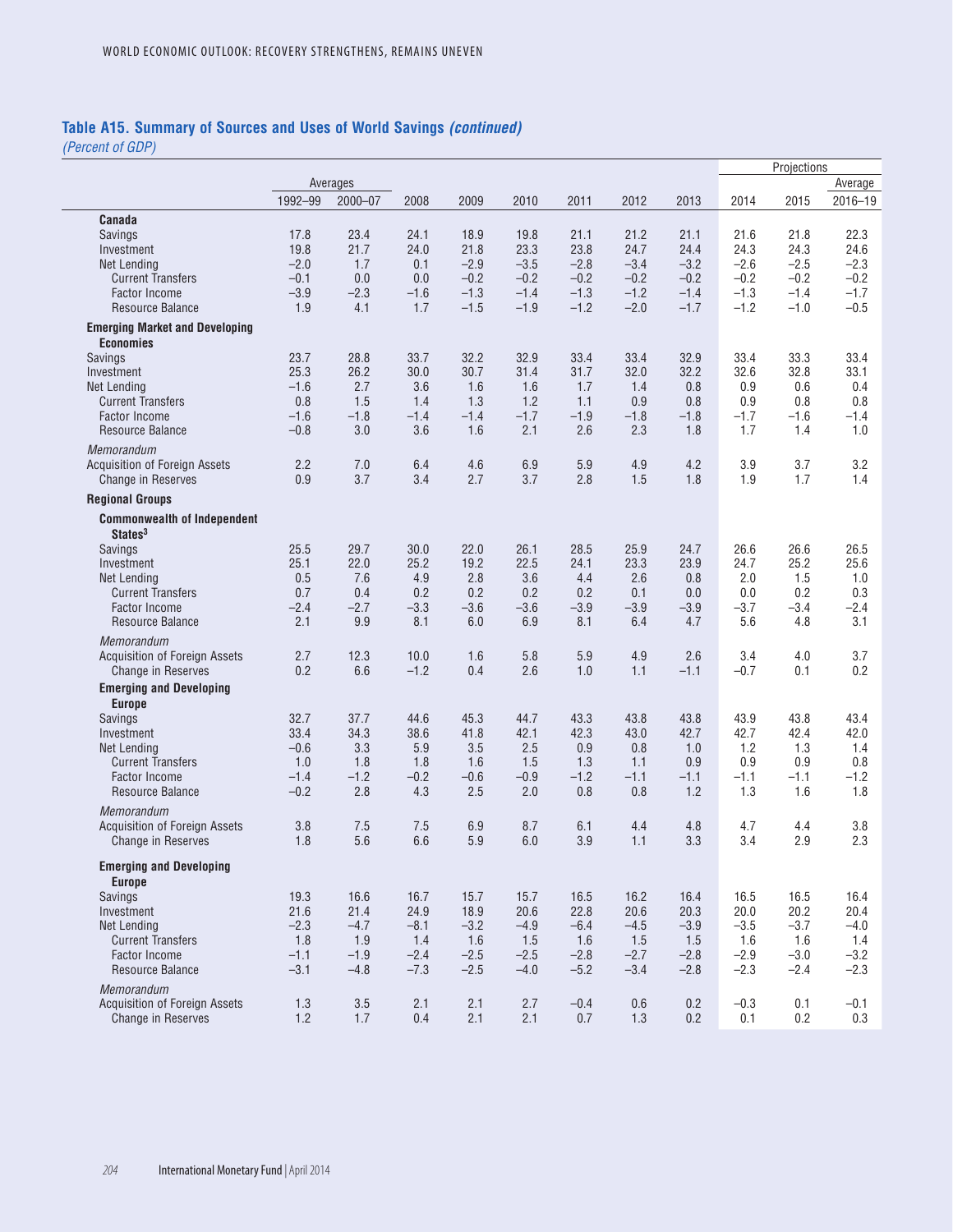# **Table A15. Summary of Sources and Uses of World Savings** *(continued)*

|                                                                                                                                                                                       |                                                   |                                                  |                                                  |                                                   |                                                   |                                                   |                                                   |                                                   |                                                   | Projections                                       |                                                   |
|---------------------------------------------------------------------------------------------------------------------------------------------------------------------------------------|---------------------------------------------------|--------------------------------------------------|--------------------------------------------------|---------------------------------------------------|---------------------------------------------------|---------------------------------------------------|---------------------------------------------------|---------------------------------------------------|---------------------------------------------------|---------------------------------------------------|---------------------------------------------------|
|                                                                                                                                                                                       |                                                   | Averages                                         |                                                  |                                                   |                                                   |                                                   |                                                   |                                                   |                                                   |                                                   | Average                                           |
|                                                                                                                                                                                       | 1992-99                                           | $2000 - 07$                                      | 2008                                             | 2009                                              | 2010                                              | 2011                                              | 2012                                              | 2013                                              | 2014                                              | 2015                                              | 2016-19                                           |
| <b>Latin America and the Caribbean</b><br>Savings<br>Investment<br>Net Lending<br><b>Current Transfers</b><br><b>Factor Income</b><br><b>Resource Balance</b>                         | 18.4<br>21.5<br>$-3.2$<br>0.9<br>$-2.7$<br>$-1.3$ | 20.0<br>20.3<br>$-0.3$<br>1.7<br>$-3.1$<br>1.1   | 22.0<br>23.1<br>$-1.1$<br>1.6<br>$-2.8$<br>0.1   | 19.7<br>20.4<br>$-0.7$<br>1.4<br>$-2.6$<br>0.4    | 20.0<br>21.4<br>$-1.4$<br>1.2<br>$-2.6$<br>0.0    | 20.0<br>21.7<br>$-1.7$<br>1.1<br>$-2.9$<br>0.1    | 19.2<br>21.3<br>$-2.1$<br>1.1<br>$-2.7$<br>$-0.5$ | 18.5<br>21.3<br>$-2.8$<br>1.1<br>$-2.8$<br>$-1.1$ | 18.3<br>21.1<br>$-2.8$<br>1.2<br>$-2.8$<br>$-1.2$ | 18.3<br>21.2<br>$-2.9$<br>1.1<br>$-2.8$<br>$-1.3$ | 18.8<br>21.7<br>$-2.9$<br>1.1<br>$-2.7$<br>$-1.3$ |
| Memorandum<br><b>Acquisition of Foreign Assets</b><br><b>Change in Reserves</b>                                                                                                       | 1.4<br>0.2                                        | 3.1<br>0.1                                       | 2.2<br>$-0.2$                                    | 3.5<br>0.6                                        | 5.0<br>1.3                                        | 4.1<br>1.4                                        | 3.3<br>0.5                                        | 2.3<br>$-0.2$                                     | 1.0<br>$-0.1$                                     | 1.1<br>$-0.1$                                     | 1.0<br>0.0                                        |
| Middle East, North Africa,<br>Afghanistan, and Pakistan<br><b>Savings</b><br>Investment<br>Net Lending<br><b>Current Transfers</b><br><b>Factor Income</b><br><b>Resource Balance</b> | 23.2<br>22.6<br>0.5<br>$-1.0$<br>2.4<br>$-0.8$    | 33.9<br>23.2<br>11.0<br>0.1<br>1.1<br>9.8        | 42.2<br>28.0<br>14.2<br>0.0<br>1.5<br>12.9       | 32.6<br>29.8<br>3.6<br>$-0.5$<br>1.0<br>2.6       | 36.1<br>28.6<br>8.0<br>$-0.6$<br>0.5<br>7.8       | 40.4<br>26.4<br>14.5<br>$-0.6$<br>0.6<br>14.4     | 38.8<br>25.3<br>14.2<br>$-0.6$<br>0.5<br>13.8     | 35.7<br>25.4<br>11.3<br>$-0.9$<br>0.5<br>10.9     | 34.7<br>26.0<br>9.7<br>$-0.6$<br>0.7<br>9.0       | 32.8<br>26.0<br>7.5<br>$-1.0$<br>1.2<br>7.0       | 31.2<br>26.9<br>4.8<br>$-1.0$<br>2.5<br>3.3       |
| Memorandum<br>Acquisition of Foreign Assets<br>Change in Reserves                                                                                                                     | 1.2<br>1.1                                        | 13.4<br>5.5                                      | 11.6<br>7.2                                      | 3.6<br>$-1.0$                                     | 9.0<br>3.4                                        | 13.0<br>4.4                                       | 13.0<br>5.1                                       | 10.1<br>2.9                                       | 8.8<br>2.1                                        | 7.8<br>1.7                                        | 6.0<br>1.2                                        |
| <b>Sub-Saharan Africa</b><br>Savings<br>Investment<br><b>Net Lending</b><br><b>Current Transfers</b><br><b>Factor Income</b><br>Resource Balance                                      | 13.7<br>17.3<br>$-3.6$<br>1.8<br>$-4.3$<br>$-0.9$ | 19.4<br>19.9<br>$-0.5$<br>2.9<br>$-5.0$<br>1.5   | 22.5<br>22.3<br>0.1<br>4.5<br>$-5.4$<br>0.9      | 19.8<br>22.9<br>$-3.1$<br>4.6<br>$-3.9$<br>$-3.8$ | 21.1<br>22.3<br>$-1.1$<br>4.1<br>$-4.6$<br>$-0.7$ | 20.7<br>21.5<br>$-0.8$<br>3.8<br>$-4.7$<br>0.4    | 20.1<br>22.7<br>$-2.6$<br>3.7<br>$-5.0$<br>$-1.4$ | 19.5<br>23.0<br>$-3.6$<br>3.9<br>$-4.9$<br>$-2.6$ | 19.6<br>23.2<br>$-3.5$<br>3.9<br>$-4.5$<br>$-2.9$ | 19.2<br>23.2<br>$-3.9$<br>3.6<br>$-4.2$<br>$-3.3$ | 19.1<br>22.9<br>$-3.8$<br>3.4<br>$-3.7$<br>$-3.5$ |
| Memorandum<br>Acquisition of Foreign Assets<br>Change in Reserves                                                                                                                     | 1.5<br>0.6                                        | 3.9<br>2.1                                       | 4.1<br>1.8                                       | 2.6<br>$-0.9$                                     | 3.1<br>0.1                                        | 3.2<br>1.9                                        | 2.4<br>1.5                                        | 0.6<br>0.4                                        | 1.8<br>0.4                                        | 2.0<br>0.6                                        | 1.9<br>0.6                                        |
| <b>Analytical Groups</b>                                                                                                                                                              |                                                   |                                                  |                                                  |                                                   |                                                   |                                                   |                                                   |                                                   |                                                   |                                                   |                                                   |
| <b>By Source of Export Earnings</b>                                                                                                                                                   |                                                   |                                                  |                                                  |                                                   |                                                   |                                                   |                                                   |                                                   |                                                   |                                                   |                                                   |
| <b>Fuel Exporters</b><br>Savings<br>Investment<br><b>Net Lending</b><br><b>Current Transfers</b><br><b>Factor Income</b><br>Resource Balance                                          | 24.6<br>23.5<br>1.2<br>$-2.1$<br>0.7<br>2.7       | 34.9<br>23.3<br>11.7<br>$-1.2$<br>$-1.1$<br>14.0 | 39.5<br>26.1<br>13.4<br>$-0.7$<br>$-1.5$<br>15.6 | 30.5<br>26.0<br>4.9<br>$-1.0$<br>$-1.4$<br>6.9    | 34.0<br>26.2<br>8.0<br>$-1.1$<br>$-1.9$<br>10.7   | 37.6<br>25.5<br>12.2<br>$-1.0$<br>$-2.1$<br>15.4  | 35.9<br>25.0<br>11.1<br>$-1.2$<br>$-2.3$<br>14.3  | 33.2<br>25.4<br>8.3<br>$-1.4$<br>$-2.3$<br>11.6   | 32.7<br>25.6<br>7.5<br>$-1.4$<br>$-1.9$<br>10.5   | 31.6<br>25.8<br>6.2<br>$-1.4$<br>$-1.5$<br>8.8    | 30.1<br>26.2<br>4.1<br>$-1.4$<br>0.0<br>5.5       |
| Memorandum<br><b>Acquisition of Foreign Assets</b><br><b>Change in Reserves</b>                                                                                                       | 1.9<br>$-0.5$                                     | 14.2<br>4.7                                      | 12.5<br>2.5                                      | $3.0\,$<br>$-2.1$                                 | 7.9<br>1.9                                        | 11.3<br>2.9                                       | 10.8<br>3.7                                       | 7.7<br>1.0                                        | 7.2<br>0.5                                        | 6.8<br>0.6                                        | 5.3<br>0.3                                        |
| <b>Nonfuel Exporters</b><br>Savings<br>Investment<br><b>Net Lending</b><br><b>Current Transfers</b><br><b>Factor Income</b><br>Resource Balance                                       | 23.5<br>25.7<br>$-2.2$<br>1.4<br>$-2.0$<br>$-1.6$ | 27.3<br>26.9<br>0.5<br>2.1<br>$-2.0$<br>0.3      | 31.9<br>31.2<br>0.6<br>2.1<br>$-1.4$<br>$-0.1$   | 32.6<br>31.8<br>0.8<br>2.0<br>$-1.5$<br>0.2       | 32.7<br>32.6<br>0.0<br>1.8<br>$-1.7$<br>$-0.1$    | 32.2<br>33.3<br>$-1.1$<br>1.6<br>$-1.8$<br>$-0.9$ | 32.7<br>33.8<br>$-1.1$<br>1.5<br>$-1.6$<br>$-1.0$ | 32.8<br>33.9<br>$-1.1$<br>1.4<br>$-1.7$<br>$-0.8$ | 33.6<br>34.4<br>$-0.7$<br>1.5<br>$-1.7$<br>$-0.6$ | 33.8<br>34.5<br>$-0.7$<br>1.4<br>$-1.7$<br>$-0.4$ | 34.1<br>34.6<br>$-0.5$<br>1.3<br>$-1.7$<br>$-0.1$ |
| Memorandum<br><b>Acquisition of Foreign Assets</b><br><b>Change in Reserves</b>                                                                                                       | 2.2<br>$1.2$                                      | 5.1<br>3.4                                       | 4.5<br>3.7                                       | 5.1<br>4.0                                        | 6.7<br>4.2                                        | 4.4<br>2.8                                        | 3.3<br>0.9                                        | 3.2<br>2.0                                        | 3.0<br>2.2                                        | 3.0<br>1.9                                        | 2.7<br>1.6                                        |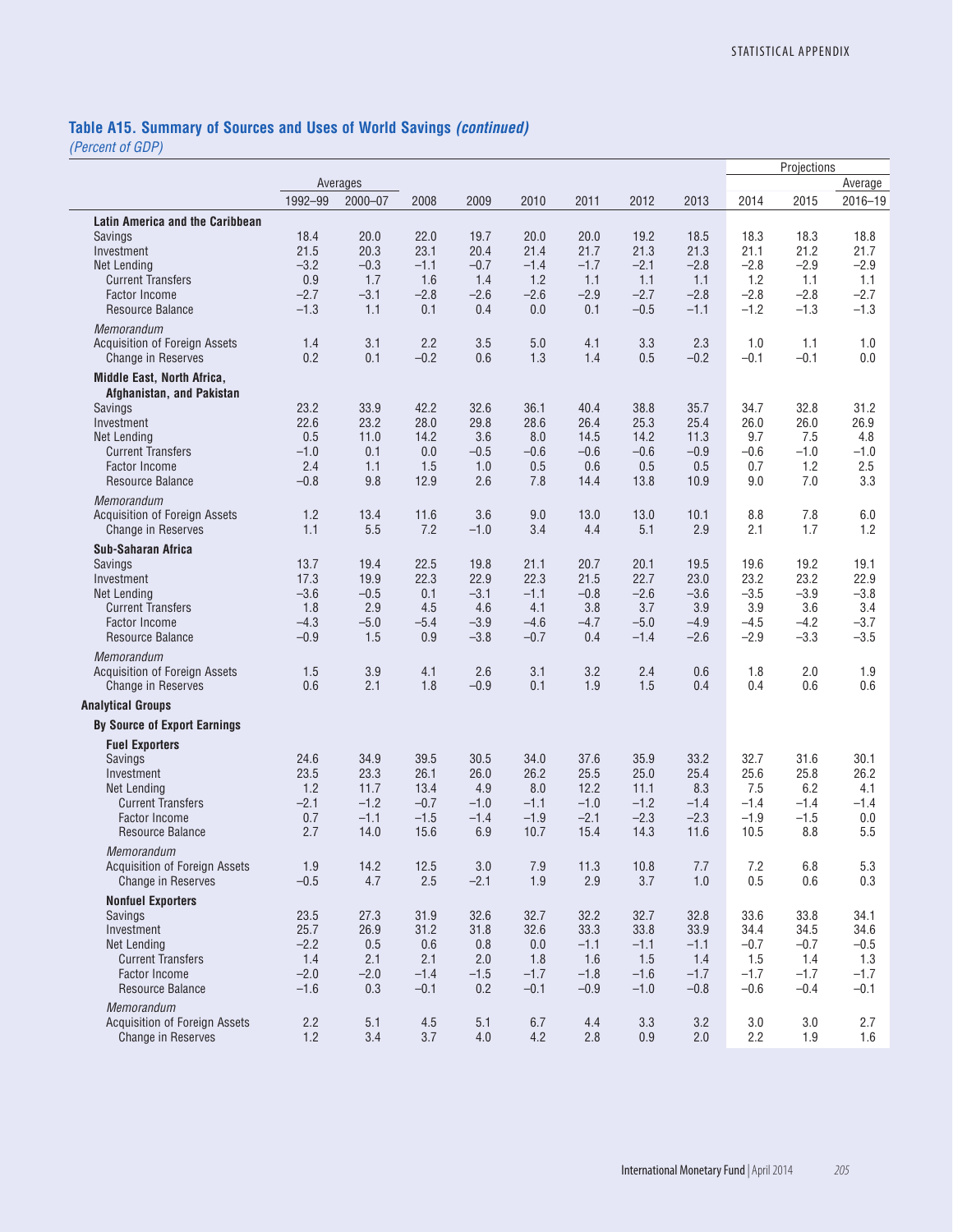#### **Table A15. Summary of Sources and Uses of World Savings** *(concluded)*

*(Percent of GDP)*

|                                                                     |                  |                  |                  |                  |                  |                  |                  | Projections      |                  |                  |                  |
|---------------------------------------------------------------------|------------------|------------------|------------------|------------------|------------------|------------------|------------------|------------------|------------------|------------------|------------------|
|                                                                     |                  | Averages         |                  |                  |                  |                  |                  |                  |                  |                  | Average          |
|                                                                     | 1992-99          | $2000 - 07$      | 2008             | 2009             | 2010             | 2011             | 2012             | 2013             | 2014             | 2015             | $2016 - 19$      |
| <b>By External Financing Source</b>                                 |                  |                  |                  |                  |                  |                  |                  |                  |                  |                  |                  |
| <b>Net Debtor Economies</b>                                         |                  |                  |                  |                  |                  |                  |                  |                  |                  |                  |                  |
| Savings                                                             | 19.5             | 20.8             | 21.8             | 21.6             | 22.3             | 21.8             | 20.8             | 20.8             | 21.2             | 21.2             | 21.9             |
| Investment                                                          | 22.4             | 22.3             | 25.6             | 23.5             | 24.7             | 25.0             | 24.5             | 24.3             | 24.5             | 24.6             | 25.3             |
| <b>Net Lending</b>                                                  | $-2.9$           | $-1.4$           | $-3.8$           | $-1.9$           | $-2.5$           | $-3.2$           | $-3.7$           | $-3.5$           | $-3.3$           | $-3.4$           | $-3.4$           |
| <b>Current Transfers</b>                                            | 1.7              | 2.5              | 2.6              | 2.6              | 2.3              | 2.3              | 2.4              | 2.4              | 2.5              | 2.4              | 2.3              |
| <b>Factor Income</b>                                                | $-2.2$           | $-2.5$           | $-2.4$           | $-2.2$           | $-2.4$           | $-2.4$           | $-2.5$           | $-2.6$           | $-2.7$           | $-2.7$           | $-2.8$           |
| <b>Resource Balance</b>                                             | $-2.3$           | $-1.5$           | $-4.0$           | $-2.3$           | $-2.4$           | $-3.1$           | $-3.6$           | $-3.3$           | $-3.2$           | $-3.2$           | $-3.0$           |
| <b>Memorandum</b>                                                   |                  |                  |                  |                  |                  |                  |                  |                  |                  |                  |                  |
| <b>Acquisition of Foreign Assets</b>                                | 1.4              | 3.2              | 1.1              | 2.9              | 4.0              | 2.0              | 1.9              | 1.2              | 0.9              | 1.1              | 1.1              |
| <b>Change in Reserves</b>                                           | 0.9              | 1.8              | 0.6              | 1.7              | 2.1              | 1.0              | 0.7              | 0.1              | 0.6              | 0.6              | 0.6              |
| <b>Official Financing</b>                                           |                  |                  |                  |                  |                  |                  |                  |                  |                  |                  |                  |
| Savings                                                             | 15.8             | 19.4             | 19.2             | 19.5             | 20.6             | 20.8             | 19.7             | 20.0             | 20.7             | 20.6             | 21.9             |
| Investment                                                          | 19.7             | 21.2             | 23.2             | 21.5             | 21.7             | 21.3             | 22.0             | 21.8             | 22.6             | 22.9             | 24.9             |
| Net Lending                                                         | $-4.0$           | $-1.9$           | $-4.1$           | $-2.1$           | $-1.1$           | $-0.5$           | $-2.3$           | $-1.9$           | $-1.9$           | $-2.3$           | $-3.0$           |
| <b>Current Transfers</b>                                            | 4.0              | 5.5              | 5.4              | 6.0              | 6.4              | 6.6              | 6.9              | 6.6              | 6.6              | 6.7              | 6.6              |
| <b>Factor Income</b><br><b>Resource Balance</b>                     | $-2.8$<br>$-5.3$ | $-2.9$<br>$-4.6$ | $-2.9$<br>$-6.6$ | $-2.7$<br>$-5.5$ | $-2.5$<br>$-5.0$ | $-2.2$<br>$-5.0$ | $-2.5$<br>$-6.7$ | $-2.6$<br>$-6.0$ | $-2.6$<br>$-6.0$ | $-2.6$<br>$-6.4$ | $-3.1$<br>$-6.5$ |
|                                                                     |                  |                  |                  |                  |                  |                  |                  |                  |                  |                  |                  |
| Memorandum                                                          |                  |                  |                  |                  |                  |                  |                  |                  |                  |                  |                  |
| <b>Acquisition of Foreign Assets</b>                                | 1.1              | 1.9              | 2.1              | 1.7              | 1.7              | 1.0              | $-3.4$           | $-1.7$<br>$-0.4$ | 0.2              | 0.1              | 0.1              |
| <b>Change in Reserves</b>                                           | 1.2              | 1.5              | 2.4              | 2.7              | 1.6              | 0.9              | $-1.3$           |                  | 1.2              | 1.1              | 0.9              |
| <b>Net Debtor Economies by</b>                                      |                  |                  |                  |                  |                  |                  |                  |                  |                  |                  |                  |
| <b>Debt-Servicing Experience</b>                                    |                  |                  |                  |                  |                  |                  |                  |                  |                  |                  |                  |
| <b>Economies with Arrears and/or</b><br>Rescheduling during 2008-12 |                  |                  |                  |                  |                  |                  |                  |                  |                  |                  |                  |
| <b>Savings</b>                                                      | 15.4             | 19.0             | 20.8             | 18.3             | 18.9             | 18.6             | 17.0             | 17.1             | 17.8             | 17.2             | 17.6             |
| Investment                                                          | 18.8             | 18.9             | 23.8             | 21.3             | 22.4             | 22.4             | 21.4             | 21.3             | 21.8             | 21.8             | 22.1             |
| <b>Net Lending</b>                                                  | $-3.5$           | 0.0              | $-3.0$           | $-3.0$           | $-3.6$           | $-3.8$           | $-4.4$           | $-4.2$           | $-4.1$           | $-4.7$           | $-4.5$           |
| <b>Current Transfers</b>                                            | 2.6              | 4.3              | 4.1              | 4.0              | 4.0              | 3.8              | 3.9              | 4.0              | 4.8              | 4.1              | 4.1              |
| Factor Income                                                       | $-2.2$           | $-2.9$           | $-2.6$           | $-2.6$           | $-3.7$           | $-4.0$           | $-3.2$           | $-3.0$           | $-2.9$           | $-2.7$           | $-2.4$           |
| Resource Balance                                                    | $-3.9$           | $-1.5$           | $-4.6$           | $-4.5$           | $-3.9$           | $-3.6$           | $-5.1$           | $-5.3$           | $-6.0$           | $-6.1$           | $-6.2$           |
| Memorandum                                                          |                  |                  |                  |                  |                  |                  |                  |                  |                  |                  |                  |
| Acquisition of Foreign Assets                                       | 2.6              | 3.3              | 1.7              | 0.4              | 2.7              | 1.6              | $-1.1$           | $-1.0$           | $-0.7$           | 0.0              | 0.4              |
| <b>Change in Reserves</b>                                           | 1.0              | 1.2              | 0.4              | 0.8              | 1.3              | $-0.5$           | $-1.6$           | $-0.8$           | 0.0              | 0.4              | 0.5              |

Note: The estimates in this table are based on individual countries' national accounts and balance of payments statistics. Country group composites are calculated as the sum of the U.S. dollar values for the relevant individual countries. This differs from the calculations in the April 2005 and earlier issues of the *World Economic Outlook*, in which the composites were weighted by GDP valued at purchasing power parities as a share of total world GDP. For many countries, the estimates of national savings are built up from national accounts data on gross domestic investment and from balance-of-payments-based data on net foreign investment. The latter, which is equivalent to the current account balance, comprises three components: current transfers, net factor income, and the resource balance. The mixing of data sources, which is dictated by availability, implies that the estimates for national savings that are derived incorporate the statistical discrepancies. Furthermore, errors, omissions, and asymmetries in balance of payments statistics affect the estimates for net lending; at the global level, net lending, which in theory would be zero, equals the world current account discrepancy. Despite these statistical shortcomings, flow-of-funds estimates, such as those presented in these tables, provide a useful framework for analyzing developments in savings and investment, both over time and across regions and countries.

1Excludes Latvia.

2Calculated from the data of individual Euro Area countries excluding Latvia.

3Georgia, which is not a member of the Commonwealth of Independent States, is included in this group for reasons of geography and similarity in economic structure.